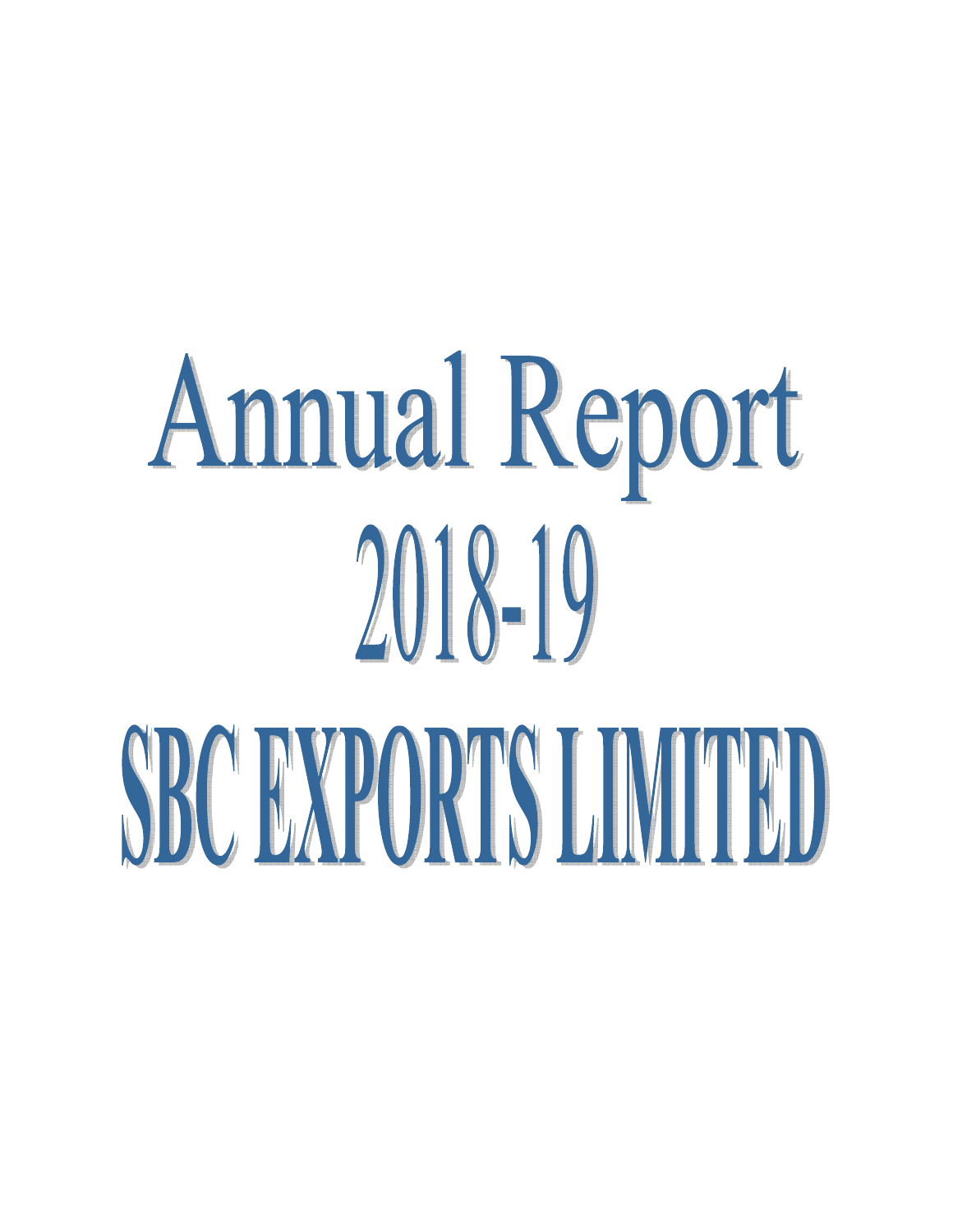# **CONTENTS**

| Sr. No. | <b>Particulars</b>                                 | Page No.       |
|---------|----------------------------------------------------|----------------|
|         |                                                    |                |
| 1.      | <b>Corporate Information</b>                       | $\mathbf{1}$   |
| 2.      | <b>Notice to Shareholders</b>                      | $\overline{2}$ |
| 3.      | <b>Director's Report</b>                           | 6              |
| 4.      | <b>Management Discussion &amp; Analysis Report</b> | 18             |
| 5.      | <b>Secretarial Audit Report</b>                    | 22             |
| 6.      | <b>Independent Auditors' Report</b>                | 25             |
| 7.      | <b>Balance Sheet</b>                               | 36             |
| 8.      | <b>Statement of Profit &amp; Loss Account</b>      | 37             |
| 9.      | <b>Cash Flow Statement</b>                         | 38             |
| 10.     | <b>Notes to Financial Statements</b>               | 39             |
| 11.     | <b>Attendance Slip &amp; Proxy Form</b>            | 50             |
|         |                                                    |                |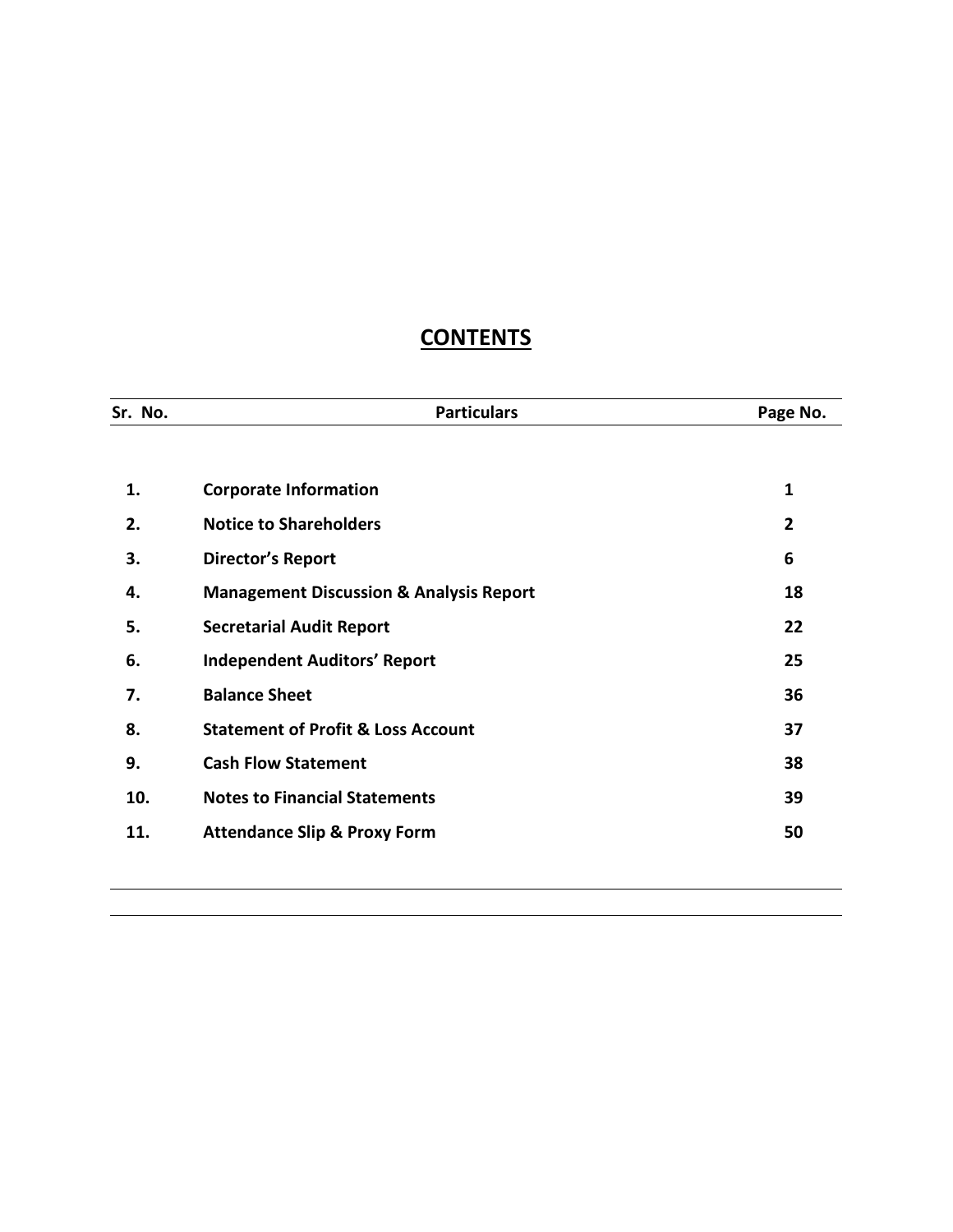# **CORPORATE INFORMATION**



Mrs. Deepika Gupta Company Secretaries Mr. Manish Gupta Mr. Akshat Gupta **Statutory Auditors** Mrs. Manupriya Mishra Mishrang Misher Misher Misher Misher Misher Misher Misher Misher Misher Misher Misher Misher Misher Misher Misher Misher Misher Misher Misher Misher Misher Misher Misher Misher Misher Misher Misher Mi Mr. Amit Jaiswal Chartered Accountants

**Company Secretary & Compliance Officer** Building, Opp. Vasant Oasis, Mr. Hariom Sharma Makwana Road, Marol, Andheri

# **Board Committees:**

**Audit Committee Bankers** Mr. Dheerendra Kumar Gupta State Bank of India Mr. Manish Gupta Punjab National Bank Mr. Amit Jaiswal Kotak Mahindra Bank

# **Nomination and Remuneration Committee Account LONG Bank**

Mr. Manish Gupta **HDFC Bank** Mr. Manupriya Mishra **ICICI Bank** Mr. Amit Jaiswal

# **Risk Management Committee Stock Exchange is a stock Exchange**

Mr. Amit Jaiswal Books and the SME Platform BSE SME Platform Mr. Dheerendra Kumar Gupta Mr. Manish Gupta **Registered Office** 

# **Stakeholders Relationship Committee House NO.-20, Lohiya Talab, Choti**

Mr. Dheerendra Kumar Gupta Basahi P.O.: Vindhyachal Mr. Manish Gupta Mirzapur UP 231307 Mr. Amit Jaiswal

**Website Corporate Office** 

**Board of Directors Secretarial Auditors in the Secretarial Auditors** Mr. Dheerendra Kumar Gupta Manus Mexican Music Music Music Manus Associates

# **Chief Financial Officer Chief Financial Officer Registrar & Transfer Agents**

Mr. Mukesh Bhatt Bigshare Services Pvt. Ltd 1st Floor, Bharat Tin Works (East), Mumbai – 400059

Yes Bank

www.sbcexportslimited.com 49/95 Site-IV Sahibabad Industrial Area Ghaziabad U P - 201010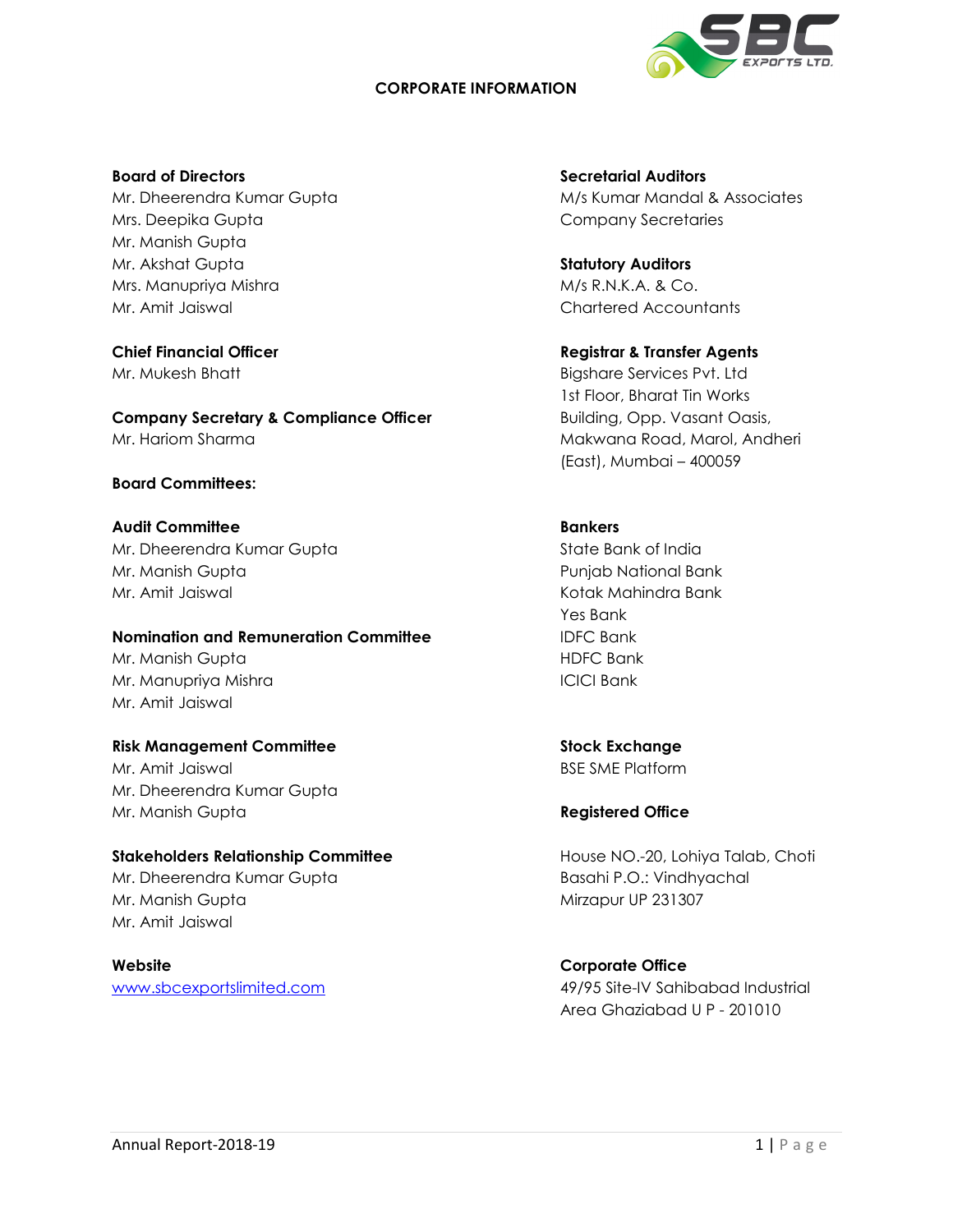

# **NOTICE**

**NOTICE** is hereby given that the 8th Annual General Meeting of the Members of **M/s SBC EXPORTS LIMITED** will be held at shorter notice on Monday the 30th day of September, 2019 at 1:00 p.m. at the Registered Office of the Company at House No.-20, Lohiya Talab, Choti Basahi P.O.: Vindhyachal, Mirzapur – 231307, Uttar Pradesh to transact the following business:

# **ORDINARY BUSINESS:**

# **ITEM NO.1 ADOPTION OF FINANCIAL STATEMENTS**

To consider and adopt the Audited Financial Statements of the Company for the financial year ended March 31, 2019, together with the Reports of the Board of Directors and the Auditors thereon.

# **ITEM NO.2 RE-APPOINTMENT OF MRS. DEEPIKA GUPTA AS DIRECTOR**

To Re-appoint a Director in place of Mrs. Deepika Gupta (**DIN 03319765**), who retires by rotation and, being eligible, offers himself for re-appointment.

# **For and on behalf of the Board For SBC EXPORTS LIMITED**

**Sd/- Date: 16.09.2019 Hariom Sharma Place: Mirzapur Company Secretary**

# **NOTES:**

**1)** A Member entitled to attend and vote is entitled to appoint a proxy to attend and vote on a poll, instead of him/her self and the proxy need not be a member. A person can act as proxy on behalf of members' up to and not exceeding fifty and holding in the aggregate not more than ten percent of the total share capital of the company. Further, a member holding more than ten percent of the total share capital of the company carrying voting rights may appoint a single person as proxy and such person shall not act as proxy for any other person or member. The instrument appointing proxy must be deposited at the registered office of the company not less than 48 hours before the time of holding the meeting.

**2)** Corporate members are requested to send a duly certified copy of the board resolution, pursuant to Section 113 of the Companies Act, 2013, authorising their representative to attend and vote on their behalf at the Meeting.

**3)** During the period beginning 24 hours before the time fixed for the commencement of the meeting and ending with the conclusion of the meeting, members would be entitled to inspect the proxies lodged, at any time during the business hours of the Company, provided not less than 3 days written notice is given to the Company.

**4)** Members/Proxies/Authorised Representatives should bring the duly filled Attendance Slips enclosed to attend the meeting.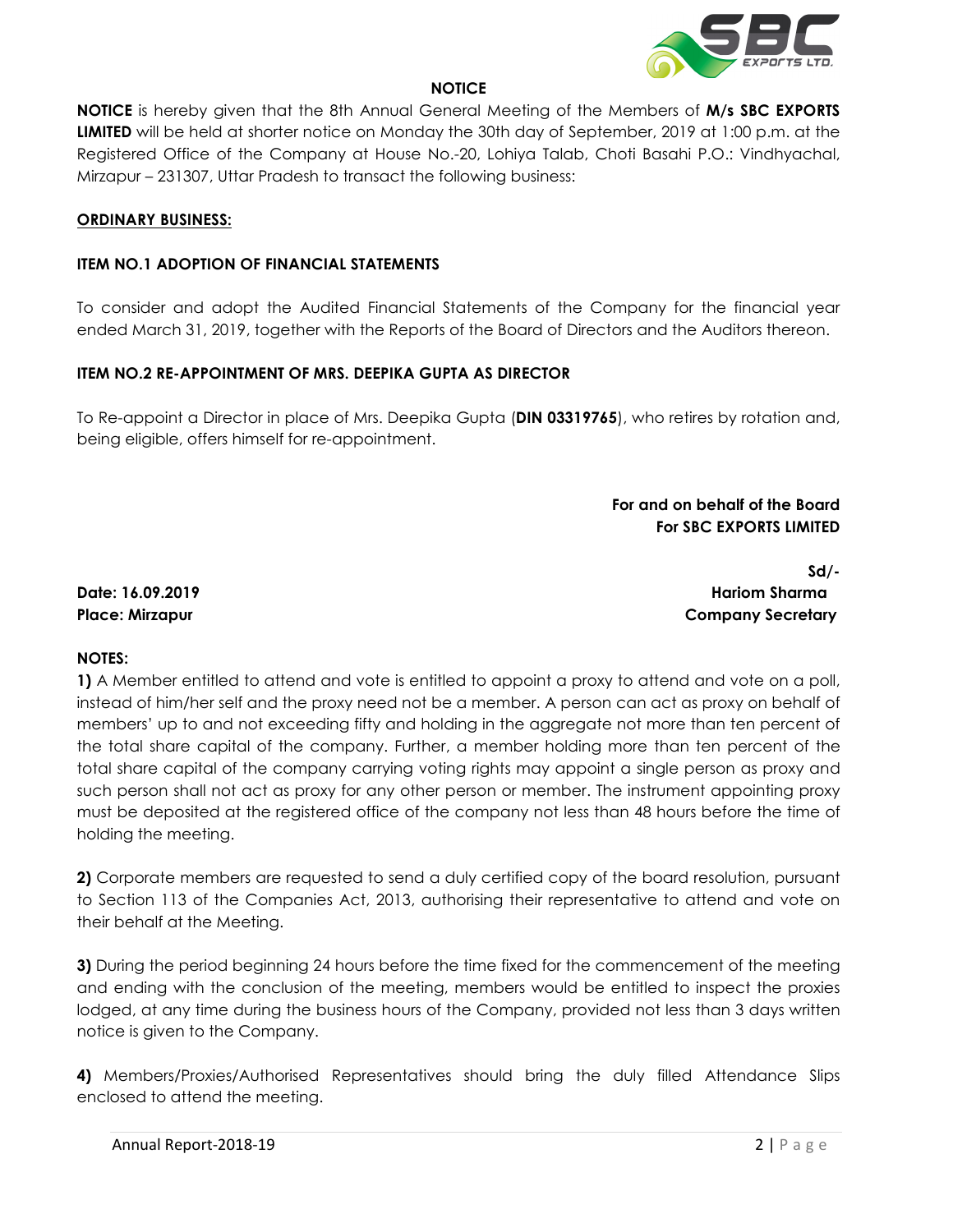

**5)** Annual Report for the financial year 2018-19 including notice of 8th AGM along with Attendance Slips and Proxy Forms are being sent on Email IDs of those members whose E-mail IDs are registered with the Depository Participant(s)/Company, unless a member has requested for a physical copy of the same. The Documents shall be sent through permitted mode to all members holding shares in physical mode.

**6)** Documents referred to in the notice and the explanatory statement shall be kept open for inspection by the members at the registered office of the Company on all working days (Monday to Saturday) from 10.00 a.m. to 01.00 p.m. except holidays, upto the date of the meeting. The Annual Report shall also be available on company's website i.e.-www.sbcexportslimited.com

> **For and on behalf of the Board For SBC EXPORTS LIMITED**

**Sd/- Date: 16.09.2019 Hariom Sharma Place: Mirzapur Company Secretary**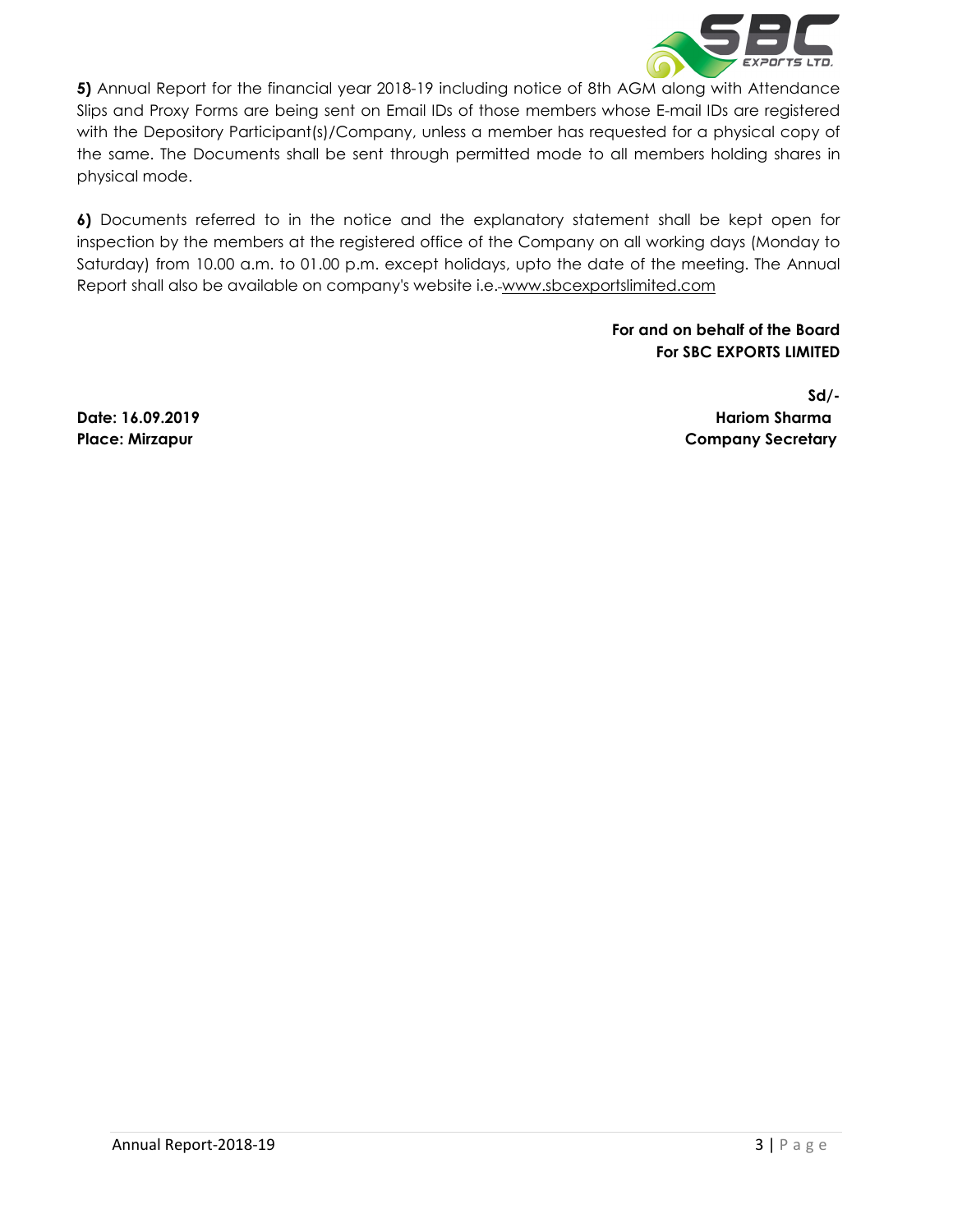

# **ANNEXURE TO ITEM NO 2 OF THE NOTICE BRIEF PROFILE OF MRS. DEEPIKA GUPTA**

(In pursuance of Regulation 36(3) of SEBI (Listing Obligations & Disclosure Requirements) Regulations, 2015)

Mrs. Deepika Gupta, aged 33 years, is Promoter and Whole-Time Director of our Company. She is M.A. Post graduate from Avadh University, Uttar Pradesh and has rich experience of more than a decade in the field of Operation Management. She is actively involved in day-to-day operations and management of the Company. She is responsible for allocation of job responsibilities among the personnel, liasoning with the commercial team to promote & develop operational opportunities and also look after health & safety of employees. She is also involved in product development and contributes with her creative ideas for new products. She is on Board of Company since incorporation i.e. 18th January, 2011.

| <b>Name</b>                                        | Mrs. Deepika Gupta                                                                             |
|----------------------------------------------------|------------------------------------------------------------------------------------------------|
| <b>Father's name</b>                               | Mr. Shyam Murari Gupta                                                                         |
| <b>Address</b>                                     | Plot No-317,2nd Floor-1, Gyan Khand-1, Indirapuram,<br>Ghaziabad Uttar Pradesh - 201014        |
| Date of Birth                                      | 29.09.1985                                                                                     |
| Occupation                                         | <b>Businesswoman</b>                                                                           |
| <b>PAN Number</b>                                  | <b>ASFPG0156J</b>                                                                              |
| <b>DIN</b>                                         | 03319765                                                                                       |
| <b>Academic Qualification</b>                      | Post Graduate (M.A.)                                                                           |
| No. of Shares Held                                 | 31,30,000                                                                                      |
| Date of first appointment on the<br><b>Board</b>   | 18/01/2011                                                                                     |
| <b>Directorship in other Companies</b>             | DIMENSIONS METALS PRIVATE LIMITED<br><b>SBC INFOTECH LIMITED</b><br><b>SBC FINMART LIMITED</b> |
| Chairman/Member of the Board of<br>other Committee | ΝO                                                                                             |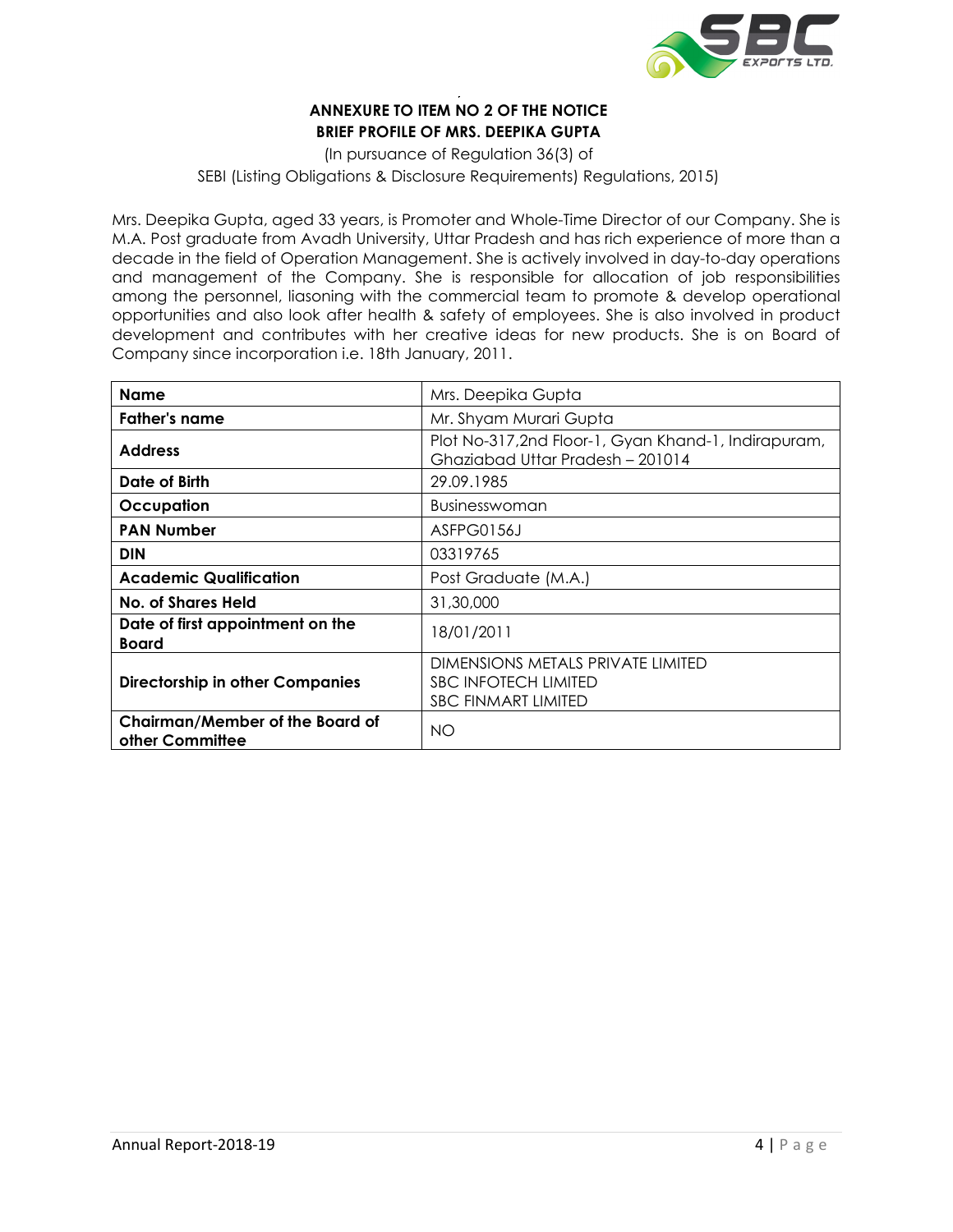

# **ROUTE MAP FOR AGM VENUE**

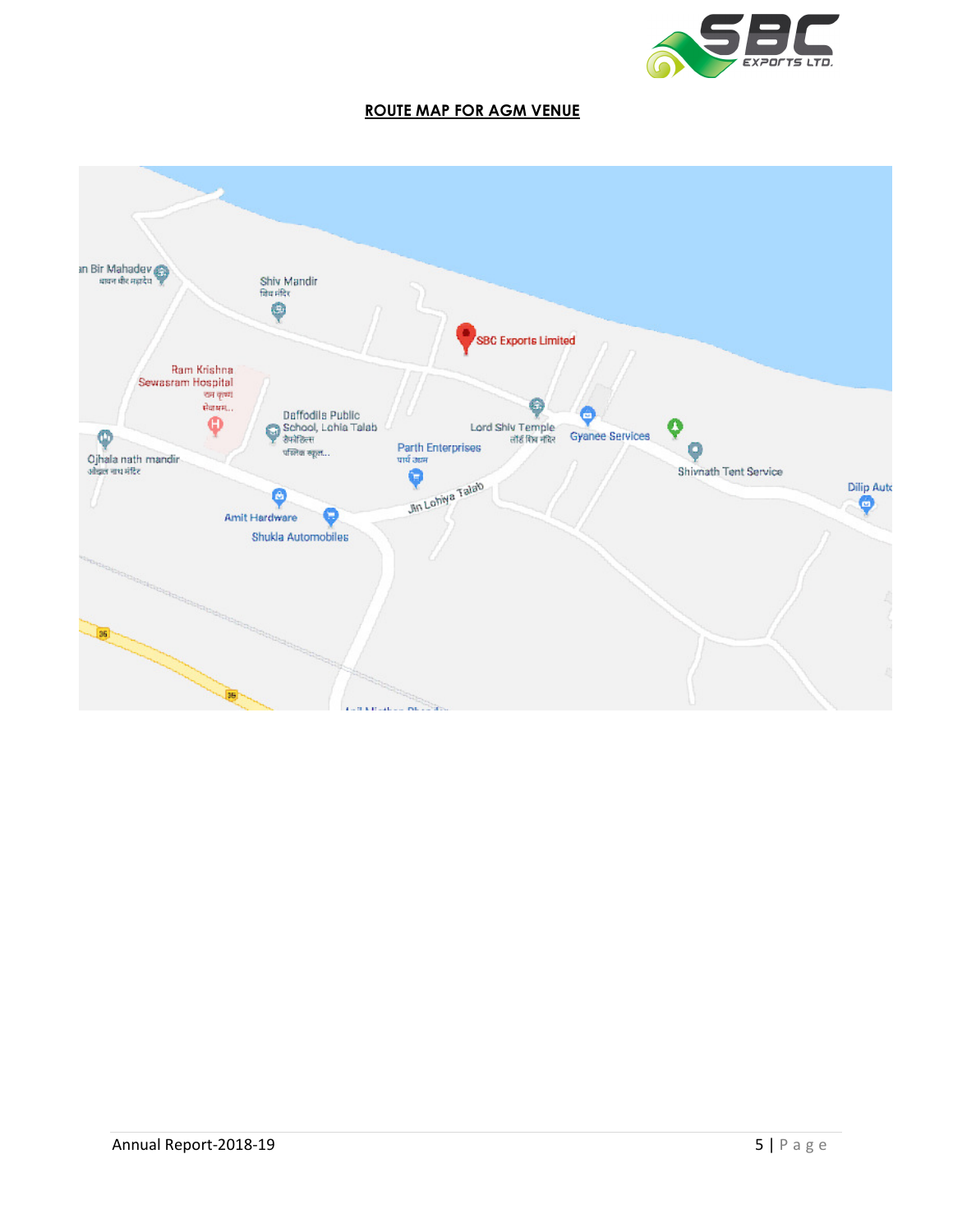

# **BOARDS' REPORT**

Dear Members,

Your Directors have pleasure in presenting this 8<sup>th</sup> Annual report on the affairs of the Company together with the Audited Statement of Accounts for the year ended on 31st March, 2019.

# **1. FINANCIAL SUMMARY (STANDALONE):-**

The Company's financial performance for the year under review along with previous year's figures is given hereunder:-

| <b>PARTICULARS</b>                 | 31.03.2019<br>$($ In Rs. $)$ | 31.03.2018<br>$($ ln Rs. $)$ |
|------------------------------------|------------------------------|------------------------------|
| Revenue from Operations            | 80,00,10,363/-               | 63.99.45.469/                |
| Other Income                       | 41,37,463/-                  | $21,50,351/-$                |
| <b>Total Revenue</b>               | 80,41,47,826/-               | 64,20,95,820/-               |
| Total Expenditure                  | 78,56,13,913/-               | 62,93,86,147/-               |
| <b>Profit/Loss before taxation</b> | 1,85,33,913/                 | 1,27,09,673/-                |
| <b>Less:</b> Tax Expenses          | 57.02.434/-                  | 45,93,529/-                  |
| Profit /loss for the year          | $1,33,49,591/-$              | 84,52,448/-                  |

# **2. OPERATIONS:-**

The Company has reported total revenue of  $\bar{\tau}$  80.00/- Crores for the current year against  $\bar{c}$  63.99/- Crores for the previous year. The Net profit for the year under review amounted to  $\bar{\mathcal{F}}$ 1.33/- crores in the current year as compared to Profit incurred in last year amounting to 84.52/- Lacs.

# **3. TRANSFER OF RESERVES:-**

An amount of  $\bar{\tau}$ 1.33 Crores of profit has been transferred to Reserve & Surplus Account.

# **4. DIVIDEND**

Although the Company had earned a good profits as compared to previous year but the Board of Directors of your company do not recommend any dividend on equity shares for the financial year under review rather they recommended reinvest the earnings in the business.

# **5. SUBSIDIARIES, JOINT VENTURES AND ASSOCIATE COMPANIES ALONG WITH THEIR PERFORMANCE AND FINANCIAL POSITION**

The Company does not have any Subsidiary, Joint venture or Associate Company.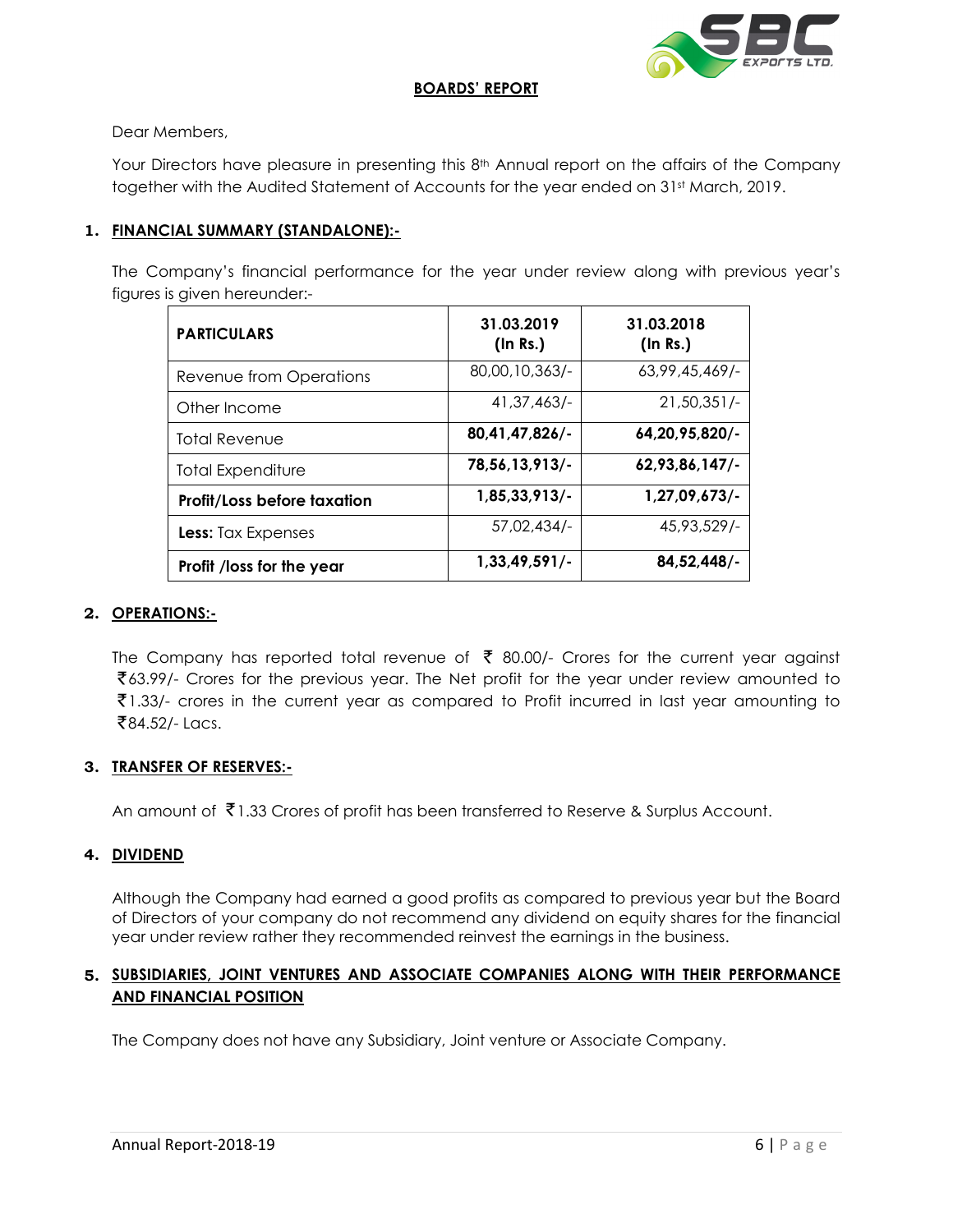

# **6. MATERIAL CHANGES AND COMMITMENTS AFFECTING FINANCIAL POSITION OF THE COMPANY:-**

There have been no other material changes and commitments except the listing of the securities of the Company on the **BSE SME Platform**, affecting the financial position of the Company which have occurred between the end of the financial year of the Company to which the financial statements relate and the date of the report.

# **7. CHANGE IN SHARE CAPITAL**

# **Authorised Share capital**

During Financial Year 2018-2019, the Company had increased its Authorised Capital from Rs. 10,00,000/- comprising of 1,00,000 equity shares of Rs. 10/- each to Rs. 11,10,00,000/- comprising of 1,10,00,000/-equity shares of Rs. 10/- each.

# **Paid up Share Capital**

During the year, the Company had increased its Paid up share Capital from Rs. 10,00,000/ comprising of 1,00,000 equity shares of Rs. 10/- each to Rs. 7,60,00,000/- comprising of 76,00,000/ equity shares of Rs. 10/- each by way of Right Issue of 75,00,000 Equity Shares.

# **Initial Public Offering (IPO)**

Further the Company had entered into the Capital Market with its Initial Public Offering (IPO) of 29,82,000 Equity Shares of a Face Value of Rs. 10/- each for cash at a price of Rs. 22/- per equity share (including a share premium of Rs. 12 per equity share) aggregating to Rs. 656.04 lakhs **("THE ISSUE).** 

The Issue opened for Subscription on 24<sup>th</sup> June, 2019 and closed on 26<sup>th</sup> June, 2019 in accordance with SEBI (Issue of Capital and Disclosure Requirements) Regulations, 2018. Your Directors are pleased to inform you that the IPO of the Company was successfully subscribed. The response of the investors was really very encouraging.

The Securities of the Company have been Listed and admitted to dealings on the **BSE SME Platform** of the Bombay Stock Exchange **(BSE)** w.e.f. 4th July, 2019 having the symbol of **"SBC"** 

# **At present the paid up share capital of your Company is Rs. 10,58,20,000/- dividing into 1,05,82,000 Equity Shares of Rs. 10 each.**

# **8. DEPOSITORY SYSTEM**

As the Members are aware, your Company's shares are tradeable compulsorily in electronic form and your Company has established connectivity with both National Securities Depository Limited (NSDL) and Central Depository Services (India) Limited (CDSL). In view of the numerous advantages offered by the depository system, the members are requested to avail the facility of Dematerialization of the Company's shares on NSDL & CDSL. The ISIN allotted to the Company's Equity shares is **INE04AK01010**.

# **9. CHANGE IN THE NATURE OF BUSINESS:-**

There is no change in the nature of the business of the company in the review period.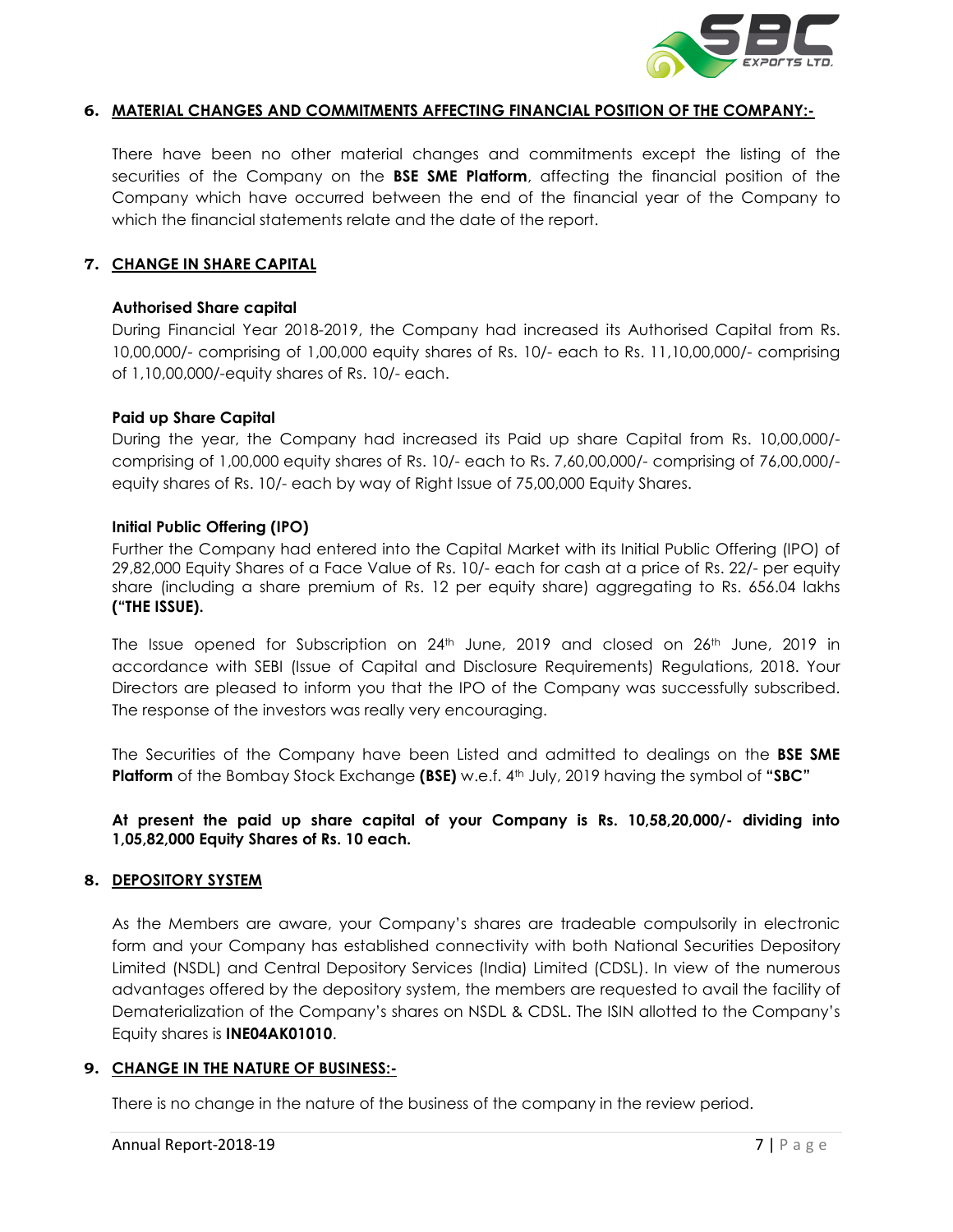

# **10. SIGNIFICANT AND MATERIAL ORDERS PASSED BY THE REGULATORS OR COURTS OR TRIBUNALS IMPACTING THE GOING CONCERN STATUS AND COMPANY'S OPERATIONS IN FUTURE:-**

During the year under review there has been no any such significant and material orders passed by the regulators or courts or tribunals impacting the going concern status and company's operations in future.

# **11.MANAGEMENT DISCUSSION AND ANALYSIS REPORT**

As required under Regulation 34 of Securities and Exchange Board of India (Listing Obligations and Disclosure Requirements) Regulations, 2015 ("Listing Regulations") and Circular/ Notifications/ Directions issued by Reserve Bank of India from time to time, the Management Discussion and Analysis of the financial condition and result of consolidated operations of the Company for the year under review is presented in a separate section forming part of the Annual Report as **Annexure-I.** 

# **12.CORPORATE GOVERNANCE**

We wish to inform the members that in term of Regulation 15 (2) (b) of the SEBI (Listing Obligations & Disclosure Requirements) Regulations, 2015, Corporate Governance is not applicable to our Company as we have listed our securities on the SME Exchange. However, your Company has been practicing the principles of good corporate governance as it is committed to maintain the highest standards of Corporate Governance.

# **13. DEPOSITS**

During the year, the Company has neither accepted any deposits from the public, nor does it have any scheme to invite any such deposits.

# **14. PARTICULARS OF CONTRACTS OR ARRANGEMENTS MADE WITH RELATED PARTIES**

All contracts / arrangements / transactions entered by the Company during the financial year with related parties were on an arm's length basis and in the ordinary course of business under the Companies Act 2013 and not material under the Listing Regulations and hence did not require members' prior approval under the Companies Act 2013 and the Listing Regulations.

The particulars of contracts or arrangements with related parties referred to in sub-section (1) of section 188 is attached as **Annexure-II** in the Form AOC-2.

# **15.AUDITORS AND AUDITORS' REPORT**

M/S. R. N. K. A. & Co., Chartered Accountants (FRN 021745N), who were appointed as the Statutory Auditors of the Company in the 4th Annual General Meeting of the Company held on 30th September, 2015 to hold their office from the conclusion of the 4th Annual General Meeting till the conclusion of 8th Annual General Meeting (up to the Financial Year ending 2018-19).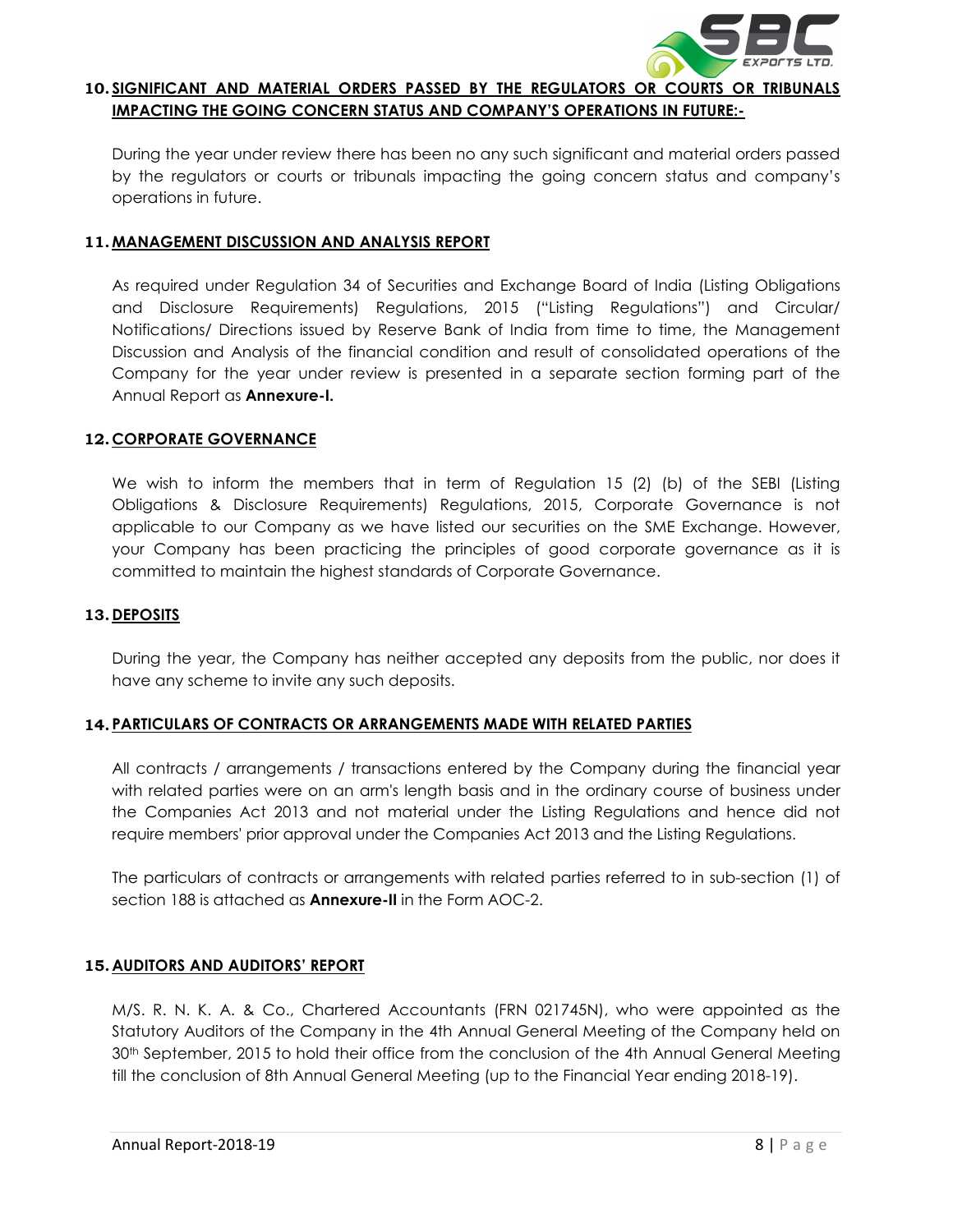

It may be noted that the current statutory auditor has completed his two consecutive terms and they are not eligible for re-appointment.

Accordingly, The Board is looking to appoint new Statutory Auditor of your Company, which shall hold office for five (5) years.

Further, the Auditors' Report and Notes to the Accounts referred to in the Auditors' Report are self-explanatory and therefore, does not call for any further comments and explanations.

The observations of the Statutory Auditors, when read together with the relevant notes to the accounts and accounting policies are self-explanatory and do not calls for any further comment.

# **16. SECRETARIAL AUDIT REPORT**

Pursuant to the provisions of Section 204 of Companies Act, 2013 and Companies (Appointment and Remuneration of Managerial Personnel Rules) 2014, Company had appointed **M/s. Kumar Mandal and Associates,** Company Secretaries in Practice to undertake the Secretarial Audit of the Company for the financial year 2018-19. The Secretarial Audit Report is attached as **Annexure-III**

# **17.BOARD MEETINGS**

During the year under review, the Board met 9 (Nine) Times on May 26, 2018, July 20, 2018, August 30, 2018, September 29, 2018, November 16, 2018, December 10, 2018, December 15, 2018, January 28, 2019 and March 11, 2019. The maximum interval between any two meetings did not exceed 120 days.

# **18. GENERAL MEETINGS**

During the year under review, there were 5 (Five) General Meetings held including Annual General Meeting on August 18, 2018, September 29, 2018, December 10, 2018, January 02, 2019 and March 11, 2019.

# **19.COMMITTEES OF BOARD**

There are four Committees constituted as per Companies Act, 2013, which are as follows;

- a) Audit Committee;
- b) Nomination and Remuneration Committee;
- c) Stakeholder's Relationship Committee.
- d) Risk Management Committee

# **A. Audit Committee**

The Board had constituted qualified Audit Committee pursuant to provision of Companies Act, 2013 as well as Regulation of SEBI (Listing Obligations and Disclosure Requirements) Regulations, 2015. The constitution of said Committee was approved by a meeting of the Board of Directors held on December 10, 2018. The Audit Committee confirms to extant SEBI (Listing Obligations and Disclosures Requirements) Regulations, 2015 in all respects concerning its constitution, meetings, functioning, role and powers, mandatory review of required information, approved

## Annual Report-2018-19 **9 | P** a g e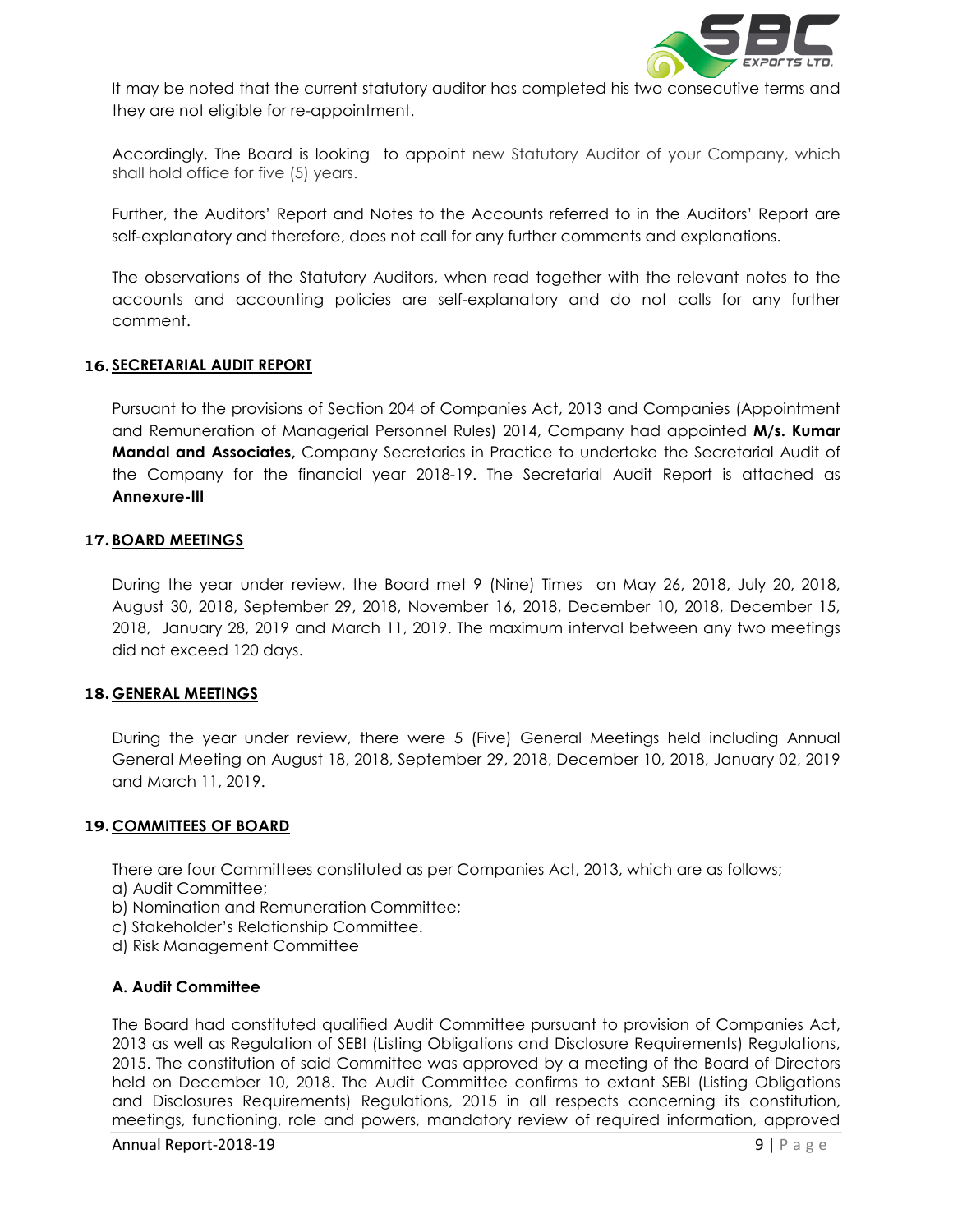

related party transaction & accounting treatment for major items. It also fulfils the requirements as set out in the Companies Act, 2013.

During the financial year the Committee met One (01) time; on December 10, 2018.

The Audit Committee comprises three directors, composition is as below:

| <b>Name of Director</b> | <b>Designation</b> | Nature of Directorship              |
|-------------------------|--------------------|-------------------------------------|
| Dheerendra Kumar Gupta  | Member             | <b>Managing Director- Executive</b> |
| Manish Gupta            | Chairman           | Independent Director-Non-Executive  |
| Amit Jaiswal            | Member             | Independent Director-Non-Executive  |

# **Role of the audit committee:**

- 1. Overseeing the Company's financial reporting process and the disclosure of its financial information to ensure that the financial statements are correct, sufficient and credible.
- 2. Recommending to the Board, the appointment, re-appointment and, if required, the replacement or removal of the statutory auditor and the fixation of audit fees.
- 3. Approval of payment to statutory auditors for any other services rendered by the statutory auditors.
- 4. Reviewing, with the management, the annual financial statements before submission to the board for approval, with particular reference to:

 a) Matters required being included in the Directors Responsibility Statement to be included in the Board's report in terms of clause (c) of sub section 3 of section 134 of the Companies Act, 2013.

b) Changes, if any, in accounting policies and practices and reasons for the same.

 c) Major accounting entries involving estimates based on the exercise of judgment by management.

- d) Significant adjustments made in the financial statements arising out of audit findings.
- e) Compliance with listing and other legal requirements relating to financial statements.
- f) Disclosure of any related party transactions.
- g) Modified opinion(s) in the audit report.
- 5. Reviewing, with the management, the half yearly and annual financial statements before submission to the board for approval.
- 6. Reviewing, with the management, the statement of uses / application of funds raised through an issue (public issue, rights issue, preferential issue, etc.), the statement of funds utilized for purposes other than those stated in the offer document/prospectus/notice and the report submitted by the monitoring agency monitoring the utilization of proceeds of a public or rights issue, and making appropriate recommendations to the Board to take up steps in this matter.
- 7. Reviewing and monitoring the auditor's independence and performance and effectiveness of audit process.
- 8. Reviewing the adequacy of internal audit function, if any, including the structure of the internal audit department, staffing and seniority of the official heading the department, reporting structure coverage and frequency of internal audit.
- 9. Discussion with internal auditors on any significant findings and follow up there on.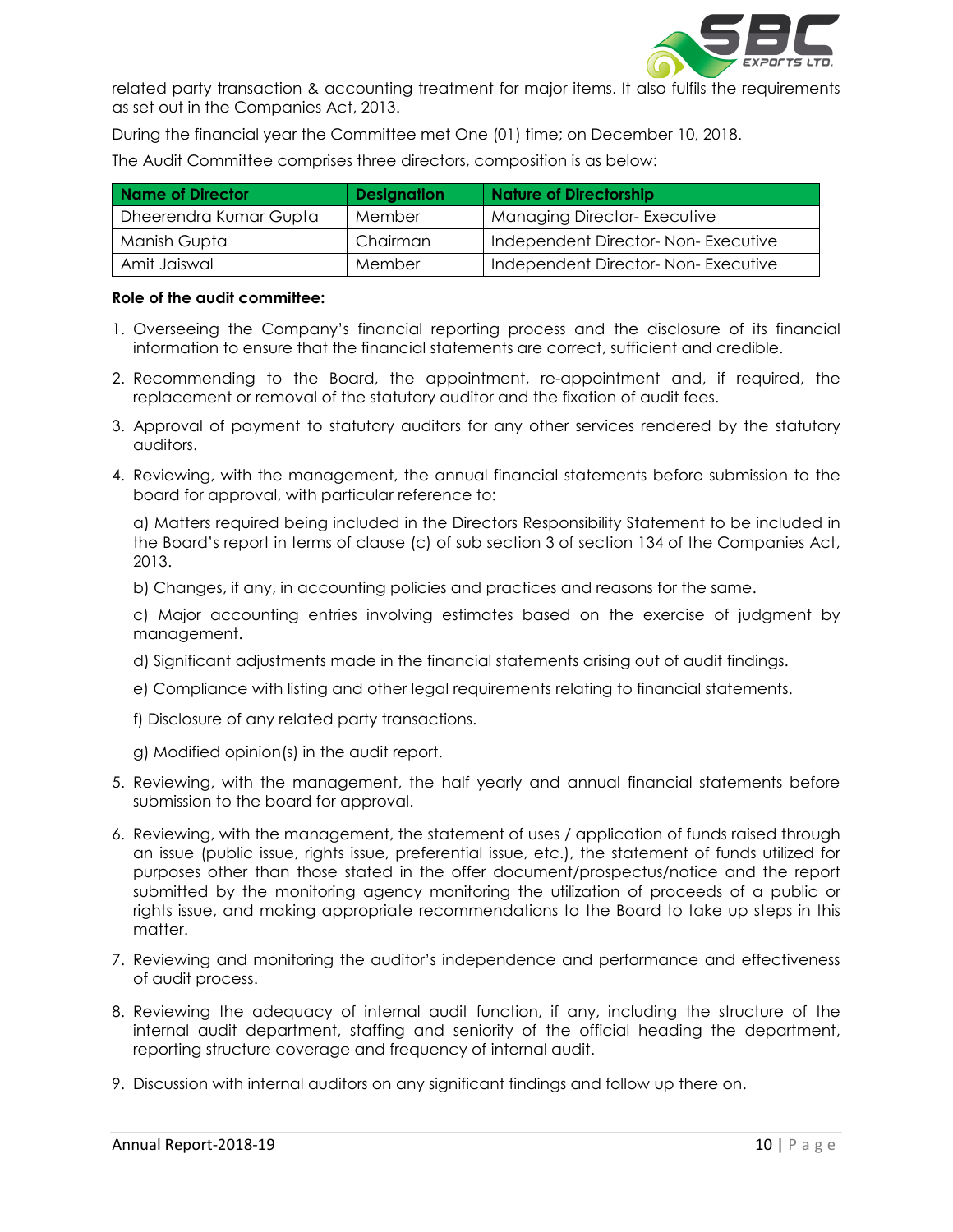

- 10. Reviewing the findings of any internal investigations by the internal auditors into matters where there is suspected fraud or irregularity or a failure of internal control systems of a material nature and reporting the matter to the board.
- 11. Discussion with statutory auditors before the audit commences, about the nature and scope of audit as well as post-audit discussion to ascertain any area of concern.
- 12. to look into the reasons for substantial defaults in the payment to the depositors, debenture holders, shareholders (in case of non-payment of declared dividends) and creditors.
- 13. To review the functioning of the Whistle Blower mechanism, in case the same is existing.
- 14. Approval of appointment of CFO (i.e., the whole-time Finance Director or any other person heading the finance function or discharging that function) after assessing the qualifications, experience & background, etc. of the candidate.
- 15. To overview the Vigil Mechanism of the Company and took appropriate actions in case of repeated frivolous complaints against any Director or Employee.
- 16. Reviewing, with the management, performance of statutory and internal auditors, adequacy of the internal control systems.
- 17. Scrutiny of inter-corporate loans and investments.
- 18. Valuation of Undertakings or assets of the company, wherever it is necessary.
- 19. Evaluation of internal financial controls and risk management systems.
- 20. Reviewing, with the management, performance of statutory and internal auditors, adequacy of the internal control systems.
- 21. Monitoring the end use of funds raised through public offers and related matters.

# **The Audit Committee shall mandatorily review the following information:-**

1. Management Discussion and Analysis of financial condition and results of operations.

2. Statement of significant related party transactions (as defined by the Audit Committee), submitted by management.

3. Management letters / letters of internal control weaknesses issued by the statutory auditors.

4. Internal audit reports relating to internal control weaknesses.

5. The appointment, removal and terms of remuneration of the chief internal auditor shall be subject to review by the audit committee.

6. Statement of deviations:

a) Half yearly statement of deviation(s) including report of monitoring agency, if applicable, submitted to stock exchange(s) in terms of Regulation 32(1).

b) Annual statement of funds utilized for purposes other than those stated in the offer document/prospectus/notice in terms of Regulation 32(7).

# **Powers of the Audit Committee:**

 $\Box$  Investigating any activity within its terms of reference;

- $\square$  Seeking information from any employee;
- □ Obtaining outside legal or other professional advice; and
- $\square$  Securing attendance of outsiders with relevant expertise, if it considers necessary.

# **B. Nomination and Remuneration Committee**

The nominated and remuneration policy is being formulated in compliance with section 178 of the Companies Act, 2013 and rules made there under and Regulations of SEBI (Listing Obligation and Disclosure Requirements) regulations 2015.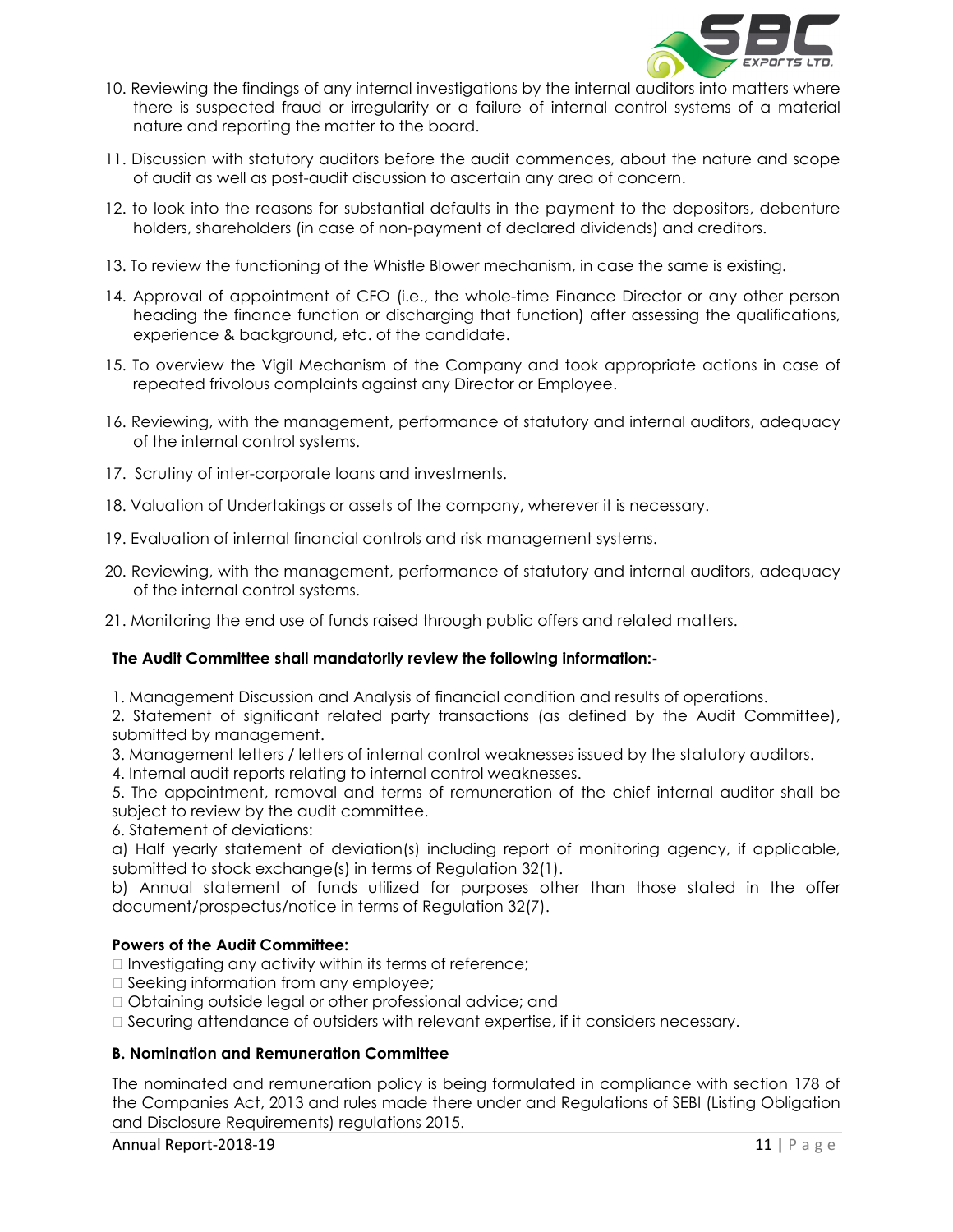

The constitution of said Committee was approved by a meeting of the Board of Directors held on December 10, 2018.

During the year Committee met on December 10, 2018.

Composition of Nomination and Remuneration Committee is as under;

| Name of Director | <b>Designation</b> | Nature of Directorship              |
|------------------|--------------------|-------------------------------------|
| Manish Gupta     | Member             | Independent Director-Non-Executive  |
| Manupriya Mishra | Chairperson        | Independent Director- Non-Executive |
| Amit Jaiswal     | Member             | Independent Director- Non-Executive |

# **The terms of reference of the Nomination and Remuneration Committee are:**

To recommend to the Board, the remuneration packages of the Company's Managing/Joint Managing/Deputy Managing/Whole time / Executive Directors, including all elements of remuneration package (i.e. salary, benefits, bonuses, perquisites, commission, incentives, stock options, pension, retirement benefits, details of fixed component and performance linked incentives along with the performance criteria, service contracts, notice period, severance fees etc.);

To be authorized at its duly constituted meeting to determine on behalf the Board of Directors and on b half of the shareholders with agreed terms of reference, the Company's policy on specific remuneration packages for Company's Managing/Joint Managing/ Deputy Managing/ Whole time/Executive Directors, including pension rights and any compensation payment;

Such other matters as may from time to time be required by any statutory, contractual or other regulatory requirements to be attended to by such committee.

# **C. Stakeholders Relationship Committee:**

Pursuant to Provisions of Companies Act, 2013 and rules made there under and Regulation 20 of SEBI (Listing Obligations and Disclosure Requirements) Regulation 2015; Company Constituted Shareholders Relationship Committee and Decided Role of said Committee.

The constitution of said Committee was approved by a meeting of the Board of Directors held on December 10, 2018.

During the year Committee met on December 10, 2018. Composition of Shareholders Relationship Committee is as under;

| <b>Name of Director</b> | <b>Designation</b> | <b>Nature of Directorship</b>      |
|-------------------------|--------------------|------------------------------------|
| Dheerendra Kumar Gupta  | Member             | <b>Managing Director-Executive</b> |
| Manish Gupta            | Member             | Independent Director-Non-Executive |
| Amit Jaiswal            | Chairman           | Independent Director-Non-Executive |

The Stakeholder Relationships Committee shall oversee all matters pertaining to investors of our Company. The terms of reference of the Investor Grievance Committee include the following:

Redressal of shareholders' /investors' complaints;

 Reviewing on a periodic basis the Approval of transfer or transmission of shares, debentures or any other securities made by the Registrar and Share Transfer Agent;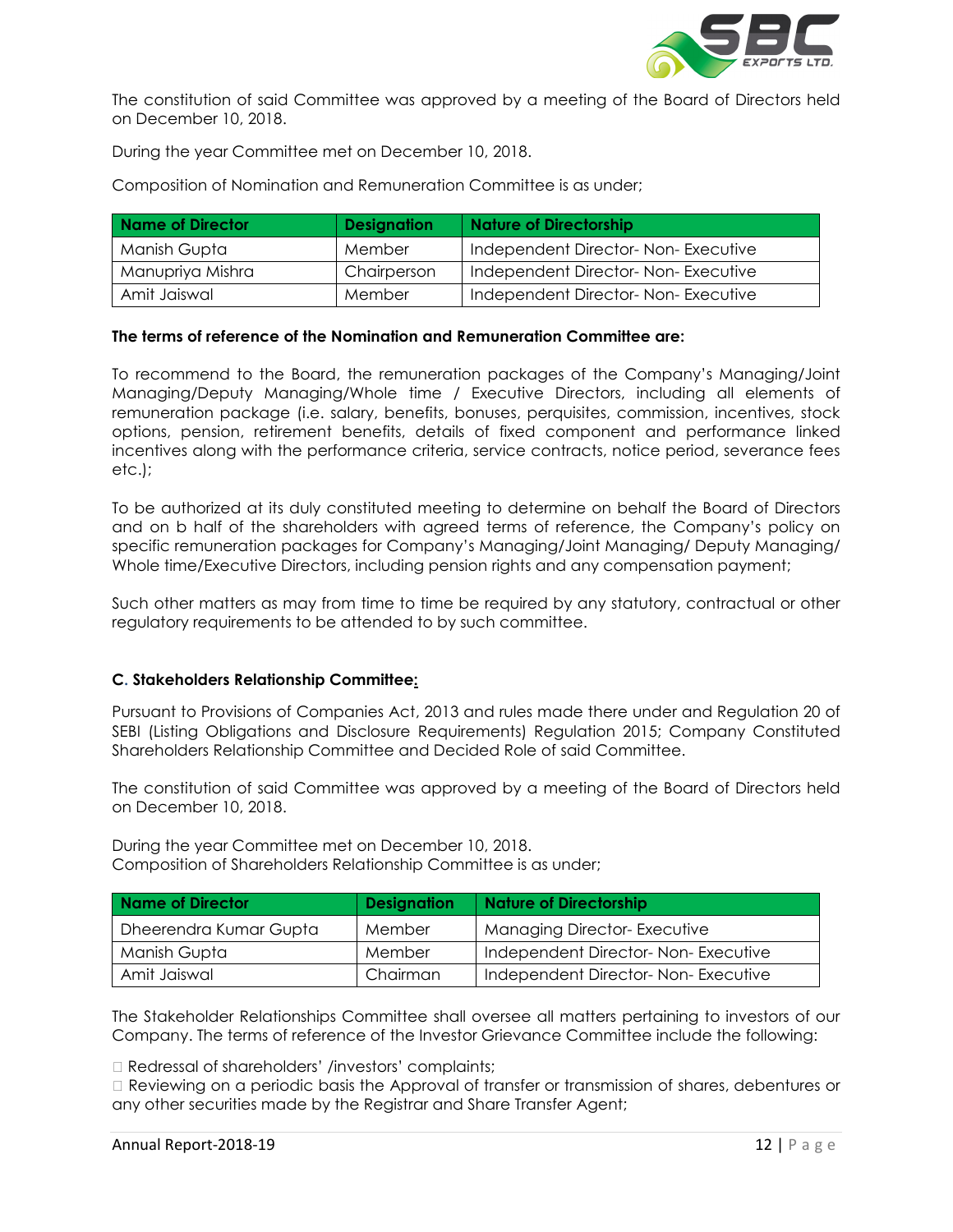

 $\Box$  Issue of duplicate certificates and new certificates on split/consolidation/renewal;

 $\Box$  Non-receipt of declared dividends, balance sheets of the Company; and

 Carrying out any other function as prescribed under the SEBI (Listing Obligation and Disclosure Requirements) Regulations, 2015.

# **D. Risk Management Committee:**

Pursuant to Provisions of Companies Act, 2013 and rules made there under, the Company Constituted a Risk Management Committee and Decided Role of said Committee.

The constitution of said Committee was approved by a meeting of the Board of Directors held on December 10, 2018.

During the year Committee met on December 10, 2018. Composition of Risk Management Committee is as under;

| Name of Director       | <b>Designation</b> | <b>Nature of Directorship</b>       |
|------------------------|--------------------|-------------------------------------|
| Dheerendra Kumar Gupta | Member             | <b>Managing Director- Executive</b> |
| Manish Gupta           | Member             | Independent Director- Non-Executive |
| Amit Jaiswal           | Chairman           | Independent Director-Non-Executive  |

# **20. SEPARATE MEETING OF INDEPENDENT DIRECTORS:**

Pursuant to code of Independent Directors under the Companies Act, 2013 and rules made there under, a separate meeting of the Independent Directors of the Company was held on March 20, 2019 to review the performance of Non-independent directors (including the Chairman) and the Board as a whole. The Independent directors also reviewed the quality, content and timeliness of the flow of information between the Management and the Board and its committees which is necessary to effectively and reasonably perform and discharge their duties.

# **21.CHANGES IN THE COMPOSITION OF THE BOARD OF DIRECTORS AND KMPs**

During the year under review following changes took place on the Board:

- Appointment of Mr. Hariom Sharma and Mr. Mukesh Bhatt as Company Secretary and Chief Financial Officer respectively w.e.f. 16<sup>th</sup> November, 2018.
- Appointment of Mr. Deepika Gupta as Whole Time Director and Mr. Dheerendra Kumar Gupta as Managing Director of the Company w.e.f. 10<sup>th</sup> December, 2018.
- Appointment of Mr. Akshat Gupta, Mr. Vinod Kumar, Mrs. Manupriya Mishra, Mr. Amit Jaiswal and Mr. Manish Gupta as Independent Directors of the Company.
- Cessation of Mr. Amit Kumar Agarwal and Mr. Parveen from the directorship w.e.f. 11<sup>th</sup> March, 2019.

# **22.RETIREMENT OF DIRECTOR BY ROTATION:**

Pursuant to the provisions of Section 152 of the Companies Act, 2013, Mrs. Deepika Gupta , (DIN: 03319765), Whole Time Director is liable to retire by rotation at the ensuing Annual General Meeting, and being eligible, he has offered himself for re-appointment. Accordingly, the proposal for his re-appointment has been included in the Notice convening the Annual General Meeting of the Company.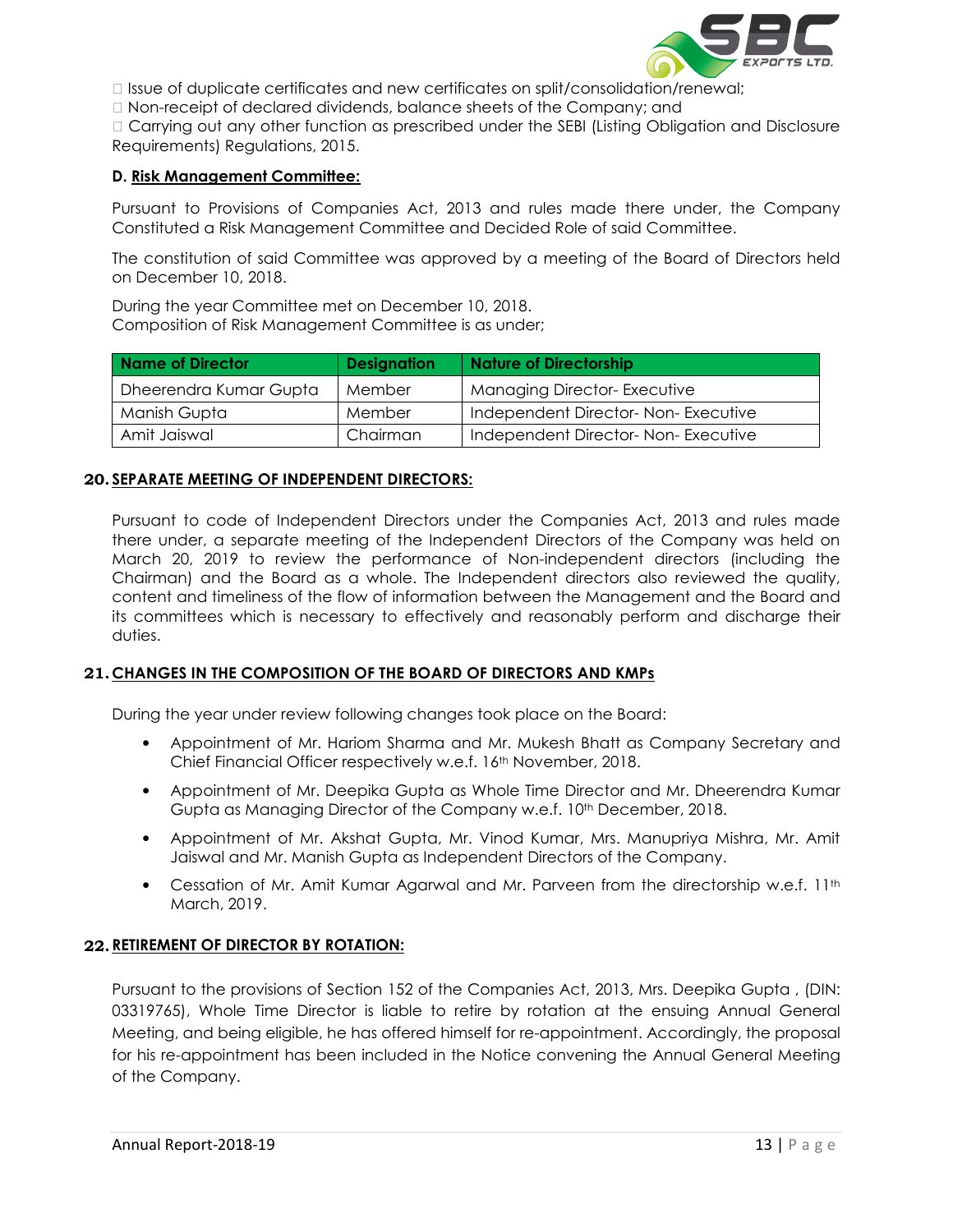

A brief resume of Mrs. Deepika Gupta seeking re-appointment is enclosed consisting nature of expertise in specific functional areas and name of companies in which they hold directorship and/or membership/ chairmanships of committees of the respective Boards, shareholding and relationship between directorship inter-se as stipulated under Reg. 36(3) of the SEBI (LODR) Regulations, 2015, are given in the section of notice of AGM forming part of the Annual Report.

# **23.BOARD'S INDEPENDENCE**

Definition of 'Independence' of Directors is in conformity with Section 149(6) of the Companies Act, 2013 and the requirements of Listing Regulations. Based on the confirmation / disclosures received from the Directors and on evaluation of the relationships disclosed, the following Non-Executive Directors are Independent in terms of Section 149(6) of the Companies Act, 2013 and the requirements of Listing Regulations :-

- 1. Mr. Akshat Gupta
- 2. Mr. Vinod Kumar
- 3. Mrs. Manupriya Mishra
- 4. Mr. Amit Jaiswal and
- 5. Mr. Manish Gupta

The independent directors have submitted the declaration of independence, as required under section 149(7) of the Companies Act, 2013, stating that they meet the criteria of independence as provided in section 149(6) of the Companies Act, 2013.

# **24. DIRECTORS' RESPONSIBILITY STATEMENT**

Pursuant to the requirements of Section 134(5) of the Companies Act, 2013, with respect to Directors' Responsibility Statement, it is hereby stated that:

- (a) in the preparation of the annual accounts, the applicable accounting standards had been followed along with proper explanation relating to material departures;
- (b) the Directors have selected such accounting policies and applied them consistently and made judgements and estimates that are reasonable and prudent so as to give a true and fair view of the state of affairs of the company at the end of the financial year and of the profit and loss of the company for that period;
- (c) the Directors have taken proper and sufficient care for the maintenance of adequate accounting records in accordance with the provisions of this Act for safeguarding the assets of the company and for preventing and detecting fraud and other irregularities;
- (d) the Directors have prepared the annual accounts on a going concern basis;
- (e) the Directors have laid down internal financial controls to be followed by the company and that such internal financial controls are adequate and were operating effectively; and
- (f) the Directors have devised proper systems to ensure compliance with the provisions of all applicable laws and that such systems were adequate and operating effectively.

# **25.BOARD EVALUATION**

The Board of Directors has carried out an annual evaluation of its own performance, board committees, and individual directors pursuant to the provisions of the Act and the corporate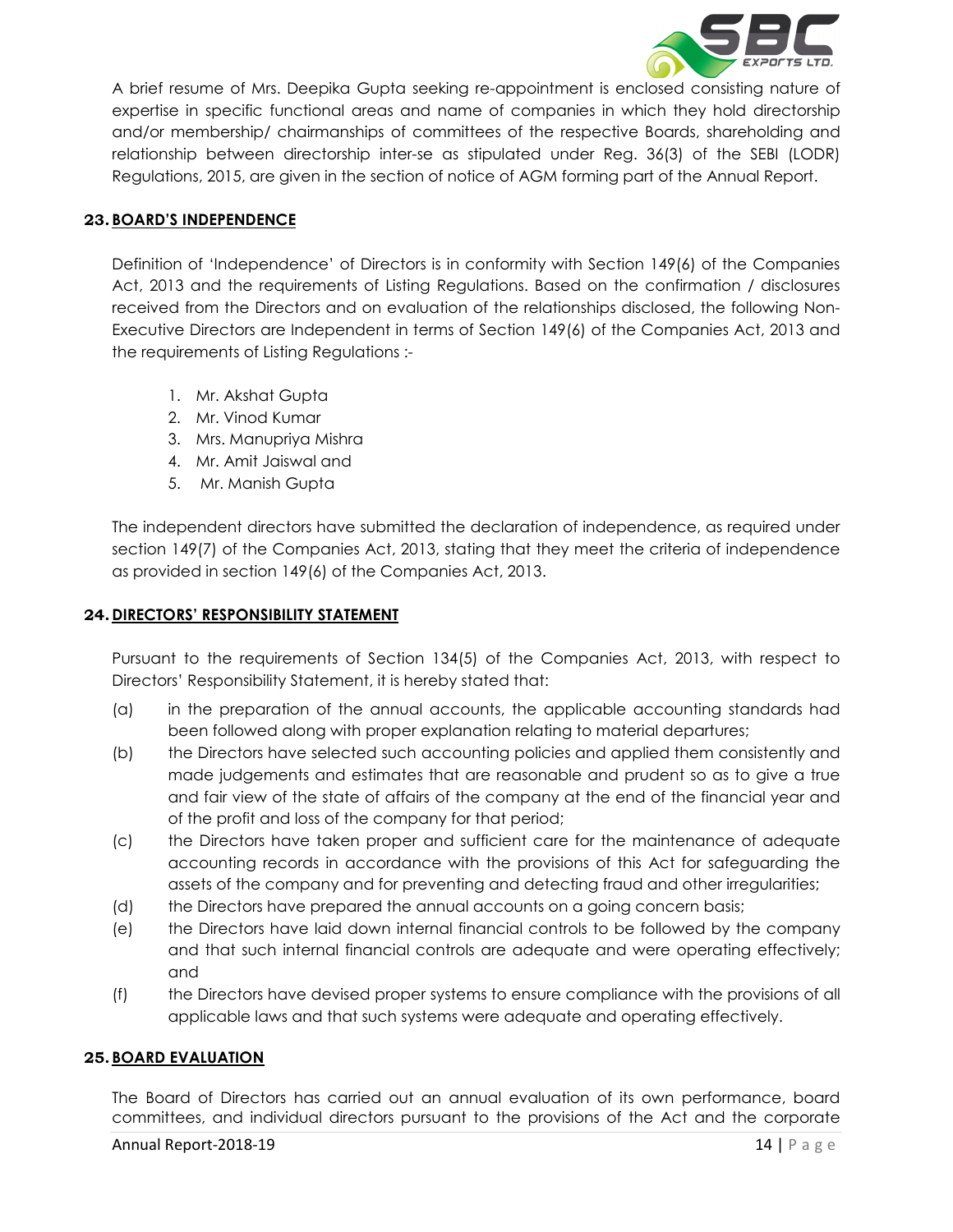

governance requirements as prescribed by the Securities and Exchange Board of India (Listing Obligations and Disclosure Requirements), Regulations 2015 ('SEBI Listing Regulations').

The performance of the committees was evaluated by the board after seeking inputs from the committee members on the basis of criteria such as the composition of committees, effectiveness of committee meetings, etc.

The evaluation framework for assessing the performance of Directors comprises of the following key areas:

- Expertise:
- Objectivity and Independence;
- Guidance and support in context of life stage of the Company;
- Understanding of the Company's business;
- Understanding and commitment to duties and responsibilities;
- Willingness to devote the time needed for effective contribution to Company;
- Participation in discussions in effective and constructive manner;
- Responsiveness in approach;
- Ability to encourage and motivate the Management for continued performance and success.

The evaluation involves Self-Evaluation by the Board Member and subsequent assessment by the Board of Directors. A member of the Board will not participate in the discussion of his/her evaluation. Accordingly, a process of evaluation was followed by the Board for its own performance and that of its Committees and individual Directors and also the necessary evaluation was carried out by Nomination and Remuneration Committee and Independent Director at their respective meetings held for the purpose.

# **26. PARTICULARS OF EMPLOYEES**

There were no employee in receipt of remuneration of Rs. 1.02 crores Rupees per annum if employed for whole of the year or Rs. 8.50 Lakhs per month, if employed for part of the year, whose particulars are required to be given under Rule 5(2) and (3) of the Companies (Appointment and Remuneration of Managerial Personnel) Rules 2014.

# **27.INTERNAL CONTROL SYSTEMS AND THEIR ADEQUACY**

The Company has an Internal Control System which is commensurate with the size, scale and complexity of its operations. To maintain its objectivity and independence, the Internal Audit reports to the Chairman of the Audit Committee of the Board and to the Managing Director. The Internal Audit Department reviews the effectiveness and efficiency of these systems and procedures to ensure that all assets are protected against loss and that the financial and operational information is accurate and complete in all respects. Company policies, guidelines and procedures provide for adequate checks and balances and are meant to ensure that all transactions are authorized, recorded and reported correctly.

# **28.WHISTLE BLOWER POLICY /VIGIL MECHANISM**

In compliance with the requirement of the Companies Act, 2013 and SEBI Listing Regulations, the Company has established a Whistle Blower Policy / Vigil Mechanism Policy that enables the Directors and Employees to report genuine concerns. The vigil mechanism provides for (a) adequate safeguards against victimization of persons who use the vigil mechanism; and (b)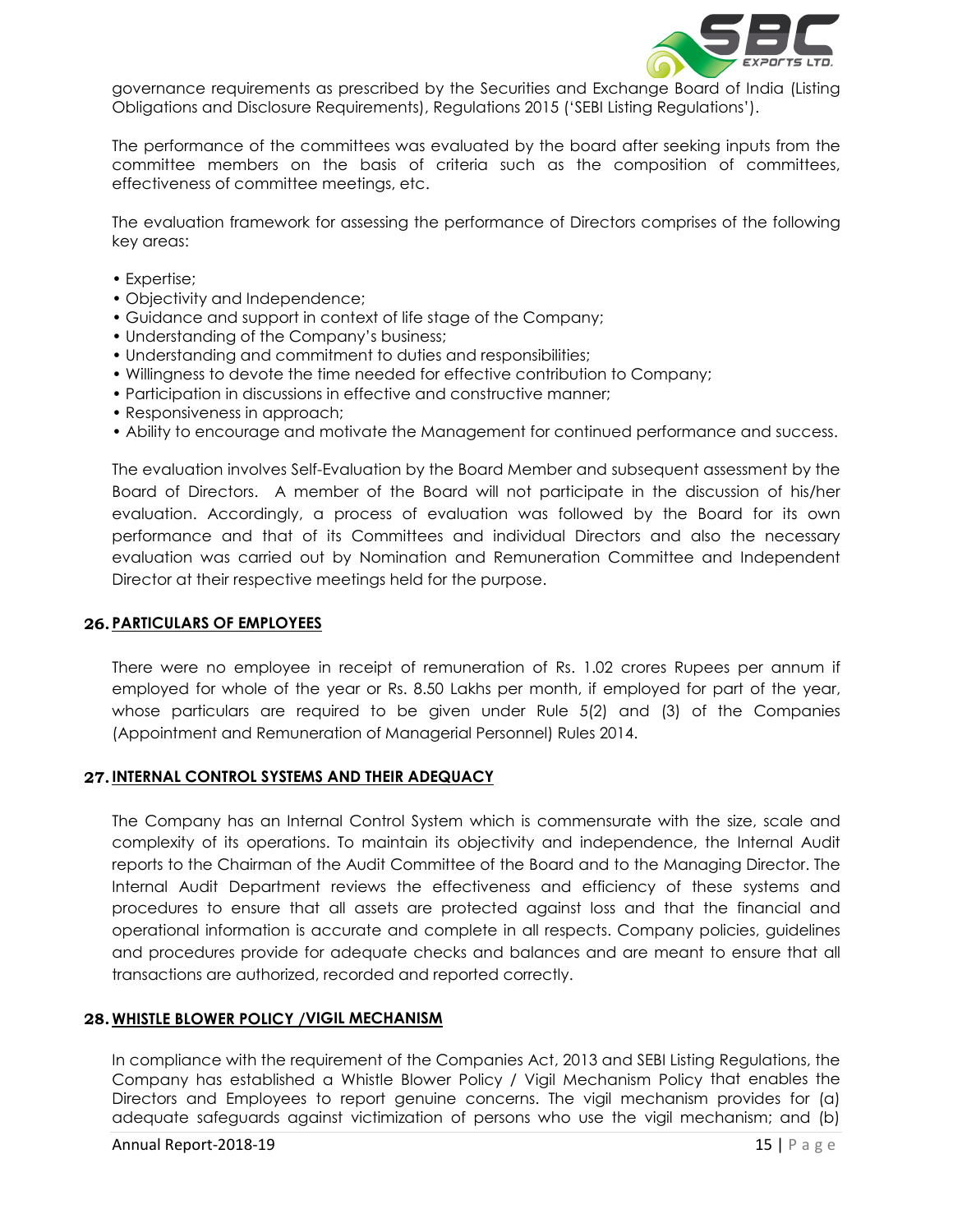

direct access to the Chairperson of the Audit Committee of the Board of Directors of the Company in appropriate or exceptional cases.

No complaint of this nature has been received by the Audit Committee during the year under review.

# **29. EXTRACT OF ANNUAL RETURN:-**

The Company is maintaining a website where the extract of Annual Return can be accessible. The Link of the website is **www.sbcexportslimited.com.** 

# **30. DETAILS IN RESPECT OF FRAUDS REPORTED BY AUDITORS UNDER SECTION 143 (12) OTHER THAN THOSE WHICH ARE REPORTABLE TO THE CENTRAL GEOVERNMENT:-**

 There were no frauds as reported by the Statutory Auditors under sub-section 12 of Section 143 of the Companies Act, 2013 along with Rules made there-under other than those which are reportable to the Central Government.

# **31.CORPORATE SOCIAL RESPONSIBILITY**

As per the provisions of section and 135 of the Companies Act, 2013 Corporate Social Responsibility (CSR) is not applicable to the Company during the year under review so there are no disclosures required under section134 (3)(o) of the Companies Act, 2013.

# **32. DISCLOSURE UNDER THE SEXUAL HARASSMENT OF WOMEN AT WORKPLACE (PREVENTION, PROHIBITION AND REDRESSAL) ACT, 2013**

The provisions/requirement of Sexual Harassment of Women at Workplace (Prevention, Prohibition & Redressal) Act, 2013 (Acts) and Rules made thereunder are being followed by the Company and the company is providing the proper environment of working to all employees and has proper internal control Mechanism for prevention, prohibition and redressal of sexual harassment at workplace. The Company has complied with the provisions of constitution of Internal Complaints Committee under the Act. There were no cases/complaints filed under this Act during the year.

# **33. PARTICULARS OF LOANS, GUARANTEES OR INVESTMENTS MADE UNDER SECTION 186 OF THE COMPANIES ACT, 2013**

The particulars of loans given or guarantees given or investments made or securities provided are given in notes to financial statements.

# **34. STATEMENT INDICATING DEVELOPMENT AND IMPLEMENTATION OF RISK MANAGEMENT**

The Company has in place a mechanism to identify, assess, monitor and mitigate various risks to Key business objectives. Major risks identified by the Board and systematically steps taken to mitigate on a continuous basis. The Company's internal control system is commensurate with the nature of its business and the size and complexity of operations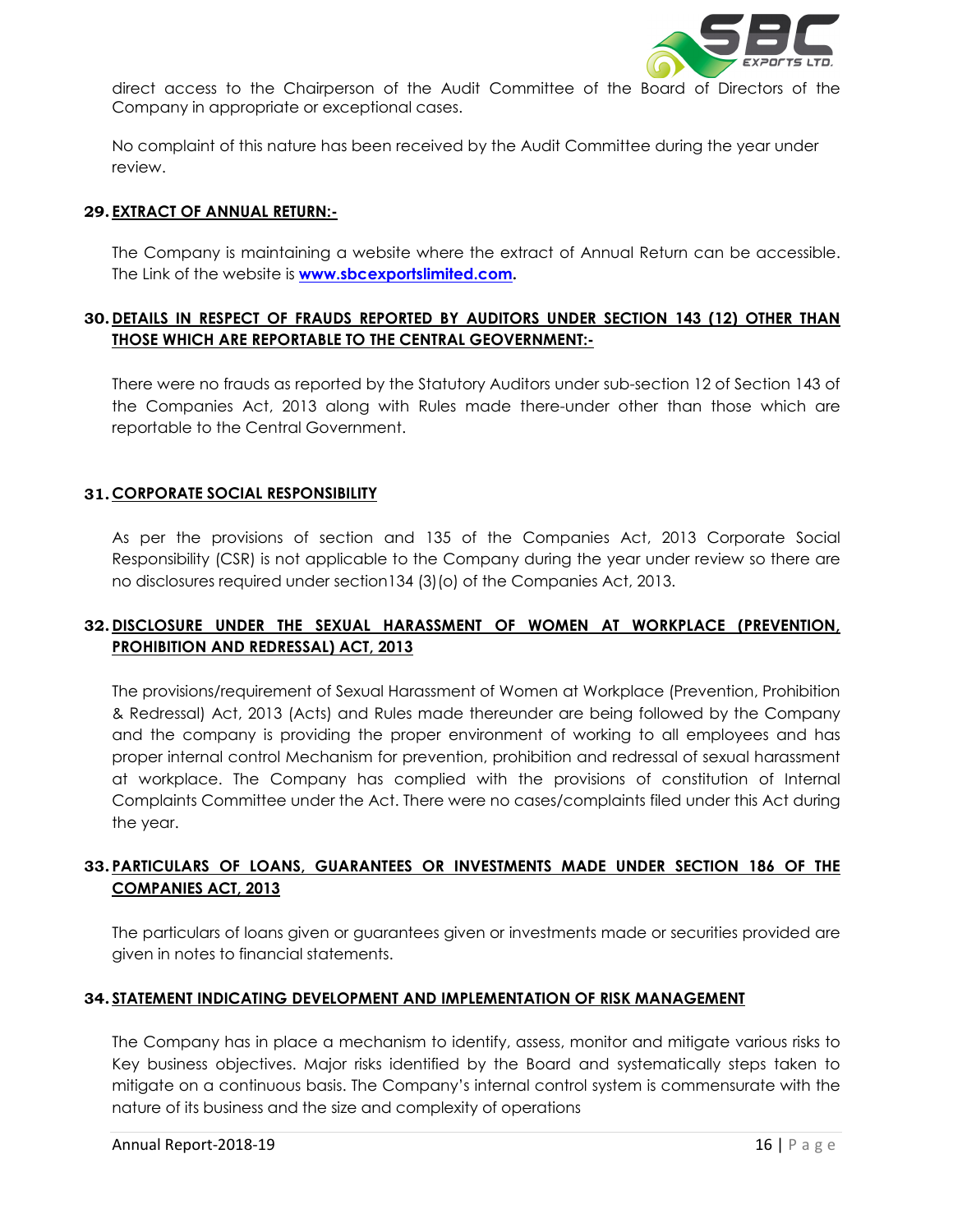

# **35.CONSERVATION OF ENERGY, TECHNOLOGY ABSORPTION, FOREIGN EXCHANGE EARNINGS AND OUTGO**

Conservation of energy: **Not applicable** Technology absorption: **Not applicable**

Foreign exchange earnings and outgo: There was no foreign exchange inflow or Outflow during the year.

# **36.ACKNOWLEDGEMENTS**

Your Board of Directors would like to place on record their sincere appreciation for the wholehearted support and contributions made by all the employees of the Company as well as customers, suppliers, consultants, bankers and other authorities. The Directors also thank the Central and State Government of India and concerned Government Departments/ Agencies for their cooperation. The directors appreciate and value the contributions made by every member of the company.

# **For SBC EXPORTS LIMITED**

**DHEERENDRA KUMAR GUPTA DEEPIKA GUPTA**  Director Director DIN: 03321016 DIN: 03319765

**Date: 16.09.2019 Place: Mirzapur**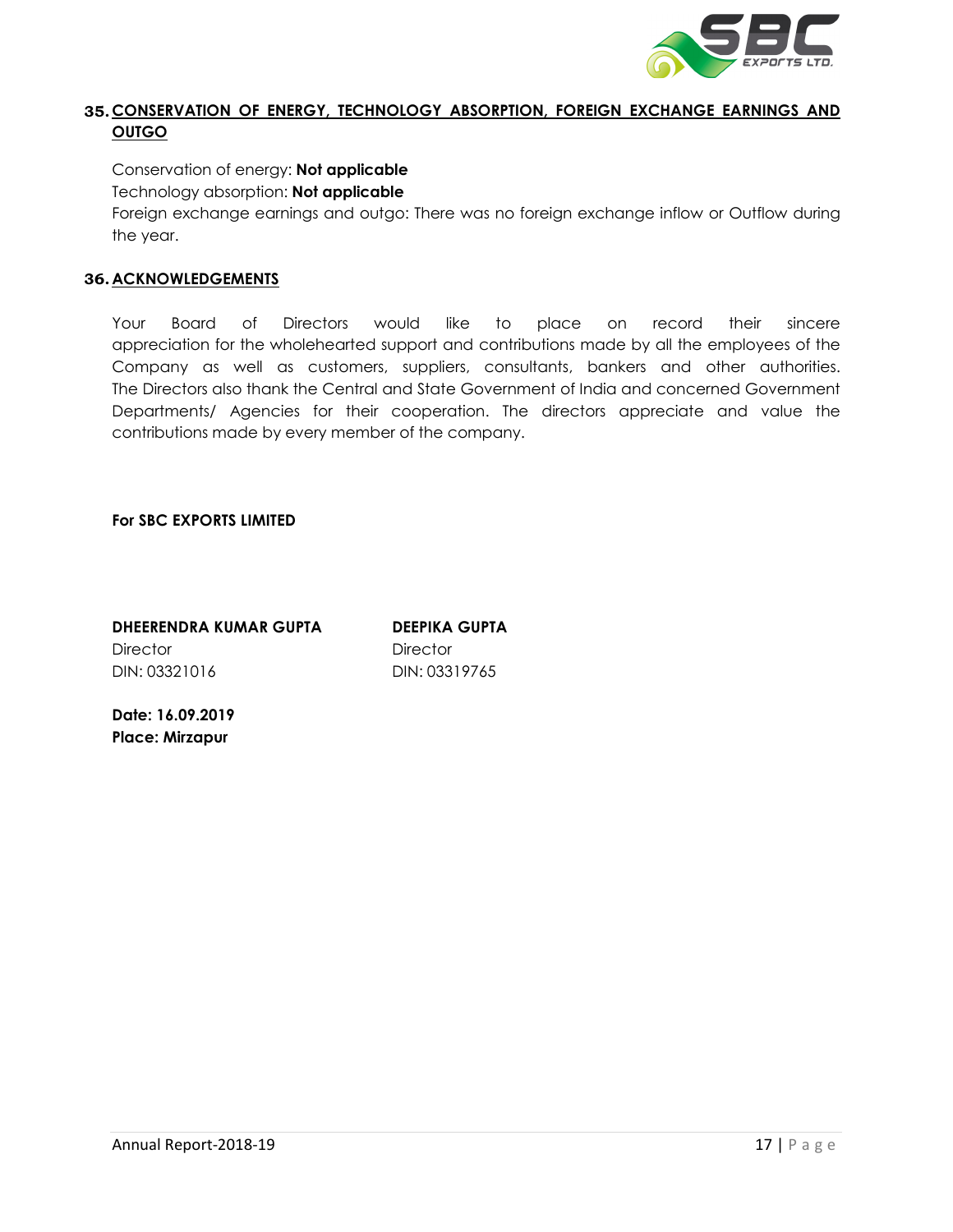

# **ANNEXURE-I**

# **MANAGEMENT DISCUSSION AND ANALYSIS REPORT**

# **Market context – Global and Indian economy**

2018 started with the expectation of a bumper growth of around 4% in global real GDP growth. However, by second half of the year, several factors collectively impacted the outlook and the year closed at about 3.6% growth. US-China trade tensions, weak macroeconomic situation in countries like Argentina and Turkey, auto sector issues in Germany and tighter monetary policy in China – all contributed to slowing of growth. Most of these factors are still playing out in the first part of 2019, though recovery is expected later in the year and expectations are that 2019 will clock 3.3% growth in global GDP. India closed fiscal year 2018-19 with a real GDP growth of 7.2% - highest in past 3 years. However, quarterly data indicates that the year started at 8%+ growth in Q1 and has seen growth rate slowing down in successive quarters with Q3 delivering only 6.6%. All eyes are on the election results at this point, which will give direction to the next phase of infrastructure spending, farm support and taxation policies. Jury is still out on the likely economic growth in FY 2019-20 – with estimates ranging from 6.8% to 7.5% by different agencies.

In FY 2018-19, the Indian economy saw several interesting milestones being achieved. Exports are estimated to hit \$330 billion – surpassing the earlier record of \$314 billion in FY 2013-14. GST collections hit rupees 1 lakh crore per month mark, consistently for many months in the later part of the year. Village electrification got completed in April 2018 and we are now nearing universal household electrification. The stock market ended the fiscal on a strong upward momentum towards historic highs. Rupee depreciated sharply in the beginning of the year, but recovered a portion of lost ground by end of March. Inflation remained low, largely aided by low food prices. Government set export targets for agricultural products for the first time in history. 2018 saw modest single digit growth in overall apparel and textile consumption globally. China continued to shed its market share, but India has been clearly missing the bus – most of the gains have been captured by Bangladesh and Vietnam – clearly the 2nd and 3rd largest exports after China, respectively. Bangladesh clearly accounts for over 6% of the global apparel exports while Indian exports continue to degrow for a second year in a row. Other than cotton yarn exports, most other categories – especially Indian apparel exports are clearly seeing de-growth. Early part of the year, the competitiveness was hampered by a strong rupee. While it got corrected as the year progressed, the lag effect and other factors, including mixed government support for T&A exports resulted in an overall lack-lustre performance of the sector.

Indian textile industry continues to be dominated by cotton, accounting for nearly 3/4th of the total fibre consumption in the country. Globally fibre consumption is dominated by manmade fibres having 70 per cent of share in total fibre consumption. Contrary to the global trend, fibre consumption in India is skewed towards natural fibres with around 65% share, especially cotton. Area under Cotton cultivation in India in 2018-19 remained almost the same as previous season at 122 lakh hectares. Cotton production in India is estimated at 330 +/- lakh bales of 170 kg each in 2018-19, down from 360+ lakh bales produced in 2017-18. Reduced production in 2018-19 is primarily due to weaker rainfall pattern compared to the previous year. In 2018-19, total supply of cotton including carry forward inventory from previous year and imports in the current year is likely to be 395 lakhs bales vis-à-vis 410 lakhs bales in 2017-18. Reduced supply in the current year has led to prices remaining firm in the India compared to other Cotton producing countries.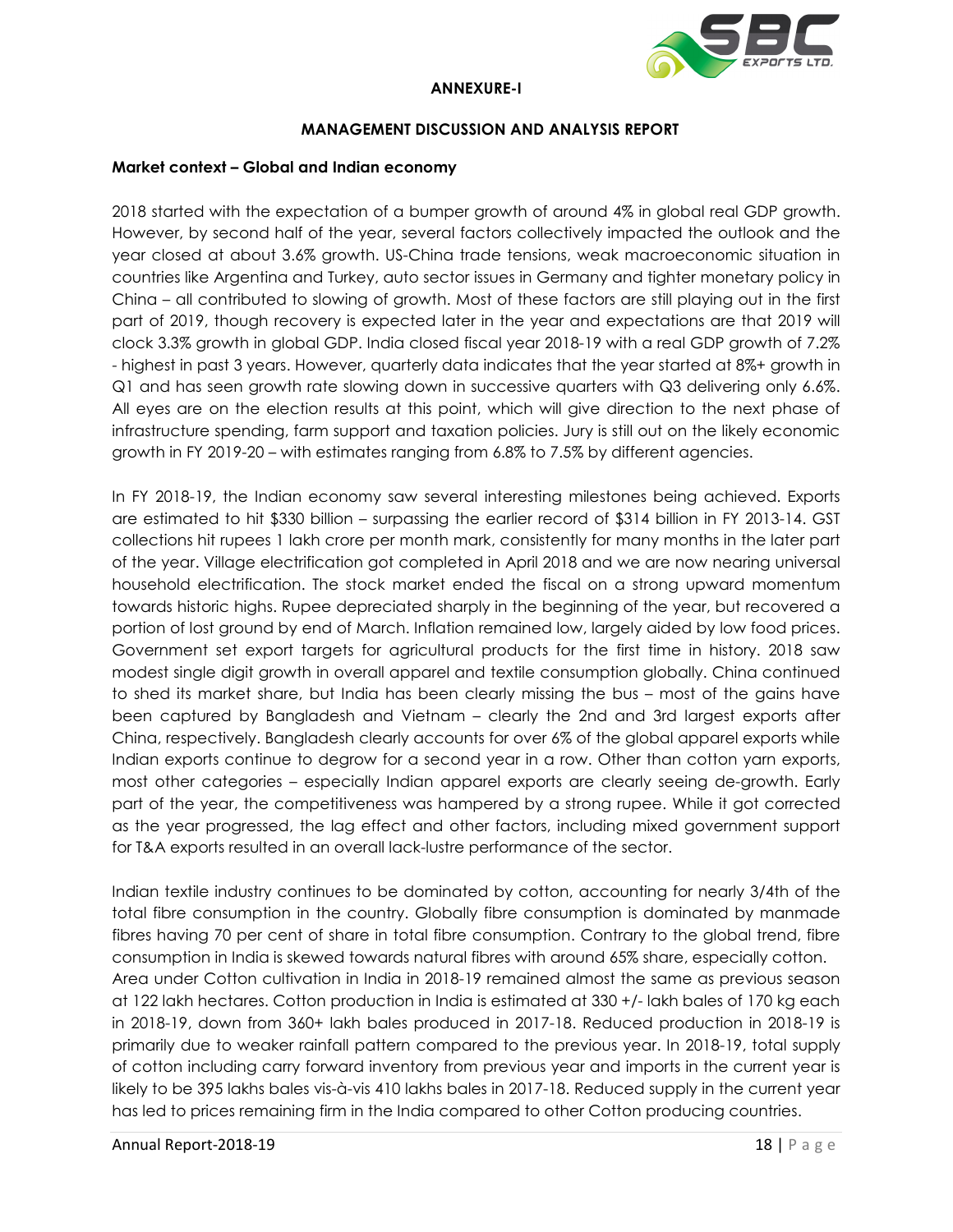

In fact for most of the season, Indian Cotton price traded well above the new MSP level, announced by Government of India based on the recommendation by Commission for Agricultural Costs & Prices (CACP). International Cotton prices remained volatile throughout the year mainly influenced by trade related developments between US and China. Such global volatility also imparted volatility to the Cotton prices in India. Considering the price disparity between India and rest of the world, India is likely to import around 30 lakh bales, which if realised will be the highest volume of imported Cotton by India.

# **SBC's business performance summary**

FY 2018-19 was a momentous year in the history of SBC. During this year, SBC's core textile and apparel business continued implementing its stated strategy of growing around four clear pillars – verticalization, innovation, advanced materials and B2C business growth. As a result, the proportion of fabrics that we sell as full vertical apparel solution increased and is poised to grow rapidly in the coming financial year. The company continued to introduce new innovative products, including knitted indigo dyed apparel – which promises to bring denim like aesthetic in the comfort of a knitwear apparel. On woven products side, the focus of innovation was around experimentation with new sustainable fibres, creative blends and significant reduction in use of dyes, chemicals and in turn, water. The B2C business was re-structured in this year and all channels were brought under one common leadership to drive a concerted and integrated strategy.

# **Outlook**

SBC will predominately consist of textile business and advanced material business. We aim to build the future of this business on four large pillars of growth. We will continue to grow our asset light garment business model. We are investing heavily on the garment business and it is expected to be a key part of our growth story. We are also focussing on new age, high performance fabrics which allows us an entry into a fast growing newer product segment. We are seeing new growth opportunities in advanced material division and the segment continues to grow at a rapid pace. And last but not the least we are working to build SBC as a retail brand that will help us capture the lucrative fabric retail market in the country. On the back of these four pillars, we are aiming to grow the business in double digits, a significant improvement over the mid-single digit growth registered in recent years. In our B2C business of brands and retail, we have been growing through a portfolio of strong international brands and speciality retail stores that has presence across multiple channels, price points and consumer segments.

We are rapidly expanding our distribution footprint further across our brands, which is likely to be a major growth driver in the future. Our speciality retail business is doing well and we are investing to grow this business at a significant pace in the current year. We aim to achieve annual growth of more than 40% for the next 3-4 years. As the revenue grows, we expect our EBITDA margins also to improve and achieve double digit margins over the same period. Overall we expect to maintain a positive momentum across all the three businesses.

# **Disclaimer**

Readers are cautioned that this discussion and analysis contains forward-looking statements that involve risks and uncertainties. When used in this discussion, the words "anticipate," "believe," "estimate," "intend," "will" and "expected" and other similar expressions as they relate to the Company or its business are intended to identify such forward-looking statements. The Company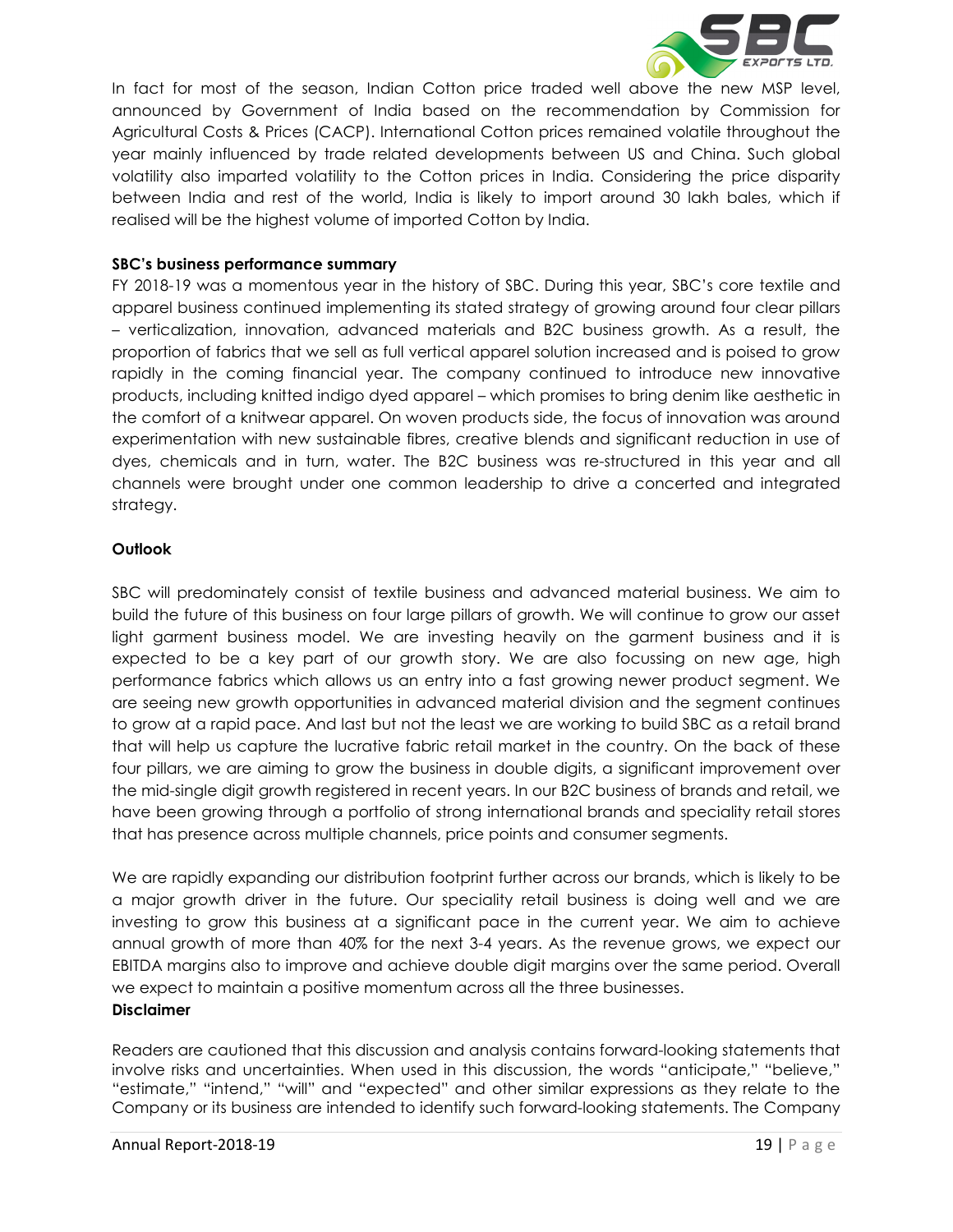

undertakes no obligation to publicly update or revise any forward-looking statements, whether as a result of new information, future events or otherwise. Actual results, performances or achievements, risks and opportunities could differ materially from those expressed or implied in these forward-looking statements. Readers are cautioned not to place undue reliance on these forward-looking statements as these are relevant at a particular point of time & adequate restrain should be applied in their use for any decision making or formation of an opinion. The following discussion and analysis should be read in conjunction with the Company's financial statements included herein and the notes thereto.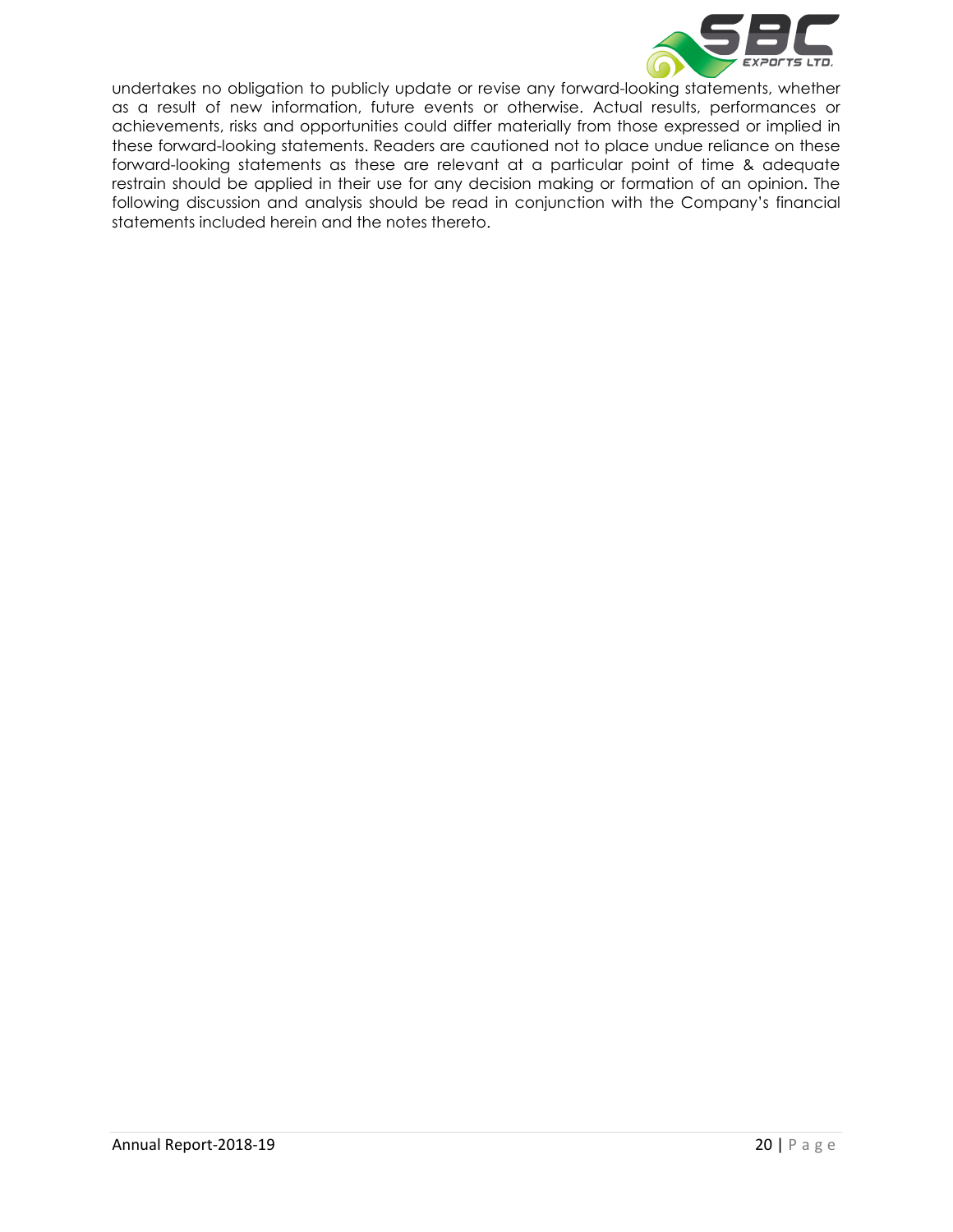

# **ANNEXURE-II**

# **FORM NO. AOC-2**

*(Pursuant to Clause (h) of sub section (3) of section 134 of the act and Rule 8/2 of the Companies Accounts Rules, 2014)* 

# **DETAILS REGARDING RELATED PARTY TRANSACTIONS**

AS PER THE PROVISIONS OF SECTON 188 OF THE COMPANIES ACT, 2013 FOR THE FINANCIAL YEAR ENDED 31ST MARCH 2019

**1.** Details of contracts or arrangements or transactions not at arm's length basis: **NIL** 

| Name(s) of the<br>related party<br>and nature of<br>relationship | Nature of<br>contracts/<br>arrangem<br>ent/transa<br>ctions | Duration of the<br>contracts /<br>arrangements<br>/transactions | Salient terms of<br>the contracts or<br>arrangements or<br>transactions<br>including the<br>value, if any: | Date(s) of<br>approval<br>by the<br>Board, if<br>any: | Amount<br>paid as<br>advances,<br>if any: | Date of<br><b>Special</b><br><b>Resolution</b><br>U/s188 |
|------------------------------------------------------------------|-------------------------------------------------------------|-----------------------------------------------------------------|------------------------------------------------------------------------------------------------------------|-------------------------------------------------------|-------------------------------------------|----------------------------------------------------------|
| N.A.                                                             | N.A.                                                        | N.A.                                                            | N.A.                                                                                                       | N.A.                                                  | N.A.                                      | N.A.                                                     |

# **2.** Details of material contracts or arrangement or transactions at arm's length basis:

| Name(s) of the related<br>party and nature of<br>relationship | Nature of<br>contracts/arrange<br>ment/transactions | Duration of the<br>contracts /<br>arrangements<br>/transactions | Salient terms of the<br>contracts or<br>arrangements or<br>transactions<br>including the value,<br>if any: | Date(s) of<br>approval<br>by the<br>Board, if<br>any: | Amount<br>paid as<br>advances, if<br>any:<br>(in Lacs) | Date of<br>Special<br>Resolutio<br>n u/s188 |
|---------------------------------------------------------------|-----------------------------------------------------|-----------------------------------------------------------------|------------------------------------------------------------------------------------------------------------|-------------------------------------------------------|--------------------------------------------------------|---------------------------------------------|
| Deepika Gupta                                                 | Equity Contribution                                 | N.A.                                                            | N.A.                                                                                                       | N.A.                                                  | 372.00.                                                | N.A.                                        |
| Mr. D. K. Gupta                                               | Equity Contribution                                 | N.A.                                                            | N.A.                                                                                                       | 29.09.2018                                            | 377.00                                                 | N.A.                                        |
| Mr. Amit Kumar Agrawal                                        | Equity Contribution                                 | N.A.                                                            | N.A.                                                                                                       | 29.09.2018                                            | 50.00                                                  | N.A.                                        |
| Mr. Govindji Gupta                                            | Equity Contribution                                 | N.A.                                                            | N.A.                                                                                                       | 29.09.2018                                            | 100.00                                                 | N.A.                                        |
| SBC Finmart Ltd.                                              | Equity Contribution                                 | N.A.                                                            | N.A.                                                                                                       | 29.09.2018                                            | 100.00                                                 | N.A.                                        |

| Name(s) of the related<br>party and nature of<br>relationship | Nature of<br>contracts/arrange<br>ment/transactions | Duration of the<br>contracts /<br>arrangements<br>/transactions | Salient terms of the<br>contracts or<br>arrangements or<br>transactions<br>including the value,<br>if any: | Date(s) of<br>approval<br>by the<br>Board, if<br>any: | Amount<br>paid as<br>advances, if<br>any:<br>(in Lacs) | Date of<br>Special<br>Resolutio<br>n u/s188 |
|---------------------------------------------------------------|-----------------------------------------------------|-----------------------------------------------------------------|------------------------------------------------------------------------------------------------------------|-------------------------------------------------------|--------------------------------------------------------|---------------------------------------------|
| Deepika Gupta                                                 | Remuneration                                        | N.A.                                                            | N.A.                                                                                                       | 10.12.2018.                                           | 9.96                                                   | N.A.                                        |
| Mr. D. K. Gupta                                               | Remuneration                                        | N.A.                                                            | N.A.                                                                                                       | 10.12.2018                                            | 6.60                                                   | N.A.                                        |
| Mr. Amit Kumar Agrawal                                        | Remuneration                                        | N.A.                                                            | N.A.                                                                                                       | N.A.                                                  | 9.12                                                   | N.A.                                        |
| Mr. Praveen                                                   | Remuneration                                        | N.A.                                                            | N.A.                                                                                                       | N.A.                                                  | 6.43                                                   | N.A.                                        |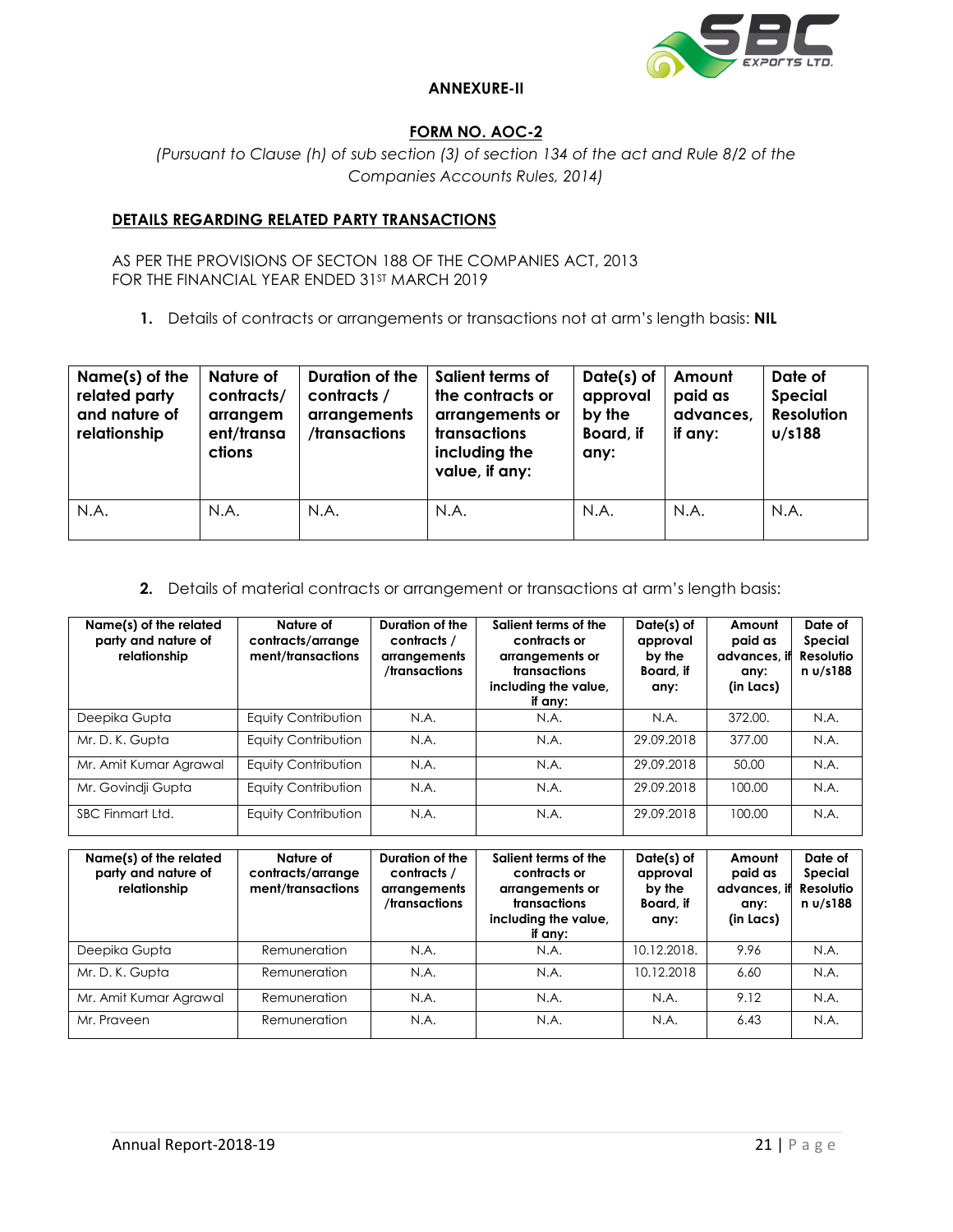

# **ANNEXURE-II**

# **Form No. MR-3 SECRETARIAL AUDIT REPORT**

# FOR THE FINANCIAL YEAR ENDED 31st March, 2019

# [Pursuant to section 204(1) of the Companies Act, 2013 and rule No. 9 of the Companies (Appointment and Remuneration Personnel) Rules, 2014]

To,

**The Members,** 

# **SBC EXPORTS LIMITED**

House No.-20, Lohiya Talab, Choti Basahi P.O.: Vindhyachal, Mirzapur, UP-231307

We have conducted the secretarial audit of the compliance of applicable statutory provisions and the adherence to good corporate practices by **SBC EXPORTS LIMITED** (hereinafter called the company). Secretarial Audit was conducted in a manner that provided us a reasonable basis for evaluating the corporate conducts/statutory compliances and expressing my Opinion thereon.

Based on our verification of the **Company's** books, papers, minute books, forms and returns filed and other records maintained by the company and also the information provided by the Company, its officers, agents and authorized representatives during the conduct of secretarial audit, We hereby report that in our opinion, the company has, during the audit period covering the financial year ended on **31st March, 2019**, complied with the statutory provisions listed hereunder and also that the Company has proper Board-processes and compliancemechanism in place to the extent, in the manner and subject to the reporting made hereinafter:

We have examined the books, papers, minute books, forms and returns filed and other records maintained by **SBC EXPORTS LIMITED** ("The Company") for the financial year ended on **31st March, 2019** according to the provisions of:

- (i) The Companies Act, 2013 (the Act) and the rules made there under;
- (ii) The Securities Contracts (Regulation) Act, 1956 ('SCRA') and the rules made there under;
- (iii) The Depositories Act, 1996 and the Regulations and Bye-laws Framed there under;
- (iv) Foreign Exchange Management Act, 1999 and the rules and regulations made thereunder to extent of Foreign Direct Investment, Overseas Direct Investment and External Commercial borrowings.
- (v) The following Regulations and Guidelines prescribed under the Securities and Exchange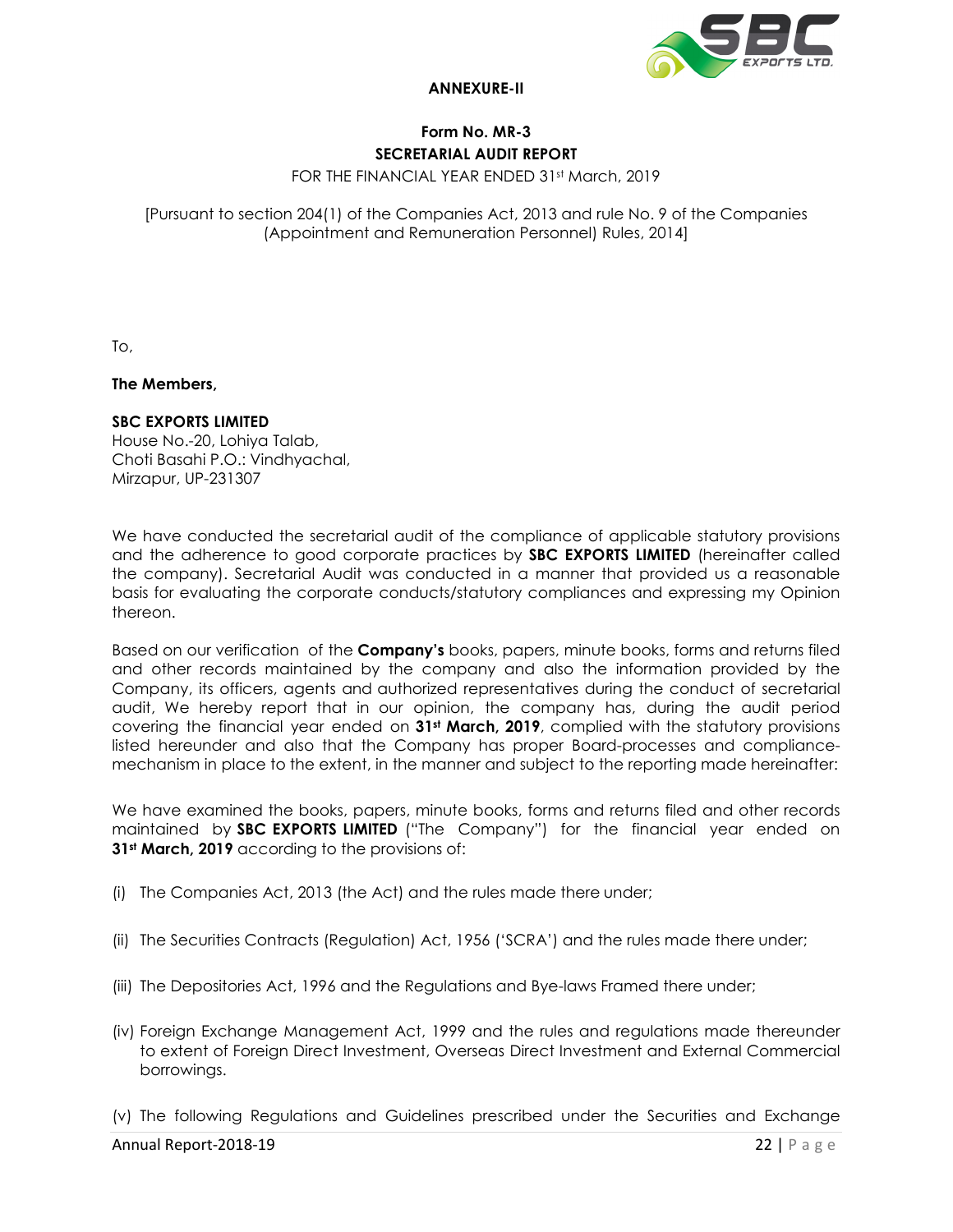

Board of India Act, 1992 ('SEBI Act'):-

- 1. The Securities and Exchange Board of India (Substantial Acquisition of Shares and Takeovers) Regulations, 2011;
- 2. The Securities and Exchange Board of India (Prohibition of Insider Trading) Regulations, 1992;
- 3. The Securities and Exchange Board of India (Issue of Capital and Disclosure Requirements) Regulations, 2009;
- 4. The Securities and Exchange Board of India (Employee Stock Option Scheme and Employee Stock Purchase Scheme) Guidelines, 1999;
- 5. The Securities and Exchange Board of India (Issue and Listing of Debt Securities) Regulations, 2008;
- 6. The Securities and Exchange Board of India (Registrars to an Issue and Share Transfer Agents) Regulations, 1993 regarding the Companies Act and dealing with client;
- 7. The Securities and Exchange Board of India (Delisting of Equity Shares) Regulations, 2009; and
- 8. The Securities and Exchange Board of India (Buyback of Securities) Regulations, 1998;

We have also examined compliance with the applicable clauses of the following:

- 1. The Secretarial Standards with regard to Meeting of Board of Directors (SS-I) and General Meetings (SS-II) issued by The Institute of Company Secretaries of India.
- 2. The SEBI (Listing Obligations and Disclosure Requirements) Regulations, 2015 and the Listing Agreements entered into by the Company with Bombay Stock Exchange Limited.

During the period under review the Company has complied with the provisions of the Act, Rules, Regulations, Guidelines, Standards, etc..

# **We further report that:**

The Board of Directors of the Company is duly constituted with proper balance of Executive Directors, Non-Executive Directors and Independent Directors. The changes in the composition of the Board of Directors that took place during the period under review were carried out in compliance with the provisions of the Act.

Adequate notice is given to all directors to schedule the Board Meetings, agenda and detailed notes on agenda were sent at least seven days in advance, and a system exists for seeking and obtaining further information and clarifications on the agenda items before the meeting and for meaningful participation at the meeting.

Majority decision is carried through while the dissenting members' views are captured and recorded as part of the minutes.

**We further report that** there are adequate systems and processes in the company commensurate with the size and operations of the company to monitor and ensure compliance with applicable laws, rules, regulations and guidelines.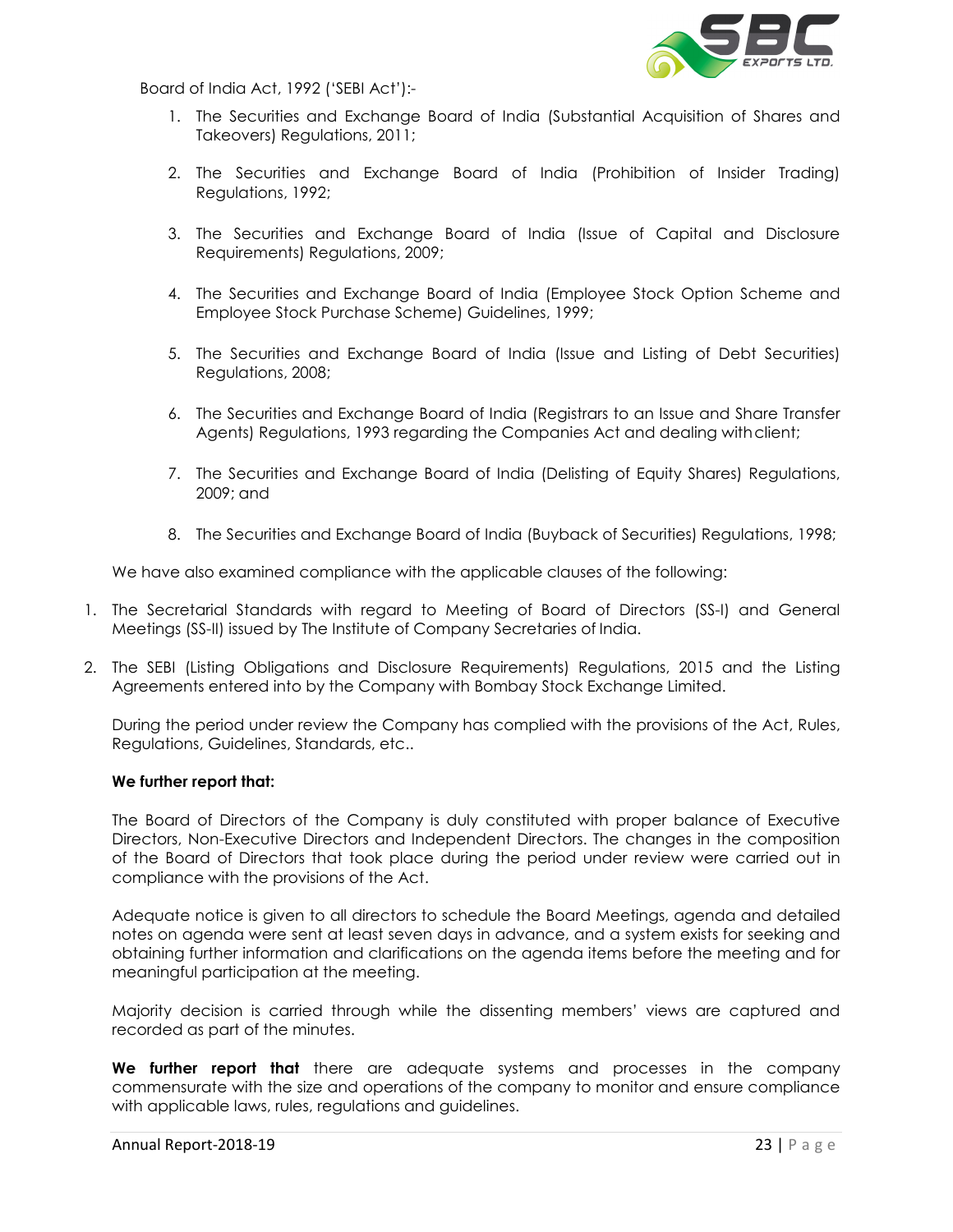

We further report that during the audit period there were no specific events / actions having a major bearing on the company's affairs in pursuance of the above referred laws, rules, regulations, guidelines, standards, etc.

Thanking you,

Yours Sincerely,

For **Kumar Mandal & Associates** 

**Asim Kumar Mandal Proprietor M. No.:** A46621 **C. P. No.** 17039

**Date:** 05.09.2019 **Place:** New Delhi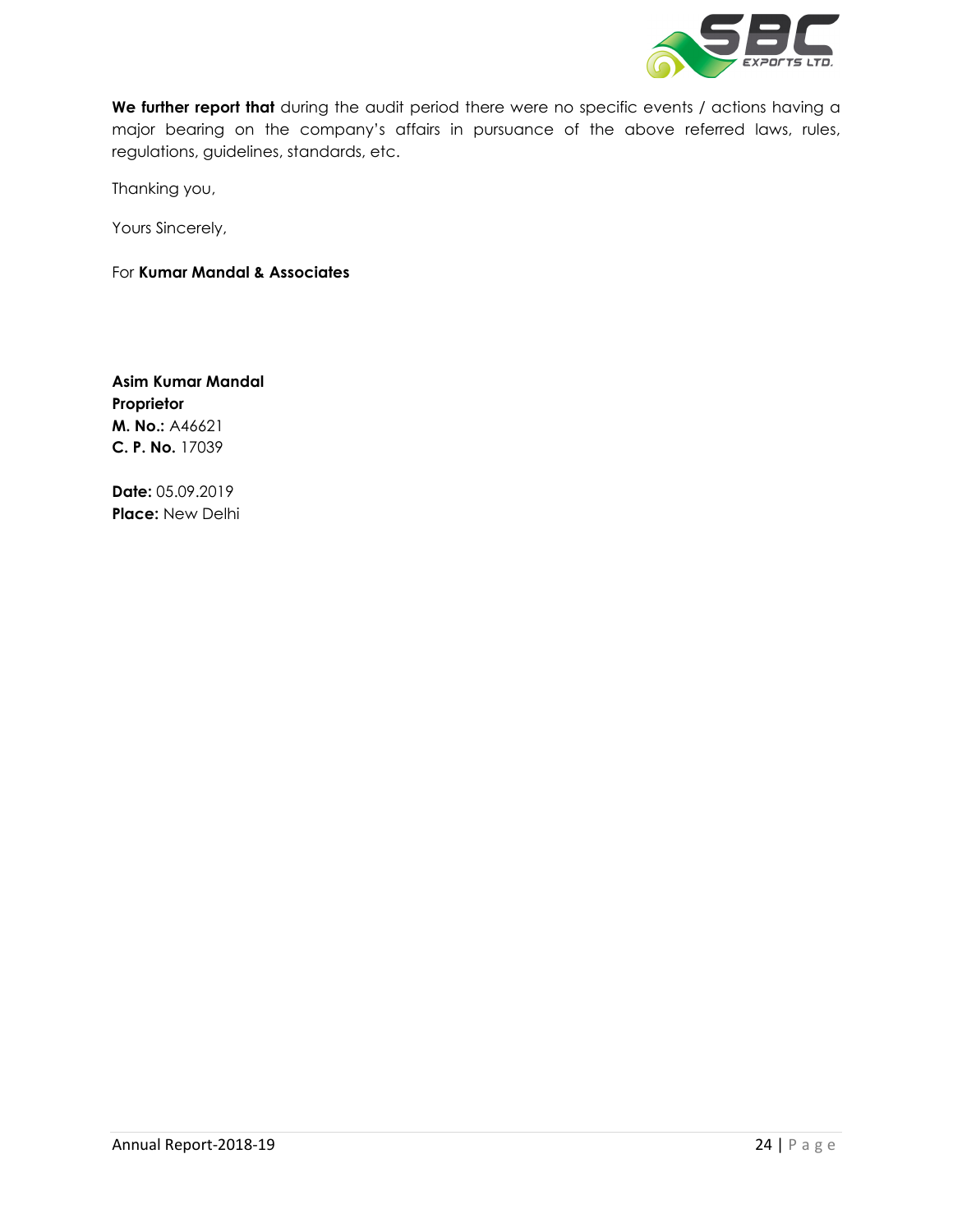

# **INDEPENDENT AUDITORS' REPORT**

**TO,** 

# **THE MEMBERS OF SBC EXPORTS LIMITED**

# **Report on the Financial Statements**

We have audited the accompanying financial statements of **SBC EXPORTS LIMITED**, which comprise the Balance Sheet as at **31/03/2019**, the Statement of Profit and Loss, Cash flow Statement for the year then ended, and a summary of the significant accounting policies and other explanatory information.

# **Auditor's Opinion**

In our opinion and to the best of our information and according to the explanations given to us, the aforesaid financial statements give the information required by the Act in the manner so required and give a true and fair view in conformity with the accounting principles generally accepted in India, of the state of affairs of the Company as at **31/03/2019**, and its **Profit** for the year ended on that date.

# **Basis for Opinion**

We conducted our audit in accordance with the Standards on Auditing (SAs) specified under section 143(10) of the Companies Act, 2013. Our responsibilities under those Standards are further described in the Auditor's Responsibilities for the Audit of the Financial Statements section of our report. We are independent of the Company in accordance with the Code of Ethics issued by the Institute of Chartered Accountants of India together with the ethical requirements that are relevant to our audit of the financial statements under the provisions of the Companies Act, 2013 and the Rules there under, and we have fulfilled our other ethical responsibilities in accordance with these requirements and the Code of Ethics. We believe that the audit evidence we have obtained is sufficient and appropriate to provide a basis for our opinion.

# **Responsibility of Management and Those Charged with Governance (TCWG)**

The Company's Board of Directors is responsible for the matters stated in Section 134(5) of the Companies Act, 2013 ("the Act") with respect to the preparation of these financial statements that give a true and fair view of the financial position , financial performance and cash flows of the Company in accordance with the accounting principles generally accepted in India, including the Accounting Standards specified under Section 133 of the Act, read with Rule 7 of the Companies (Accounts) Rules, 2014. This responsibility also includes maintenance of adequate accounting records in accordance with the provisions of the Act for safeguarding of the assets of the Company and for preventing and detecting frauds and other irregularities; selection and application of appropriate accounting policies; making judgments and estimates that are reasonable and prudent; and design, implementation and maintenance of adequate internal financial controls, that were operating effectively for ensuring the accuracy and completeness of the accounting records, relevant to the preparation and presentation of the financial statements that give a true and fair view and are free from material misstatement, whether due to fraud or error.

In preparing the financial statements, management is responsible for assessing the Company's ability to continue as a going concern, disclosing, as applicable, matters related to going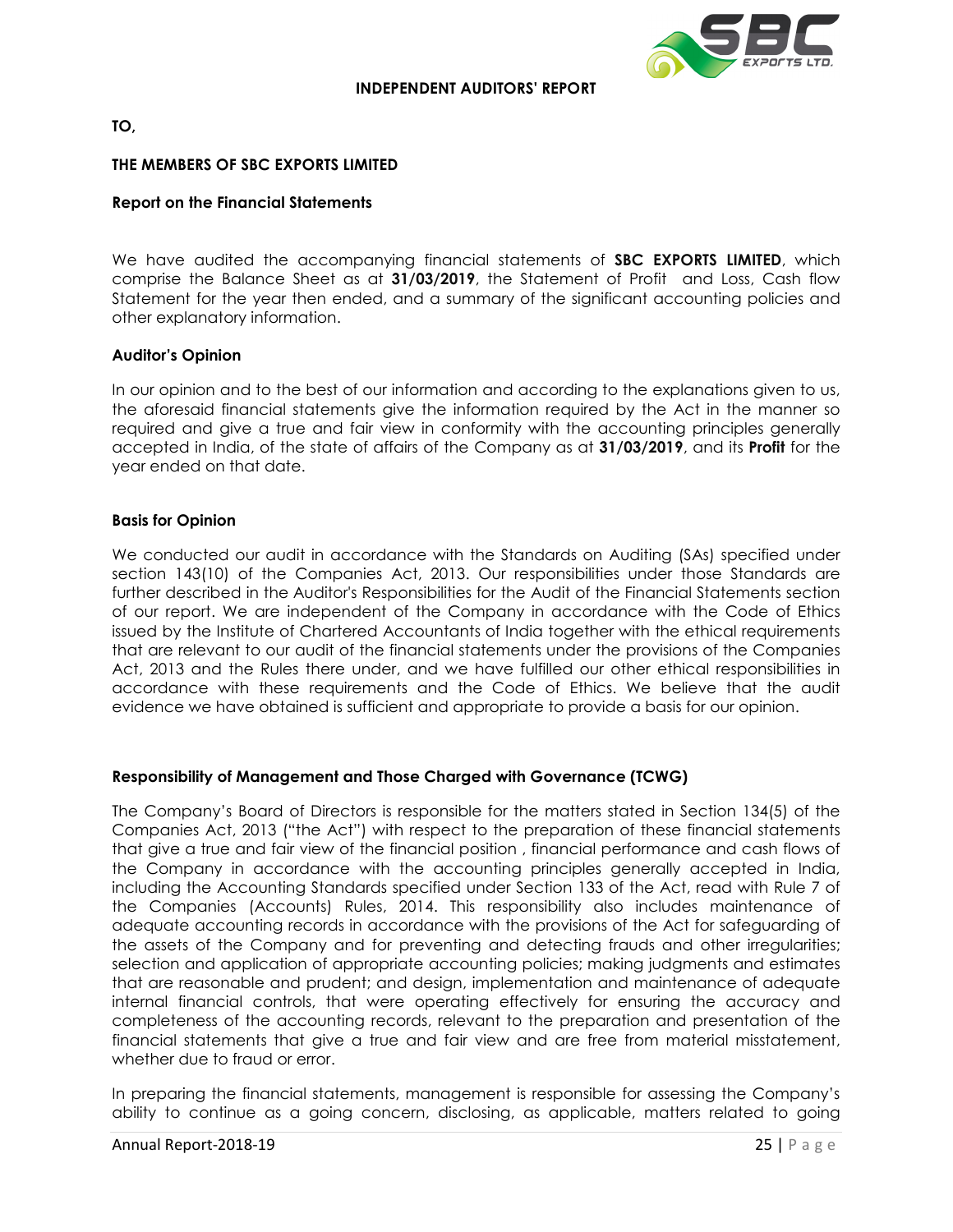

concern and using the going concern basis of accounting unless management either intends to liquidate the Company or to cease operations, or has no realistic alternative but to do so.

The Board of Directors are also responsible for overseeing the Company's financial reporting process.

# **Auditor's Responsibility**

Our objectives are to obtain reasonable assurance about whether the financial statements as a whole are free from material misstatement, whether due to fraud or error, and to issue an auditor's report that includes our opinion.

Reasonable assurance is a high level of assurance, but is not a guarantee that an audit conducted in accordance with SAs will always detect a material misstatement when it exists. Misstatements can arise from fraud or error and are considered material if, individually or in the aggregate, they could reasonably be expected to influence the economic decisions of users taken on the basis of these financial statements.

As part of an audit in accordance with SAs, we exercise professional judgment and maintain professional skepticism throughout the audit. We also:

- Identify and assess the risks of material misstatement of the financial statements, whether due to fraud or error, design and perform audit procedures responsive to those risks, and obtain audit evidence that is sufficient and appropriate to provide a basis for our opinion. The risk of not detecting a material misstatement resulting from fraud is higher than for one resulting from error, as fraud may involve collusion, forgery, intentional omissions, misrepresentations, or the override of internal control.
- Obtain an understanding of internal control relevant to the audit in order to design audit procedures that are appropriate in the circumstances. Under section 143(3)(i) of the Companies Act, 2013, we are also responsible for expressing our opinion on whether the company has adequate internal financial controls system in place and the operating effectiveness of such controls.
- Evaluate the appropriateness of accounting policies used and the reasonableness of accounting estimates and related disclosures made by management.
- Conclude on the appropriateness of management's use of the going concern basis of accounting and, based on the audit evidence obtained, whether a material uncertainty exists related to events or conditions that may cast significant doubt on the Company's ability to continue as a going concern. If we conclude that a material uncertainty exists, we are required to draw attention in our auditor's report to the related disclosures in the financial statements or, if such disclosures are inadequate, to modify our opinion. Our conclusions are based on the audit evidence obtained up to the date of our auditor's report. However, future events or conditions may cause the Company to cease to continue as a going concern.
- Evaluate the overall presentation, structure and content of the financial statements, including the disclosures, and whether the financial statements represent the underlying transactions and events in a manner that achieves fair presentation.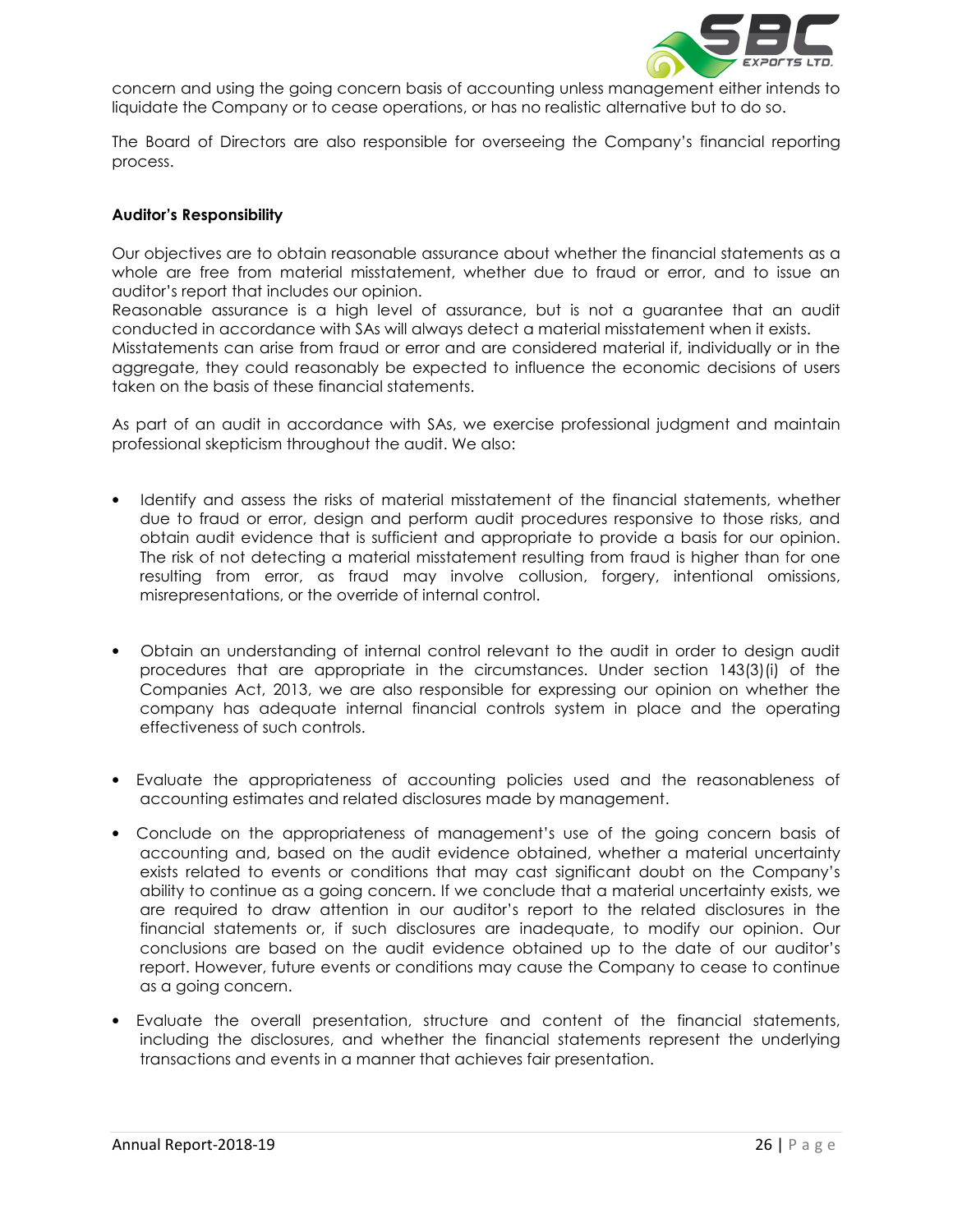

We communicate with those charged with governance regarding, among other matters, the planned scope and timing of the audit and significant audit findings, including any significant deficiencies in internal control that we identify during our audit.

We also provide those charged with governance with a statement that we have complied with relevant ethical requirements regarding independence, and to communicate with them all relationships and other matters that may reasonably be thought to bear on our independence, and where applicable, related safeguards.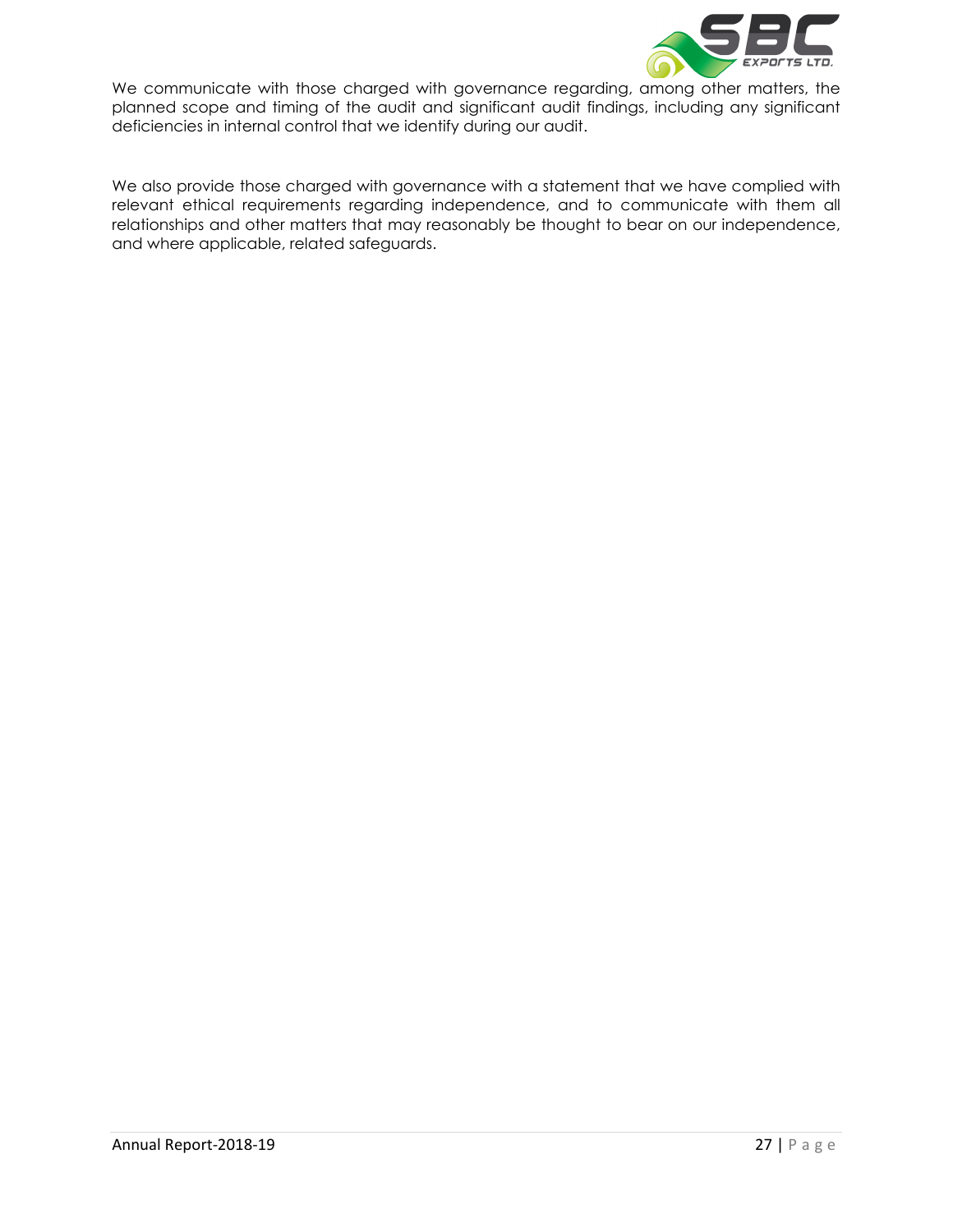

# **Report on Other Legal and Regulatory Requirements**

**As required by the Companies (Auditors' Report) Order,2016("the Order") issued by the Central Government of India in terms of sub section (11) of section 143 of the Companies Act, 2013. We give in the Annexure A statements on the matters specified in paragraphs 3 and 4 of the order, to the extent applicable.**

As required by Section 143 (3) of the Act, we report that:

- (a) We have sought and obtained all the information and explanations which to the best of our knowledge and belief were necessary for the purposes of our audit.
- (b) In our opinion, proper books of account as required by law have been kept by the Company so far as it appears from our examination of those books.
- (c) The Balance Sheet, the Statement of Profit and Loss, and dealt with by this Report are in agreement with the books of account.
- (d) In our opinion, the aforesaid financial statements comply with the Accounting Standards specified under Section 133 of the Act, read with Rule 7 of the Companies (Accounts) Rules, 2014.
- (e) On the basis of the written representations received from the directors as on **31/03/2019** taken on record by the Board of Directors, none of the directors is disqualified as **31/03/2019** from being appointed as a director in terms of Section 164 (2) of the Act.
- (f) With respect to the adequacy of the internal financial controls over financial reporting of the Company and the operating effectiveness of such controls, refer to our separate report in "**Annexure B**".
- (g) With respect to the other matters to be included in the Auditor's Report in accordance with Rule 11 of the Companies (Audit and Auditors) Rules, 2014, in our opinion and to the best of our information and according to the explanations given to us:
- i. The Company has disclosed the impact of pending litigations on its financial position in its financial statements.
- ii. The Company has made provision, as required under the applicable law or accounting standards, for material foreseeable losses, if any, on long-term contracts including derivative contracts.
- iii. There has been no delay in transferring amounts, required to be transferred, to the Investor Education and Protection Fund by the Company.

**FOR R N K A & CO. (Chartered Accountants) Reg No. :021745N**

**CA RAJESH KUMAR Partner M.No. : 506726 Date: 25/09/2019 Place: Delhi**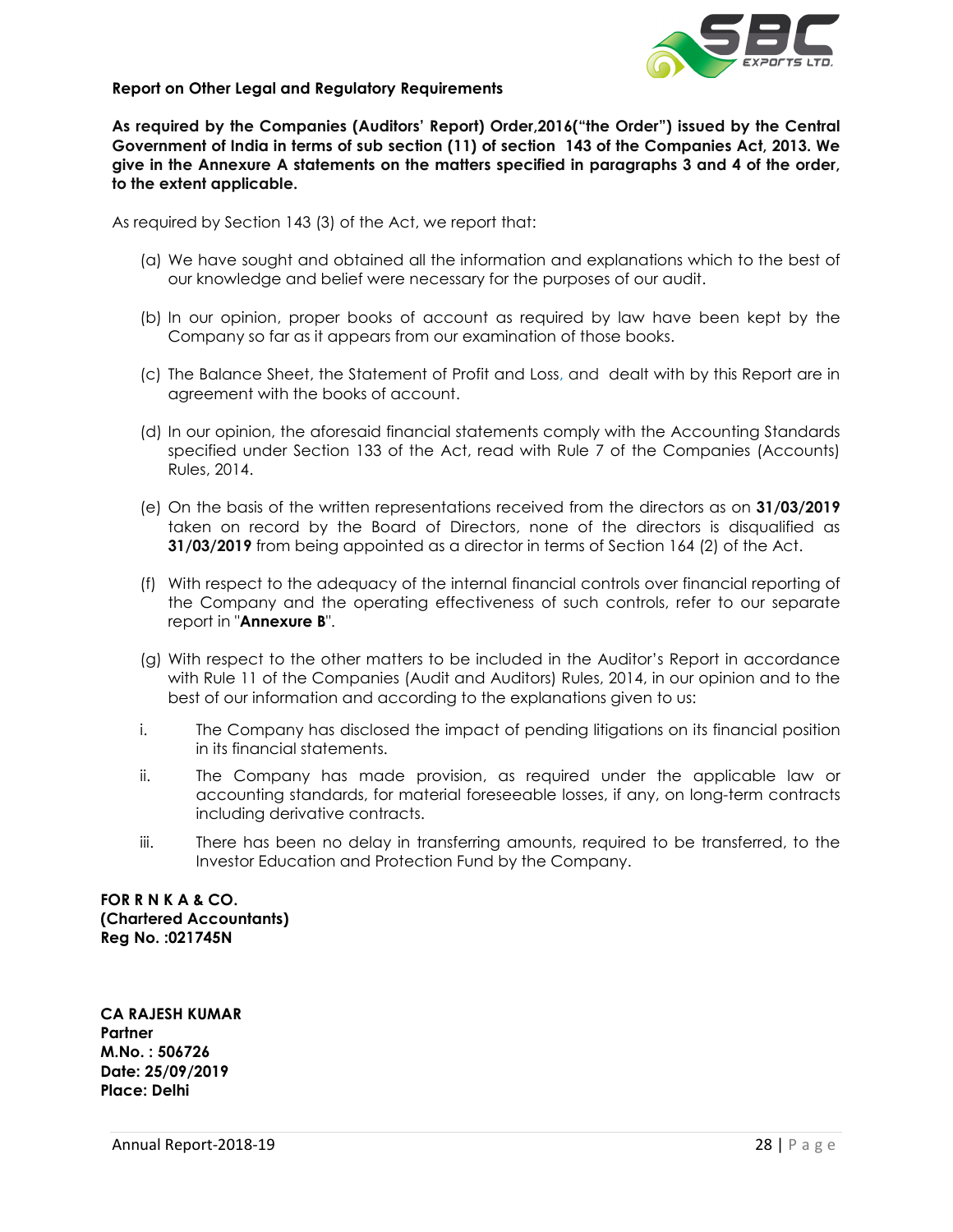

# **ANNEXURE – A Reports under the Companies (Auditor's Report) Order, 2016 (CARO 2016) for the year ended on 31st March 2019**

To,

# **The Members of SBC EXPORTS LIMITED**

We report that:-

| SI. No. | <b>Comment Required</b><br>on                | <b>Auditor's Opinion on Following Matter</b>                                                                                                                                                                                                                                      | <b>Auditor's Remark</b>                                                                                                                                                                                 |
|---------|----------------------------------------------|-----------------------------------------------------------------------------------------------------------------------------------------------------------------------------------------------------------------------------------------------------------------------------------|---------------------------------------------------------------------------------------------------------------------------------------------------------------------------------------------------------|
| (i)     | <b>Fixed Assets</b>                          | a) Whether the company is maintaining<br>proper records showing full particulars,<br>including quantitative details and situation<br>of fixed assets?                                                                                                                             | The company has<br>maintained proper<br>records showing full<br>particulars including<br>quantitative details<br>and situation of<br>fixed assets.                                                      |
|         |                                              | b) Whether these fixed assets have been<br>physically verified by the management at<br>reasonable intervels; whether any material<br>discrepancies were noticed on such<br>verification and if so, whether the same<br>have been properly dealt with in the books<br>of accounts? | Fixed assets have<br>been physically<br>verified by the<br>management at<br>reasonable intervals;<br>No material<br>discrepancies were<br>noticed on such<br>verification.                              |
|         |                                              | c) Whether the title deeds of immovable<br>properties are held in the name of the<br>company? If not, provide the details<br>thereof.                                                                                                                                             | <b>YES</b>                                                                                                                                                                                              |
| (ii)    | Inventory                                    | Whether physical verification of inventory<br>has been conducted at reasonable<br>intervals by the management and whether<br>any material discrepancies were noticed<br>and if so, whether they have been<br>properly dealt with in the books of<br>account?                      | Physical verification<br>of inventory has<br>been conducted at<br>reasonable intervals<br>by the<br>management.                                                                                         |
| (iii)   | Loans Secured or<br><b>Unsecured Granted</b> | Whether the company has granted any<br>loans, secured or unsecured to<br>companies, firms, Limited Liability<br>partnerships or other parties covered in the<br>register maintained under section 189 of<br>The Companies Act, 2013? if so,                                       | The company has<br>not granted any<br>loans, secured or<br>unsecured to<br>companies, firms or<br>other parties<br>covered in the<br>register maintained<br>$U/s$ 189 of the<br>companies Act-<br>2013. |
|         |                                              | a) Whether the terms and conditions of the                                                                                                                                                                                                                                        |                                                                                                                                                                                                         |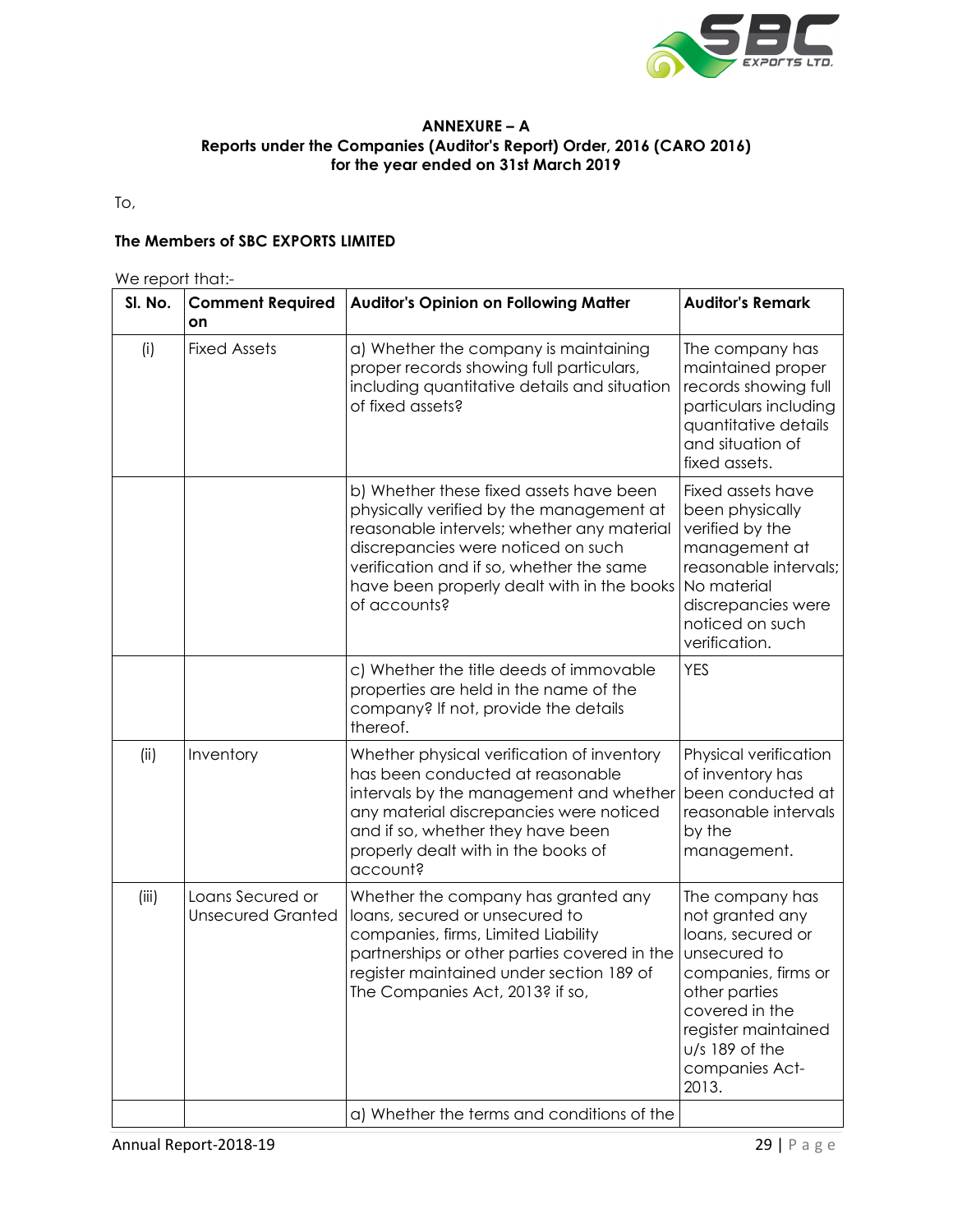

|       |                                                      | grant of such loans are not prejudicial to<br>the company's interest?                                                                                                                                                                                                                                                                                                                                                                                                                                                                                                             |                                                                                                                                                                                                                                                          |
|-------|------------------------------------------------------|-----------------------------------------------------------------------------------------------------------------------------------------------------------------------------------------------------------------------------------------------------------------------------------------------------------------------------------------------------------------------------------------------------------------------------------------------------------------------------------------------------------------------------------------------------------------------------------|----------------------------------------------------------------------------------------------------------------------------------------------------------------------------------------------------------------------------------------------------------|
|       |                                                      | b) Whether the schedule of repayment of<br>principal and payment of interest has<br>been stipulated and whether the<br>repayments or receipts are regular?                                                                                                                                                                                                                                                                                                                                                                                                                        |                                                                                                                                                                                                                                                          |
|       |                                                      | c) If the amount is overdue, state the total<br>amount overdue for more than ninety<br>days, and whether reasonable steps have<br>been taken by the company for recovery<br>of the principal and interest?                                                                                                                                                                                                                                                                                                                                                                        |                                                                                                                                                                                                                                                          |
| (iv)  | Loan to director<br>and investment by<br>the company | In respect of loans, investments,<br>guarantees, and security whether<br>provisions of section 185 and 186 of the<br>Companies Act, 2013 have been<br>complied with. If not, provide the details<br>thereof.                                                                                                                                                                                                                                                                                                                                                                      | While doing<br>transaction for<br>loans, investments,<br>guarantees, and<br>security provisions of<br>section 185 and 186<br>of the Companies<br>Act, 2013 have<br>been complied<br>with.                                                                |
| (v)   | <b>Public Deposits</b>                               | In case, the company has accepted<br>deposits, whether the directives Issued by<br>the Reserve Bank of India and the<br>provisions of sections 73 to 76 or any other<br>relevant provisions of the Companies Act,<br>2013 and the rules framed thereunder,<br>where applicable, have been complied<br>with? If not, the nature of such<br>contraventions be stated; If an order has<br>been passed by Company Law Board or<br>National Company Law Tribunal or Reserve<br>Bank of India or any court or any other<br>tribunal, whether the same has been<br>complied with or not? | The company has<br>not accepted any<br>Deposits.                                                                                                                                                                                                         |
| (vi)  | Cost Accounting<br>Records                           | Whether maintenance of cost records has<br>been specified by the Central<br>Government under sub-section (1) of<br>section 148 of the Companies Act, 2013<br>and whether such accounts and records<br>have been so made and maintained?                                                                                                                                                                                                                                                                                                                                           | The Company is not<br>required to maintain<br>cost records<br>pursuant to the<br>Rules made by the<br><b>Central Govenment</b><br>for the<br>maintenance of<br>cost records under<br>sub-section (1) of<br>section 148 of the<br>Companies Act,<br>2013. |
| (vii) | Statutory<br>Compliance                              | a) Whether the company is regular in<br>depositing undisputed statutory dues<br>including provident fund, employees' state<br>insurance, income tax, sales-tax, service                                                                                                                                                                                                                                                                                                                                                                                                           | The company is<br>regular in depositing<br>the undisputed<br>statutory dues                                                                                                                                                                              |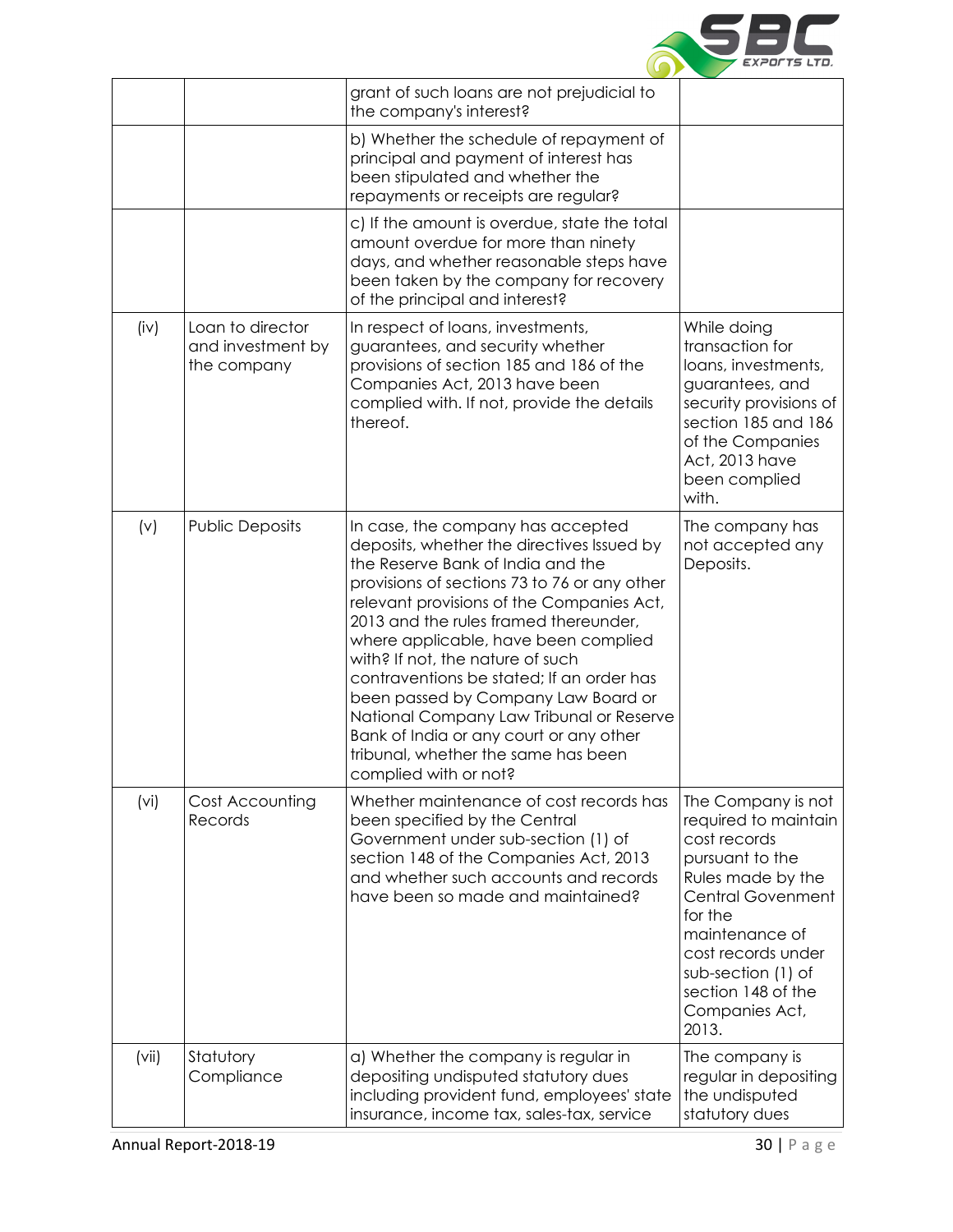

|        |                                                         | tax, duty of customs, duty of excise, value<br>added tax, cess and any other statutory<br>dues to the appropriate authorities and if<br>not, the extent of the arrears of<br>outstanding statutory dues as on the last<br>day of the financial year concerned for a<br>period of more than six months from the<br>date they became payable, shall be<br>indicated?    | including provident<br>fund, employees'<br>state insurance,<br>income tax, sales,<br>tax wealth tax,<br>service tax, custom<br>duty, excise duty.<br>Cess and other<br>statutory dues<br>applicable to the<br>Company with the<br>appropriate<br>authorities. No<br>undisputed amounts<br>payable in respect<br>of the aforesaid<br>statutory dues were<br>outstanding as at<br>the last day of the<br>financial year for a<br>period of more than<br>six months from the<br>date they became<br>payable. |
|--------|---------------------------------------------------------|-----------------------------------------------------------------------------------------------------------------------------------------------------------------------------------------------------------------------------------------------------------------------------------------------------------------------------------------------------------------------|-----------------------------------------------------------------------------------------------------------------------------------------------------------------------------------------------------------------------------------------------------------------------------------------------------------------------------------------------------------------------------------------------------------------------------------------------------------------------------------------------------------|
|        |                                                         | b) Where dues of income tax or sales tax<br>or service tax or duty of customs or duty of<br>excise or value added tax have not been<br>deposited on account of any dispute, then<br>the amounts involved and the forum<br>where dispute is pending shall be<br>mentioned. (A mere representation to the<br>concerned Department shall not be<br>treated as a dispute) | There is no dispute<br>with the revenue<br>auhorities regarding<br>any duty or tax<br>payable.                                                                                                                                                                                                                                                                                                                                                                                                            |
| (viii) | Loan from Banks/<br>Financial Institution               | Whether the company has defaulted in<br>repayment of loans or borrowing to a<br>financial institution, bank, government or<br>dues to debenture holders? If yes, the<br>period and the amount of default to be<br>reported (in case of defaults to banks,<br>financial institutions, and government,<br>lender wise details to be provided)                           | The company has<br>not defaulted in<br>repayment of dues<br>to financial<br>institution, or a bank.                                                                                                                                                                                                                                                                                                                                                                                                       |
| (ix)   | Application of<br>Money Received<br>from Equity or Loan | Whether moneys raised by way of initial<br>public offer or further public offer<br>{including debt instruments) and term<br>loans were applied for the purposes for<br>which those are raised. If not, the details<br>together with delays or default and<br>subsequent rectification? if any, as may be<br>applicable, be reported.                                  | The Company has<br>not applied term<br>loans for the<br>purposes other than<br>for which those are<br>raised                                                                                                                                                                                                                                                                                                                                                                                              |
| (x)    | Fraud Reporting                                         | Whether any fraud by the company or any<br>fraud on the Company by its officers or<br>employees has been noticed or reported<br>during the year? If yes, the nature and the                                                                                                                                                                                           | Based on our audit<br>procedures and the<br>information and<br>explanation made                                                                                                                                                                                                                                                                                                                                                                                                                           |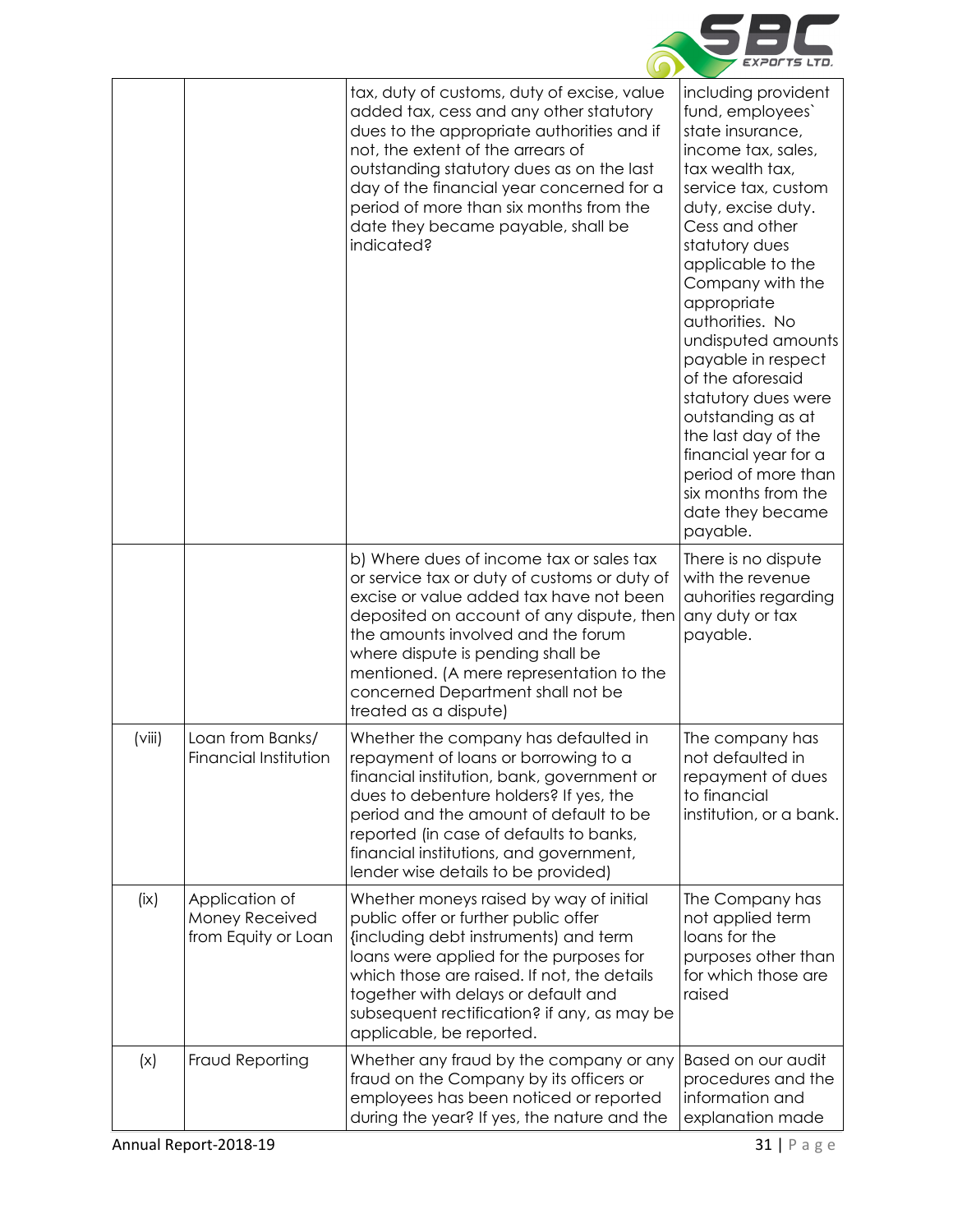

|                   |                                                       | amount involved is to be indicated;                                                                                                                                                                                                                                                                                                                                                                                                                                                         | available to us no<br>such fraud noticed<br>or reported during<br>the year.                                                                                                                                                                                                                              |
|-------------------|-------------------------------------------------------|---------------------------------------------------------------------------------------------------------------------------------------------------------------------------------------------------------------------------------------------------------------------------------------------------------------------------------------------------------------------------------------------------------------------------------------------------------------------------------------------|----------------------------------------------------------------------------------------------------------------------------------------------------------------------------------------------------------------------------------------------------------------------------------------------------------|
| (x <sub>i</sub> ) | Managerial<br>Remuneration                            | whether managerial remuneration has<br>been paid or provided in accordance with<br>the requisite approvals mandated by the<br>provisions of section 197 read with<br>Schedule V to the Companies Act? If not,<br>state the amount involved and steps taken<br>by the company for securing refund of the<br>same.                                                                                                                                                                            | Managerial<br>remuneration has<br>been paid or<br>provided in<br>accordance with<br>the requisite<br>approvals<br>mandated by the<br>provisions of section<br>197 read with<br>Schedule V to the<br>Companies Act.                                                                                       |
| (xii)             | Nidhi Company -<br>Compliance with<br>Deposits        | Whether the Nidhi Company has complied<br>with the Net Owned Funds to Deposits in<br>the ratio of 1:20 to meet out the liability<br>and whether the Nidhi Company is<br>maintaining ten per cent unencumbered<br>term deposits as specified in the Nidhi<br>Rules, 2014 to meet out the liability?                                                                                                                                                                                          | As per information<br>and records<br>available with us<br>The company is not<br>Nidhi Company.                                                                                                                                                                                                           |
| (xiii)            | <b>Related Party</b><br><b>Transactions</b>           | Whether all transactions with the related<br>parties are in compliance with section 177<br>and 188 of Companies Act, 2013 where<br>applicable and the details have been<br>disclosed in the Financial Statements etc.,<br>as required by the applicable accounting<br>standards?                                                                                                                                                                                                            | Yes, All transactions<br>with the related<br>parties are in<br>compliance with<br>section 177 and 188<br>of Companies Act,<br>2013 where<br>applicable and the<br>details have been<br>disclosed in the<br>Financial<br>Statements etc., as<br>required by the<br>applicable<br>accounting<br>standards. |
| (xiv)             | Issue of Share<br>Capital and use of<br>Amount Raised | Whether the company has made any<br>preferential allotment or private<br>placement of shares or fully or partly<br>convertible debentures during the year<br>under review and if so, as to whether the<br>requirement of section 42 of the<br>Companies Act, 2013 have been<br>complied with and the amount raised<br>have been used for the purposes for which<br>the funds were raised. If not, provide the<br>details in respect of the amount involved<br>and nature of non-compliance? | No Company has<br>not made any<br>preferential<br>allotment or private<br>placement of<br>Shares or fully or<br>partly convertible<br>debenture during<br>Financial Year 2018-<br>19.                                                                                                                    |
| (xv)              | Transaction with                                      | Whether the company has entered into                                                                                                                                                                                                                                                                                                                                                                                                                                                        | The company has                                                                                                                                                                                                                                                                                          |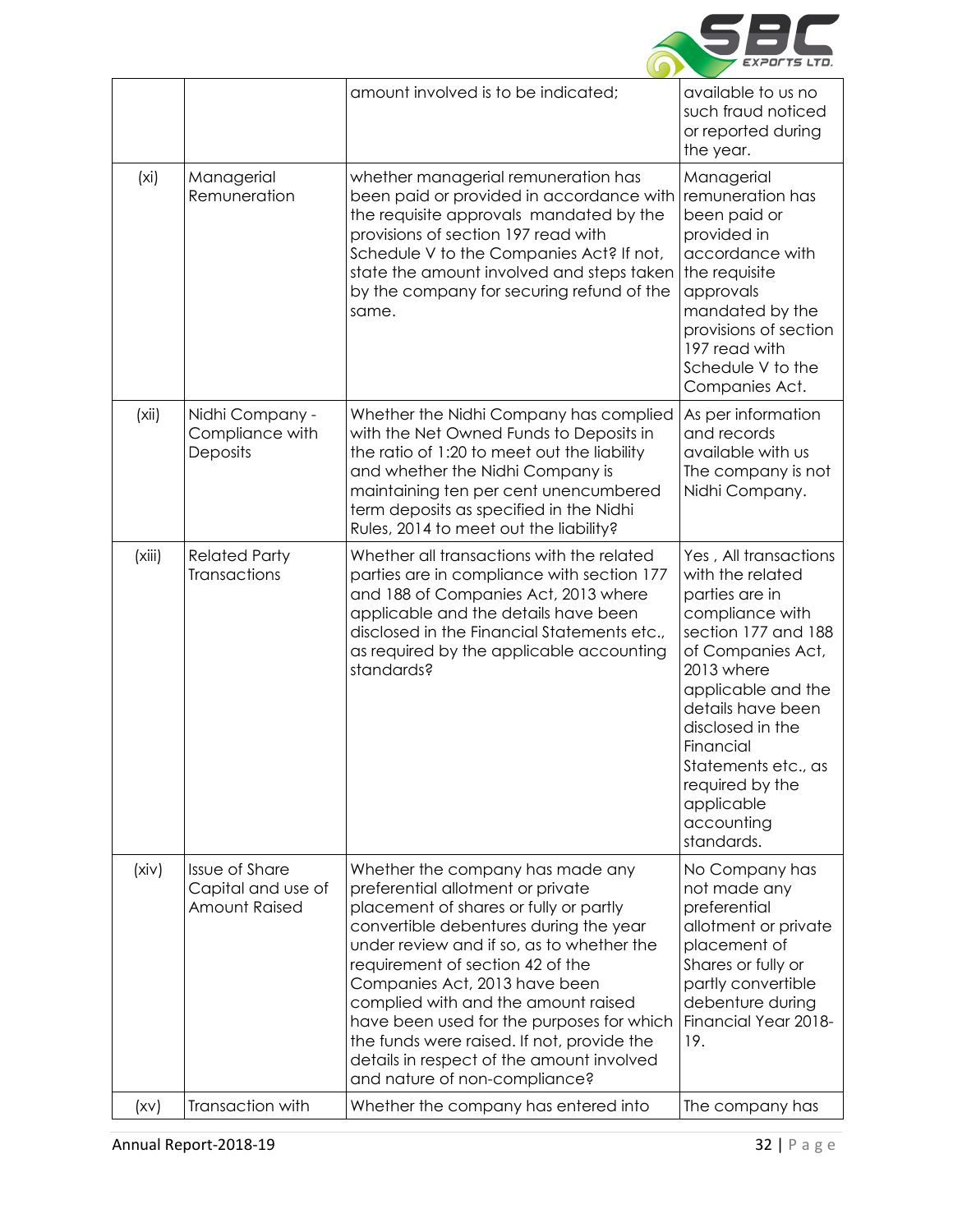

|       | <b>Director</b>       | any non-cash transactions with directors or<br>persons connected with him and if so,<br>whether the provisions of section 192 of<br>Companies Act, 2013 have been<br>complied with? | entered into any<br>non-cash<br>transactions with<br>directors or persons<br>connected with him<br>and the provisions<br>of section 192 of<br>Companies Act,<br>2013 have been<br>complied with. |
|-------|-----------------------|-------------------------------------------------------------------------------------------------------------------------------------------------------------------------------------|--------------------------------------------------------------------------------------------------------------------------------------------------------------------------------------------------|
| (xvi) | Registration from RBI | Whether the company is required to be<br>registered under section 45-IA of the<br>Reserve Bank of India Act, 1934 and if so,<br>whether the registration has been<br>obtained?      | The company is not<br>required to be<br>registered under<br>section 45-IA of the<br>Reserve Bank of<br>India Act.                                                                                |

**FOR R N K A & CO. (Chartered Accountants) Reg No. :021745N**

**CA RAJESH KUMAR Partner M.No. : 506726 Date: 25/09/2019 Place: Delhi**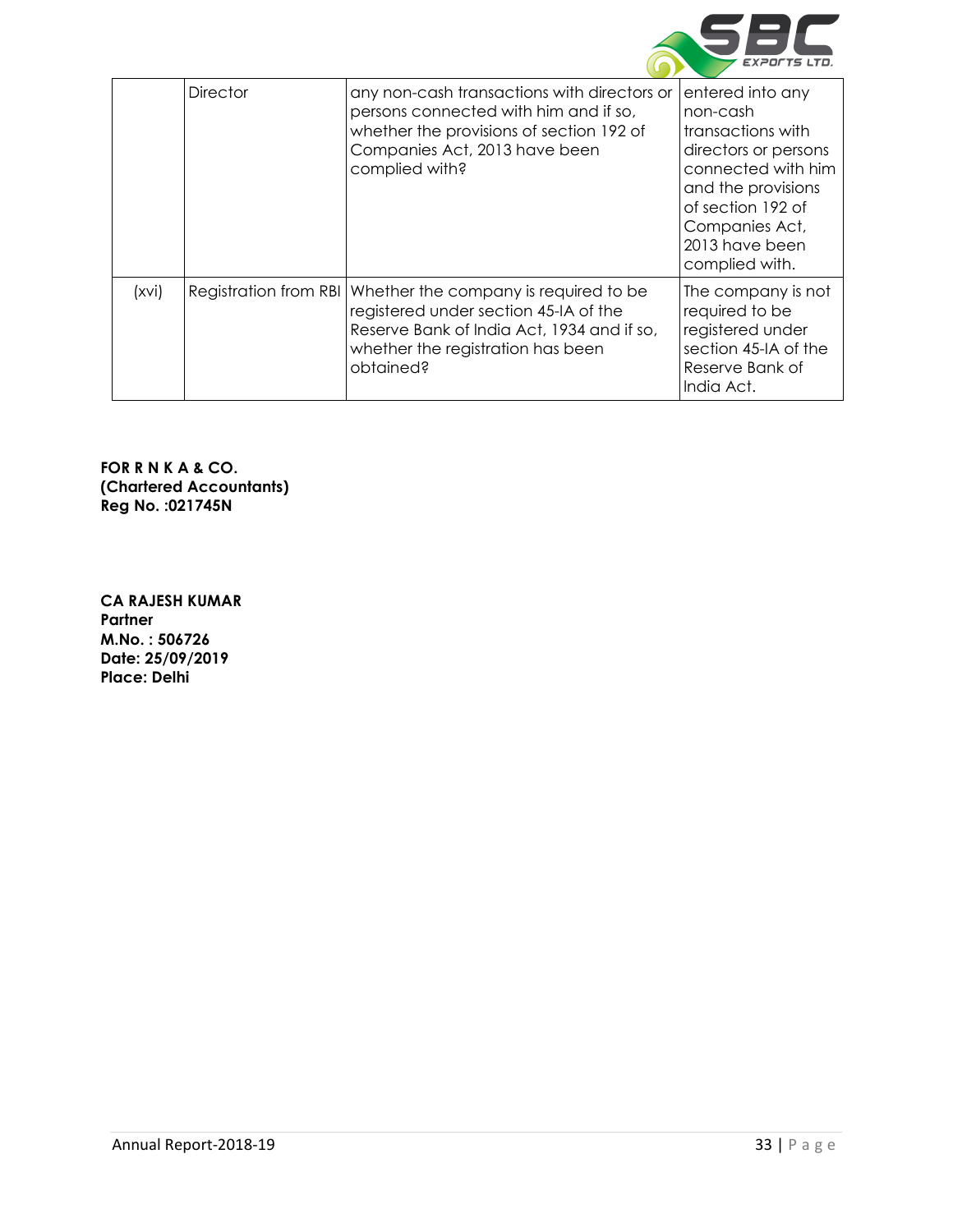

# **"Annexure B" To the Independent Auditor's Report of even date on the Standalone Financial Statements of SBC EXPORTS LIMITED.**

# **Report on the Internal Financial Controls under Clause (i) of Sub-section 3 of Section 143 of the Companies Act, 2013.**

We have audited the internal financial controls over financial reporting of SBC EXPORTS LIMITED as of March 31, 2019 in conjunction with our audit of the standalone financial statements of the Company for the year ended on that date.

# **Management's Responsibility for Internal Financial Controls**

The Company's management is responsible for establishing and maintaining internal financial controls based on the internal control over financial reporting criteria established by the Company considering the essential components of internal control stated in the Guidance Note on Audit of Internal Financial Controls over Financial Reporting issued by the Institute of Chartered Accountants of India. These responsibilities include the design, implementation and maintenance of adequate internal financial controls that were operating effectively for ensuring the orderly and efficient conduct of its business, including adherence to company's policies, the safeguarding of its assets, the prevention and detection of frauds and errors, the accuracy and completeness of the accounting records, and the timely preparation of reliable financial information, as required under the Companies Act, 2013.

# **Auditors' Responsibility**

Our responsibility is to express an opinion on the Company's internal financial controls over financial reporting based on our audit. We conducted our audit in accordance with the Guidance Note on Audit of Internal Financial Controls Over Financial Reporting (the "Guidance Note") and the Standards on Auditing, issued by ICAI and deemed to be prescribed under section 143(10) of the Companies Act, 2013, to the extent applicable to an audit of internal financial controls, both applicable to an audit of Internal Financial Controls and, both issued by the Institute of Chartered Accountants of India. Those Standards and the Guidance Note require that we comply with ethical requirements and plan and perform the audit to obtain reasonable assurance about whether adequate internal financial controls over financial reporting was established and maintained and if such controls operated effectively in all material respects.

Our audit involves performing procedures to obtain audit evidence amout the adequacy of the internal financial control system over financial reporting and their operating effectiveness. Our audit of internal financial controls over financial reporting, assessing the risk that a material weakness exists, and operating effectiveness of internal control based on the assessed risk. The procedures selected depend upon on the auditor's judgment, including the assessment of the risks of material misstatement of the financial statements, whether due to fraud or error.

We believe that the audit evidence we have obtained is sufficient and appropriate to provide a basis for our audit opinion on the Company's internal financial controls system over financial reporting.

# **Meaning of Internal Financial Controls over Financial Reporting**

A company's internal financial control over financial reporting is a process designed to provide reasonable assurance regarding the reliability of financial reporting and the preparation of financial statements for external purposes in accordance with generally accepted accounting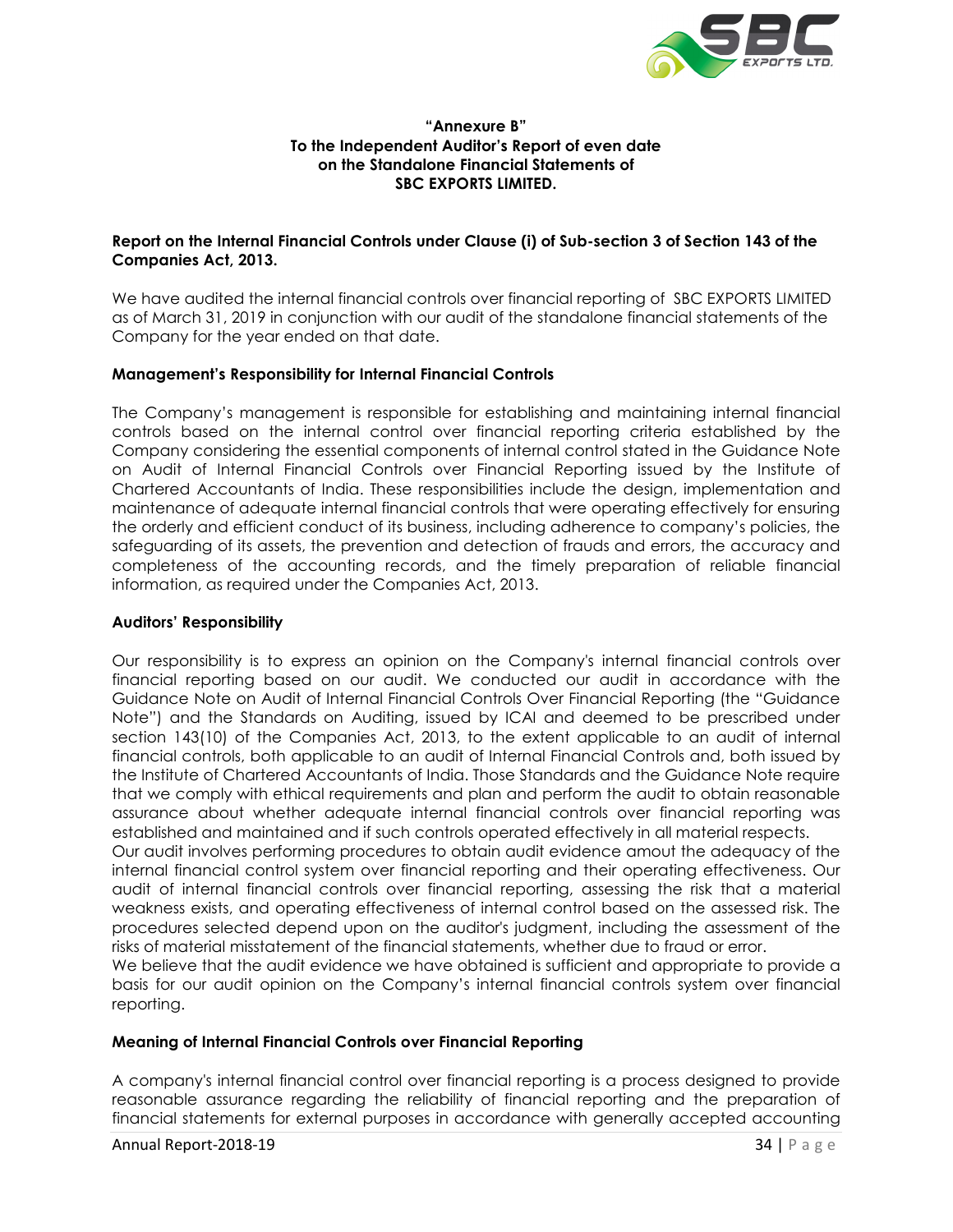

principles. A company's internal financial control over financial reporting includes those policies and procedures that (1) pertain to the maintenance of records that, in reasonable detail, accurately and fairly reflect the transactions and dispositions of the assets of the company; (2) provide reasonable assurance that transactions are recorded as necessary to permit preparation of financial statements in accordance with generally accepted accounting principles, and that receipts and expenditures of the company are being made only in accordance with authorizations of management and directors of the company; and (3) provide reasonable assurance regarding prevention or timely detection of unauthorized acquisition, use, or disposition of the company's assets that could have a material effect on the financial statements.

# **Inherent Limitations of Internal Financial Controls over Financial Reporting**

Because of the inherent limitations of internal financial controls over financial reporting, including the possibility of collusion or improper management override of controls, material misstatements due to error or fraud may occur and not be detected. Also, projections of any evaluation of the internal financial controls over financial reporting to future periods are subject to the risk that the internal financial control over financial reporting may become inadequate because of changes in conditions, or that the degree of compliance with the policies or procedures may deteriorate.

# **Opinion**

In our opinion, the Company has, in all material respects, an adequate internal financial controls system over financial reporting and such internal financial controls over financial reporting were operating effectively as at March 31, 2019, based on the internal control over financial reporting criteria established by the Company considering the essential components of internal control stated in the Guidance Note on Audit of Internal Financial Controls over Financial Reporting issues by the Institute of Chartered Accountants of India.

**FOR R N K A & CO. (Chartered Accountants) Reg No. :021745N**

 **RAJESH KUMAR Partner M.No. : 506726 Date: 25/09/2019 Place: Delhi**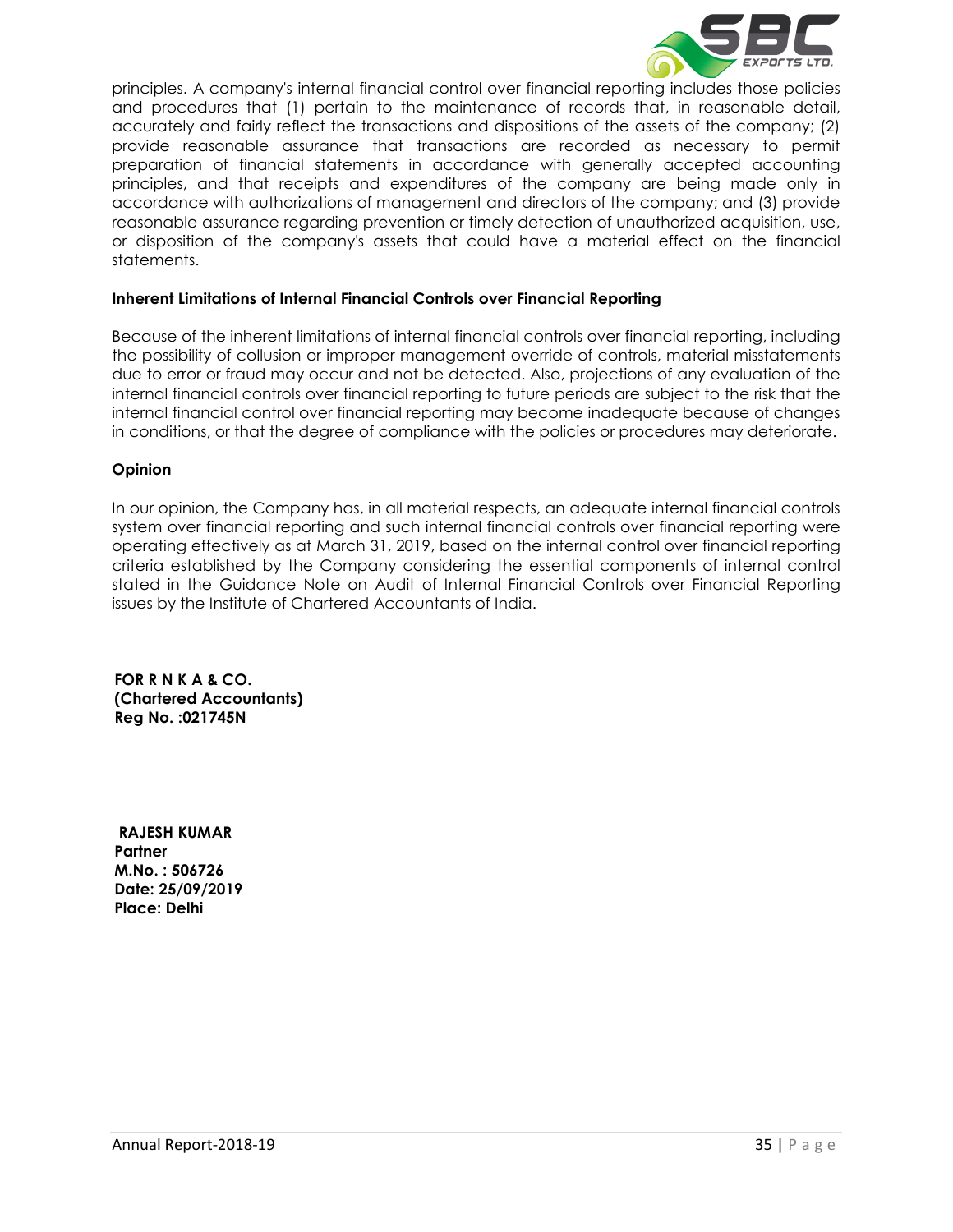

# **SBC EXPORTS LIMITED BALANCE SHEET AS AT 31st MARCH 2019**

| <b>PARTICULARS</b>                        | <b>NOTE</b><br>No. | As at<br>31-Mar-19             | As at<br>31-Mar-18   |
|-------------------------------------------|--------------------|--------------------------------|----------------------|
| <b>EQUITY &amp; LIABILITIES</b>           |                    |                                |                      |
| <b>Shareholders' Funds</b>                |                    |                                |                      |
| - Share Capital                           | $\mathbf{2}$       | 76,000,000.00                  | 1,000,000.00         |
| - Reserves & Surplus                      | 3                  | 52,007,805.00                  | 13,758,214.00        |
| Share application money pending allotment |                    |                                |                      |
| <b>Non-Current Liabilities</b>            |                    |                                |                      |
| a) Long Term Borrowings - Secured         | 4                  | 3,467,509.00                   | 4,963,423.00         |
| b) Long Term Borrowings - Unsecured       | 5                  | 22,601,839.00                  | 23,237,298.00        |
| Deferred Tax Liabilities (Net)            |                    |                                |                      |
| <b>Current Liabilities</b>                |                    |                                |                      |
| a) Short-Term Borrowing                   | 6                  | 9,093,488.00                   |                      |
| b) Trade Payables                         | 7                  | 175,581,163.00                 | 139, 134, 917.00     |
| c) Other Current Liabilities              | 8                  | 23,579,502.00                  | 2,578,092.00         |
| d) Short-Term Provisions                  | 9                  | 5,443,378.00                   | 5,227,326.00         |
|                                           | Total              | 367,774,684.00                 | 189,899,270.00       |
| <b>ASSETS</b>                             |                    |                                |                      |
| <b>Non-Current Assets</b>                 |                    |                                |                      |
| a) Fixed Assets                           |                    |                                |                      |
| i) Tangible Assets                        | 10                 | 34,858,816.00                  | 11,448,939.00        |
| b) Deferred Tax Assets (Net)              | 11                 | 901, 929.00                    | 642,873.00           |
| c) Other Non-Current Assets               |                    |                                |                      |
| d) Non Current Investment                 | $12 \,$            | 100,000.00                     |                      |
| <b>Current Assets</b>                     |                    |                                |                      |
| a) Inventories                            | 13                 | 79,785,280.00                  | 74,862,019.00        |
| b) Trade Receivables                      | 14                 | 171,888,127.00                 | 74,400,527.00        |
| c) Cash and cash Equivalents              | 15                 | 12,731,408.00                  | 12,771,696.00        |
| d) Short-Term Loans and Advances          | 16                 | 54,484,965.00                  | 15,773,216.00        |
| e) Other Current Assets                   | 17                 | 13,024,159.00                  |                      |
|                                           | Total              | 367,774,684.00                 | 189,899,270.00       |
| For RNKA&Co.                              |                    |                                |                      |
| <b>Chartered Accountants</b>              |                    | <b>For SBC EXPORTS LIMITED</b> |                      |
| <b>CA. RAJESH KUMAR</b>                   |                    | DHEERENDRA KUMAR GUPTA         | <b>DEEPIKA GUPTA</b> |
| <b>PARTNER</b>                            |                    | <b>Director</b>                | <b>Director</b>      |
| M No. 506726                              |                    | DIN 03321016                   | DIN 03319765         |

Place: New Delhi

Date : 25/09/2019 **HARIOM SHARMA MUKESH BHATT Company Secretary Chief Financial Officer**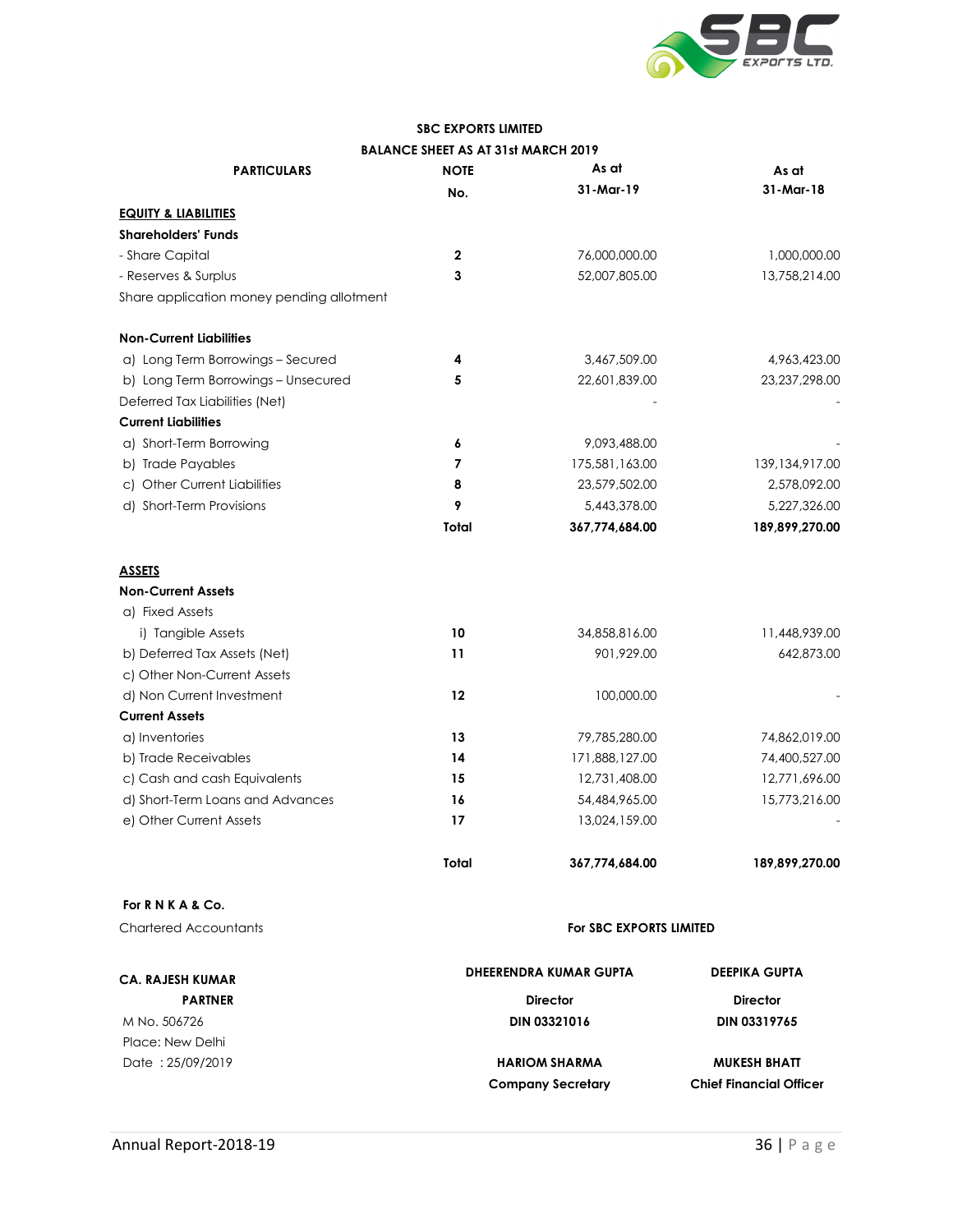

# **SBC EXPORTS LIMITED STATEMENT OF PROFIT AND LOSS FOR THE YEAR ENDED MARCH 31, 2019**

| <b>PARTICULARS</b>                         | <b>NOTE</b> | As at            | As at             |
|--------------------------------------------|-------------|------------------|-------------------|
|                                            | No.         | 31-Mar-19        | 31-Mar-18         |
| <b>INCOME</b>                              |             |                  |                   |
| Revenue from Operations                    | 18          | 800,010,363.00   | 639,945,469.00    |
| Other Income                               | 19          | 4,137,463.00     | 2,150,351.00      |
|                                            |             |                  |                   |
|                                            | Total       | 804, 147, 826.00 | 642,095,820.00    |
| <b>EXPENSES</b>                            |             |                  |                   |
| Purchases of Stock In Trade                | 20          | 715,443,710.00   | 639,521,196.00    |
| Changes in Inventory of Raw Goods          | 21          | (4,923,261.00)   | (41, 544, 115.00) |
| Payments to and Provision for Employees    | 22          | 35,277,027.00    | 16,905,929.00     |
| <b>Financial Costs</b>                     | 23          | 6,889,145.00     | 3,786,838.00      |
| Depreciation and Amortization Expenses     |             | 3,746,359.00     | 1,638,651.00      |
| Establishment & Other Expenses             | 24          | 29,180,933.00    | 9,077,648.00      |
|                                            | Total       | 785,613,913.00   | 629,386,147.00    |
| Profit before Tax                          |             | 18,533,913.00    | 12,709,673.00     |
| Provision for Taxation                     |             |                  |                   |
| <b>Current Tax</b>                         |             | 5,443,378.00     | 4,425,377.00      |
| <b>Deferred Tax</b>                        |             |                  |                   |
| Less: Deferred Tax Liability               |             |                  |                   |
| Add: Deffered Tax Assets                   |             | 259,056.00       | 168,152.00        |
| <b>Profit for the Period</b>               |             | 13,349,591.00    | 8,452,448.00      |
| Basic Earning Per Share of Rs. 10/- each   |             | 3.44             | 84.52             |
| Diluted Earning Per Share of Rs. 10/- each |             | 3.44             | 84.52             |

 **For R N K A & Co. Chartered Accountants For SBC EXPORTS LIMITED** 

| <b>CA. RAJESH KUMAR</b> | <b>DHEERENDRA KUMAR GUPTA</b> | <b>DEEPIKA GUPTA</b>           |
|-------------------------|-------------------------------|--------------------------------|
| <b>PARTNER</b>          | <b>Director</b>               | <b>Director</b>                |
| M No. 506726            | DIN 01632764                  | DIN 03319765                   |
| Place: New Delhi        |                               |                                |
| Date :25/09/2019        | <b>HARIOM SHARMA</b>          | <b>MUKESH BHATT</b>            |
|                         | <b>Company Secretary</b>      | <b>Chief Financial Officer</b> |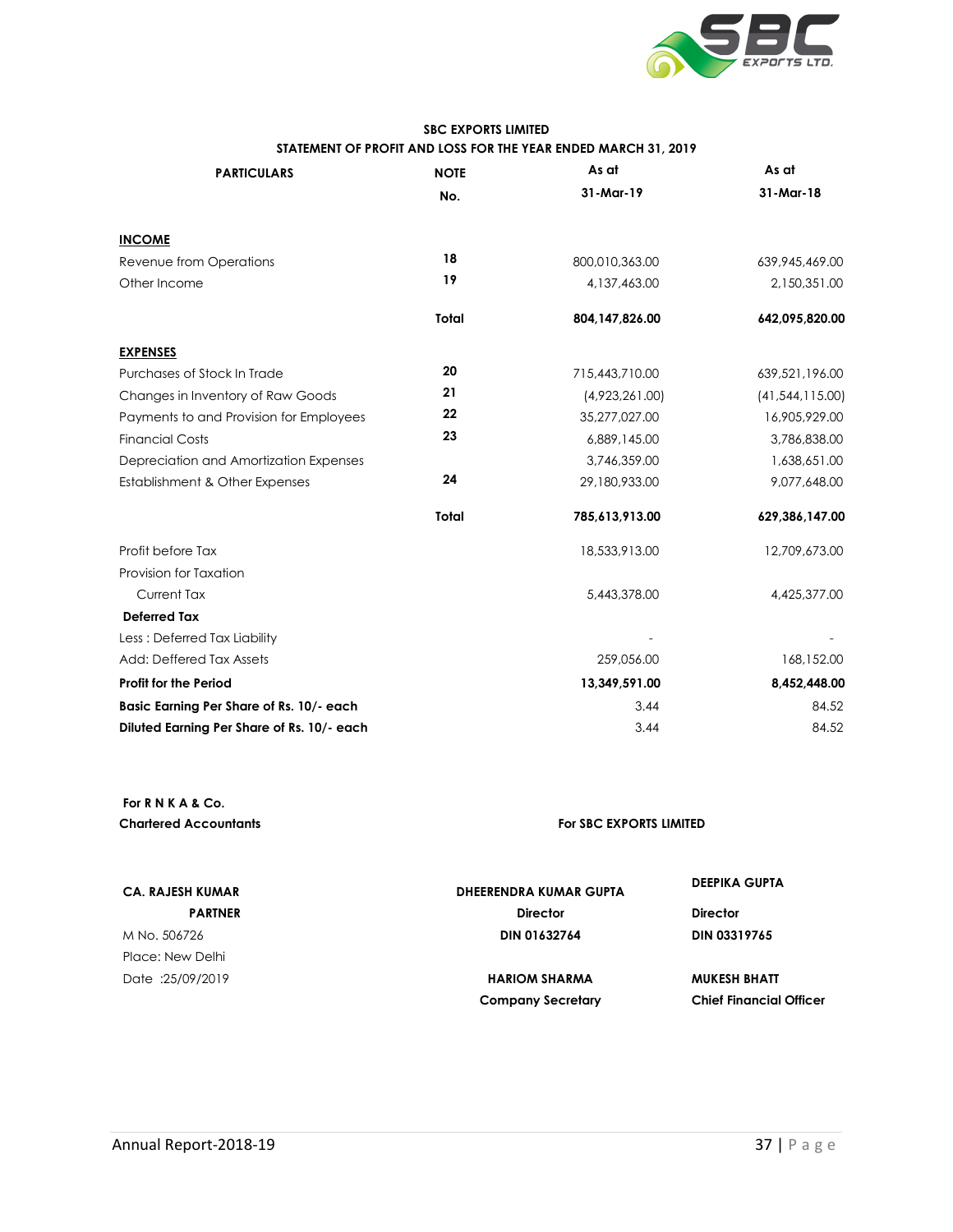

| <b>SBC EXPORTS LIMITED</b><br>CASH FLOW STATEMENT FOR THE YEAR ENDED MARCH 31, 2019<br>(Rs. In Lacs) |            |          |  |
|------------------------------------------------------------------------------------------------------|------------|----------|--|
| <b>Particulars</b>                                                                                   | 31.03.2019 | 31.03.18 |  |
| <b>CASH FLOW FROM OPERATING ACTIVITIES</b>                                                           |            |          |  |
| Net profit before taxes                                                                              | 185.34     | 127.09   |  |
| Adjustment for:                                                                                      |            |          |  |
| Add: Depreciation & Amortisatons                                                                     | 37.46      | 16.38    |  |
| Add: Financial Expenses                                                                              | 68.89      | 37.87    |  |
| Add / (Less): Loss / (Profit) on Sale of Fixed Assets                                                |            |          |  |
| <b>Operating Profit before Working capital changes</b>                                               | 291.69     | 181.34   |  |
| Adjustments for:                                                                                     |            |          |  |
| Decrease (Increase) in Inventories                                                                   | (49.23)    | (415.44) |  |
| Decrease (Increase) in Trade & Other Receivables                                                     | (974.88)   | (340.07) |  |
| Decrease (Increase) in Short Term Loans & Advances (Excl. Taxes)                                     | (387.12)   | (37.16)  |  |
| Decrease (Increase) in Other Current Assets                                                          | (130.24)   | (25.18)  |  |
| Increase (Decrease) in Trade Payables                                                                | 364.46     | 659.50   |  |
| Increase (Decrease) in Short Term Provisions (Excl. Taxes)                                           | 2.16       | 33.75    |  |
| Increase (Decrease) in Other Current Liabilities                                                     | 210.01     | 24.71    |  |
| Net Changes in Working Capital                                                                       | (964.84)   | (99.89)  |  |
| <b>Cash Generated from Operations</b>                                                                | (673.15)   | 81.45    |  |
| Less: Taxes                                                                                          | 54.43      | 44.25    |  |
| Net Cash Flow from Operating Activities (A)                                                          | (727.58)   | 37.20    |  |
| <b>CASH FLOW FROM INVESTING ACTIVITIES</b>                                                           |            |          |  |
| Sale /(Purchase) of Fixed Assets and CWIP                                                            | (271.56)   | (85.41)  |  |
| Decrease (Increase) in Non Current Assets                                                            |            |          |  |
| Decrease (Increase) in Investments                                                                   | (1.00)     |          |  |
| Net Cash Flow from Investing Activities (B)                                                          | (272.56)   | (85.41)  |  |
| <b>CASH FLOW FROM FINANCING ACTIVITIES</b>                                                           |            |          |  |
| Issue of share capital and Proceeds / (Refund) from Share Application Money                          | 750.00     |          |  |
| Directly infuse additional capital in general reserve                                                | 249.00     |          |  |
| Interest & Finance Charges                                                                           | (68.89)    | (37.87)  |  |
| Preliminary Expenses Incurred                                                                        |            |          |  |
| Increase / (Repayment) of Long Term Borrowings                                                       | (21.31)    | 180.95   |  |
| Increase / (Repayment) of Short Term Borrowings                                                      | 90.93      | (15.05)  |  |
| Decrease (Increase) in Long Term Loans & Advances                                                    |            |          |  |
| Net Cash Flow from Financing Activities (C)                                                          | 999.73     | 128.03   |  |
| Net Increase / (Decrease) in Cash & Cash Equivalents                                                 | (0.41)     | 79.82    |  |
| Cash and cash equivalents at the beginning of the year / Period                                      | 127.72     | 47.90    |  |
| Cash and cash equivalents at the end of the year/ Period                                             | 127.31     | 127.72   |  |

| For R N K A & Co.            |                                |                                |  |
|------------------------------|--------------------------------|--------------------------------|--|
| <b>Chartered Accountants</b> | <b>For SBC EXPORTS LIMITED</b> |                                |  |
| <b>CA. RAJESH KUMAR</b>      | <b>DHEERENDRA KUMAR GUPTA</b>  | <b>DEEPIKA GUPTA</b>           |  |
| <b>PARTNER</b>               | <b>Director</b>                | <b>Director</b>                |  |
| M No. 506726                 | <b>DIN 01632764</b>            | DIN 03319765                   |  |
| Place: New Delhi             |                                |                                |  |
| Date :25/09/2019             | <b>HARIOM SHARMA</b>           | <b>MUKESH BHATT</b>            |  |
|                              | <b>Company Secretary</b>       | <b>Chief Financial Officer</b> |  |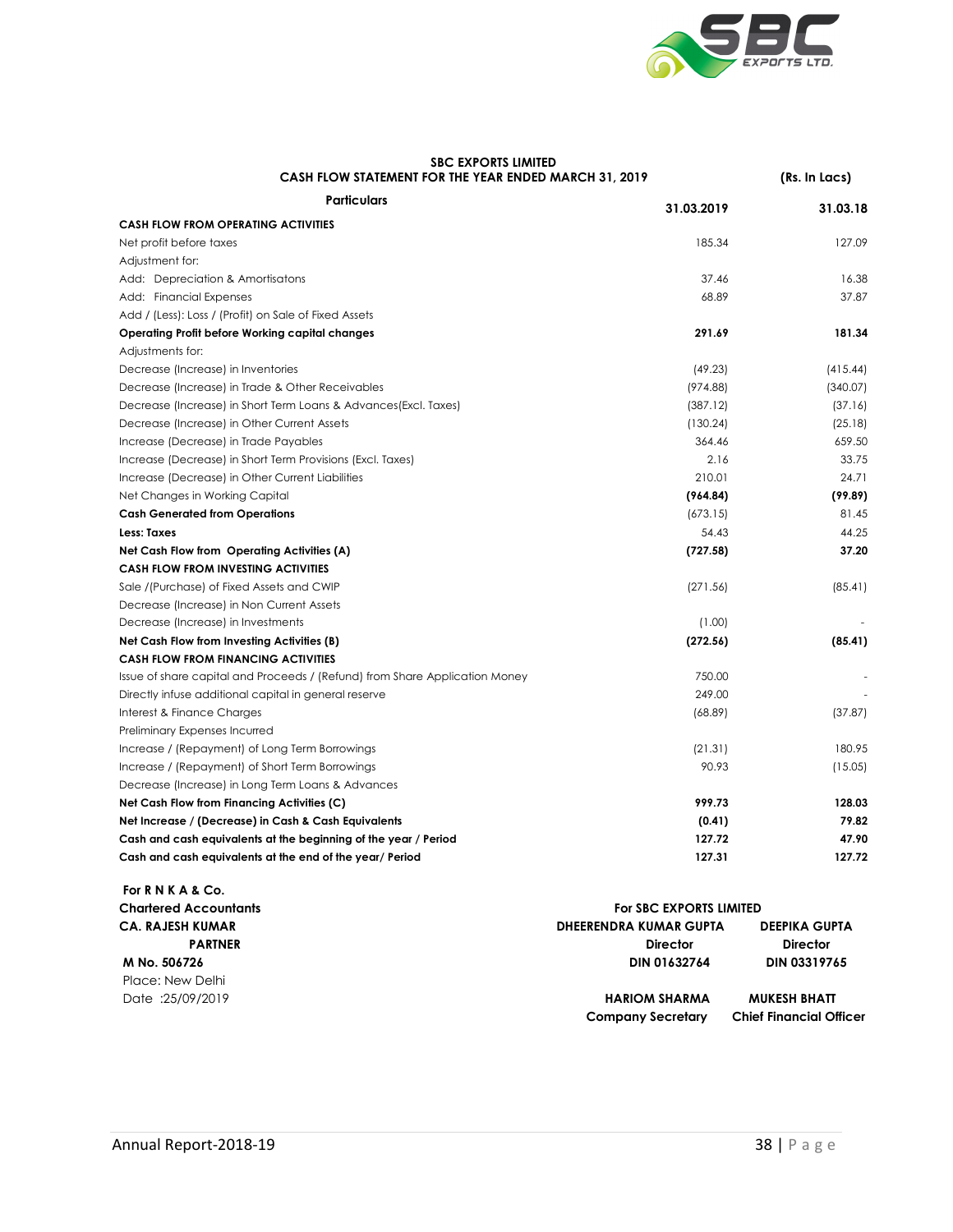

#### **NOTES TO FINANCIAL STATEMENTS FOR THE YEAR ENDED MARCH 31, 2019**

# **1 SIGNIFICANT ACCOUNTING POLICIES :**

# 1.1 **Basis Of Preparation Of Financial Statement**

The financial statements are prepared in accordance with Indian Generally Accepted Accounting Principles ("GAAP") under the historical cost convention on the accrual basis. GAAP comprises mandatory accounting standards as specified under Section 133 of the Companies Act 2013 read with Rule 7 of the Companies (Accounts) Rules, 2014. The Financial Statements has been prepared on the accrual basis and under the historical cost convention. The Management evaluates all recently issued or revised accounting standards on an on-going basis.

# **1.2 Recognition Of Income & Expenditure :**

All revenues, income & expenses are accounted for on accrual basis.

# **1.3 Fixed Assets :**

Expenditure, which are of capital nature, are capitalised at acquisition cost, which comprises purchase prise (net of rebates and discount), levies and any directly attributable cost of brining the assets to its working condition for the intended use.

# **1.4 Depreciation :**

a) Depreciation on Fixed Assets has been provided on W.D.V. Method as per the classification and on the basis of rates prescribed in Schedule II to the Companies Act, 2013.

b) Depreciation on Fixed Assets added /disposed off during the year, is provided on pro-rata basis with reference to the month of additional/Disposal.

#### **1.5 Employees Benefits :**

The provisions of provident Fund Act and ESI Act are not applicable to the Company. Other retirement benefits payable to employees are being provided as and when the payment for the same is made.

#### **1.6 Revenue Recongition :**

## **1.7 Accounting For Tax:-**

Provision for Current Income Tax is made on the taxable income using the applicable tax rates and tax laws. Deferred tax arising on account of timing differences and which are capable of reversal in one or more subsequent periods, is recognised using the tax rates and tax laws that have been enacted or substantively enacted. Deferred Tax assets are recognised as there is sufficient assurance with respect to future taxable income.

|   |                                                                                                              | As at           | As at        |
|---|--------------------------------------------------------------------------------------------------------------|-----------------|--------------|
| 2 | <b>Share Capital</b>                                                                                         | 31-Mar-19       | 31-Mar-18    |
|   | <b>AUTHORISED</b>                                                                                            |                 |              |
|   | 1,11,00,000/100,000 Equity Shares of Rs. 10/- each                                                           | 1,11,000,000.00 | 1,000,000.00 |
|   | <b>ISSUED, SUBSCRIBED &amp; PAID UP</b><br>76,00,000/100,000 Equity Shares of Rs. 10/- each fully<br>paid up | 76,000,000.00   | 1,000,000.00 |
|   |                                                                                                              |                 |              |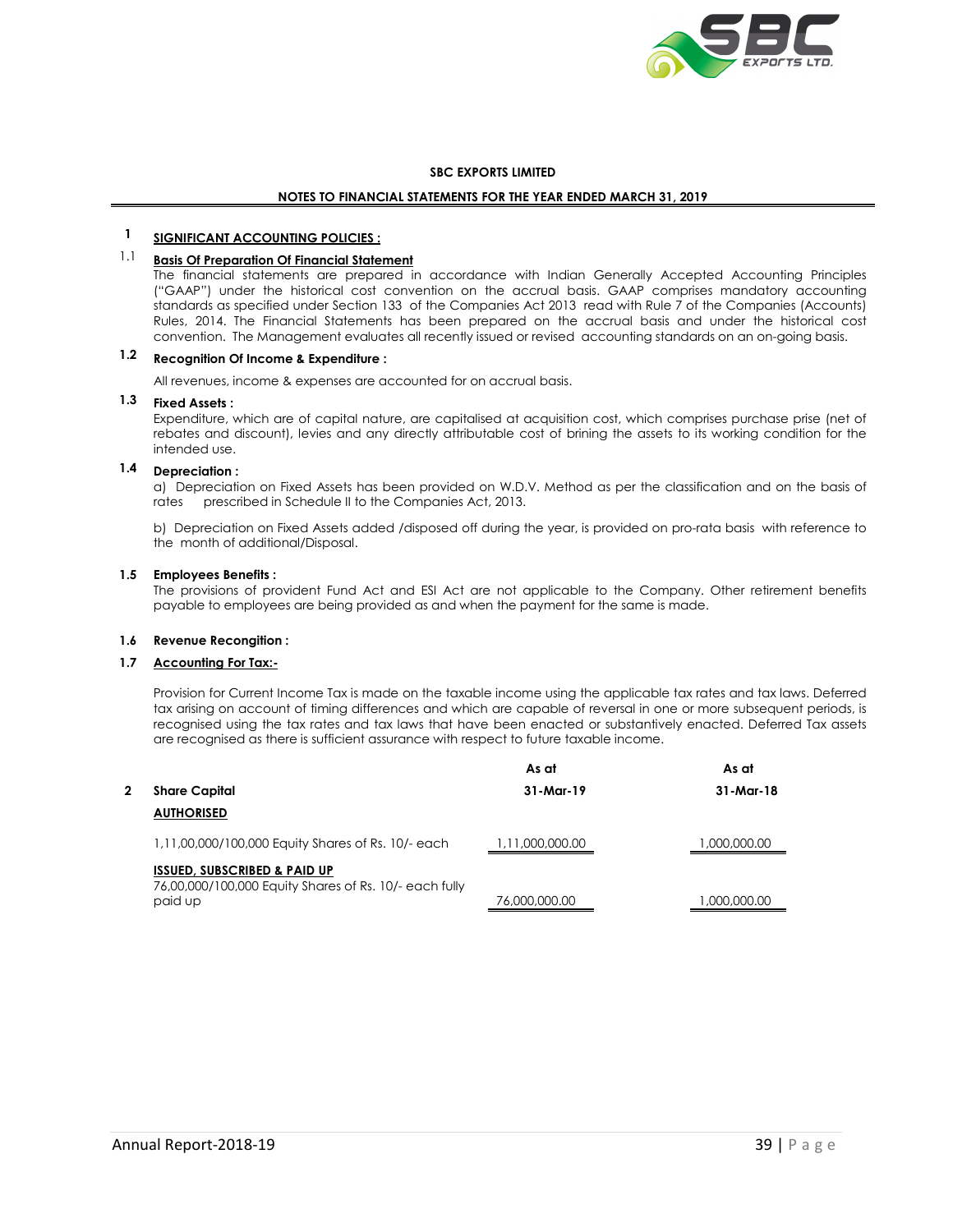

#### **a) Details of Shareholders :**

|                           | As at 31 March 2019  |              | As at 31 March 2018      |                    |
|---------------------------|----------------------|--------------|--------------------------|--------------------|
| Name of Shareholder       | No. of Share<br>held | % of Holding | No. of Shares<br>held    | $\%$ of<br>Holding |
| DEEPIKA GUPTA             | 3,130,000            | 41.19        | 30,000                   | 30.00              |
| DHEERENDRA KUMAR GUPTA    | 2,525,000            | 33.22        | 25,000                   | 25.00              |
| <b>GOVINDJI GUPTA</b>     | 404,000              | 5.32         | 4,000                    | 4.00               |
| <b>SARIKA GUPTA</b>       | 25,000               | 0.33         | 25,000                   | 25.00              |
| PRAVEEN VERMA             | 5,500                | 0.07         | 5,500                    | 5.50               |
| AMIT KUMAR AGARWAL        | 505,500              | 6.65         | 5,500                    | 5.50               |
| SBC FINMART LTD (CAPITAL) | 1,000,000.00         | 13.16        | $\overline{\phantom{0}}$ |                    |
| <b>GAURAV GUPTA</b>       | 2.500                | 0.03         | $\overline{\phantom{0}}$ |                    |
| SUDESHWAR GUPTA           | 2,500                | 0.03         | $\overline{\phantom{0}}$ |                    |

#### **b) Reconciliation of no. of shares outstanding at the beginning and at the end of the reporting period :**

| <b>Particulars</b>                              |               | As at 31 December 2019 |  |
|-------------------------------------------------|---------------|------------------------|--|
|                                                 | <b>Number</b> | Amount                 |  |
| Shares outstanding at the beginning of the year | 100.000       | 1,000,000.00           |  |
| Shares issued during the year                   | 7,500,000     | 75,000,000.00          |  |
| Shares bought back during the year              |               |                        |  |
| Shares outstanding as on 31st December 2018     | 7,600,000     | 76,000,000.00          |  |

#### **c) Details of shares brought back during the period of five years immediately preceding the reporting date : NIL**

### **d) Other Disclosures :**

The company has only one class of share capital having per value of Rs. 10/- per share. Each shareholder is eligible for one vote per share held. In the event of Liquidation, the holders of equity shares will be entitled to receive any of the remaining assets of the company, after distribution of all preferential amounts, in proportion to their shareholding.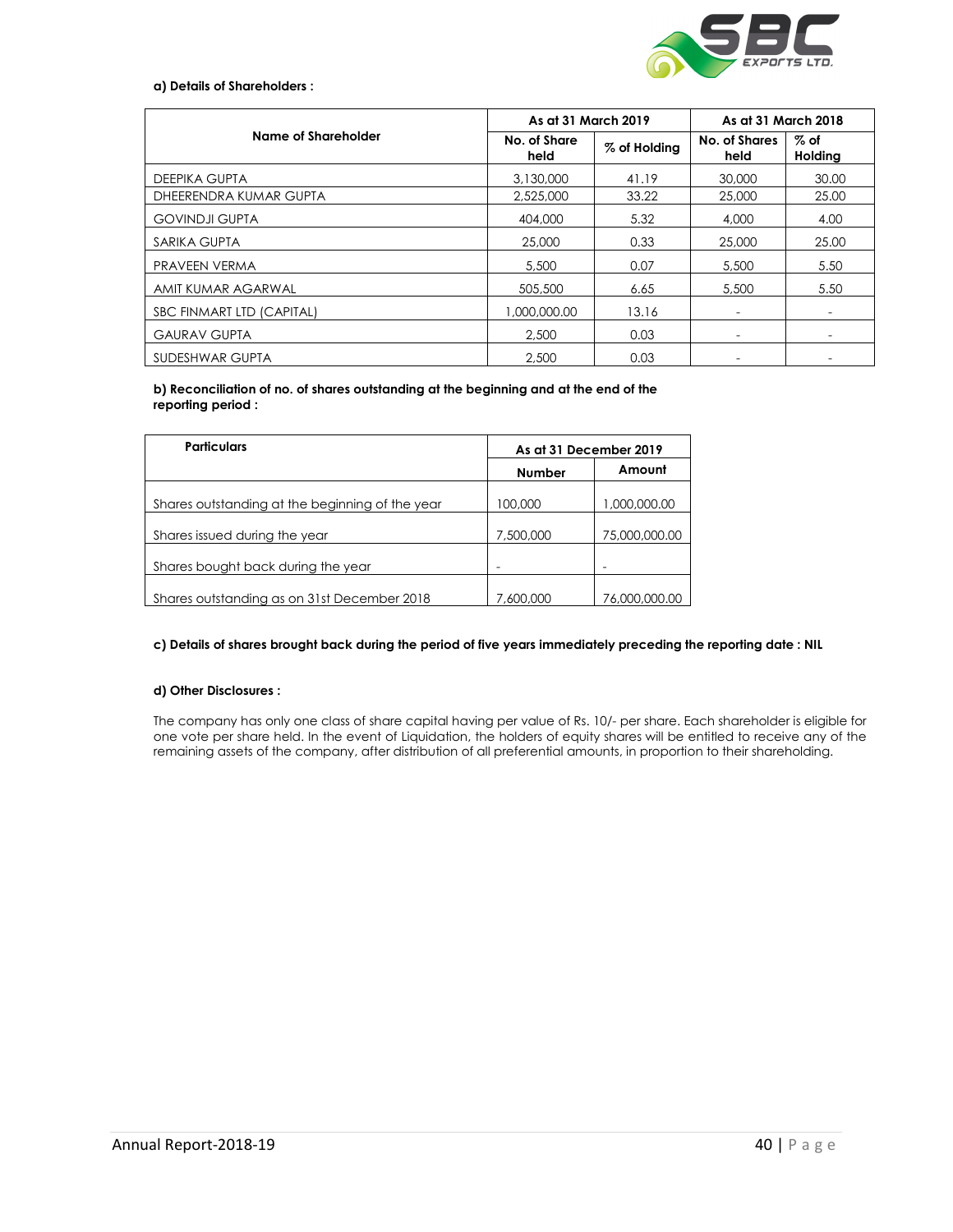

|    | <b>Particulars</b>                                                             | As at         | As at         |
|----|--------------------------------------------------------------------------------|---------------|---------------|
|    |                                                                                | 31-Mar-19     | 31-Mar-18     |
| 3. | <b>Reserve &amp; Surplus</b>                                                   |               |               |
|    | a) Profit & Loss Account Balance                                               |               |               |
|    | Opening Balance                                                                | 13,758,214.00 | 5,305,766.00  |
|    | Add: Profit for the year                                                       | 13,349,591.00 | 8,452,448.00  |
|    |                                                                                | 27,107,805.00 | 13,758,214.00 |
|    | b) Share Premium Account                                                       | 24,900,000.00 |               |
|    |                                                                                | 52,007,805.00 | 13,758,214.00 |
|    |                                                                                |               |               |
| 4. | Long Term Borrowings - Secured                                                 | 3,467,509.00  | 4,963,423.00  |
|    |                                                                                | 3,467,509.00  | 4,963,423.00  |
|    |                                                                                |               |               |
| 5. | Long Term Borrowings - Unsecured<br>Unsecured Loan From Financial Institutions | 22,601,839.00 | 23,237,298.00 |
|    |                                                                                | 22,601,839.00 | 23,237,298.00 |
| 6  | <b>Short Term Borrowings- Secured</b>                                          |               |               |
|    | <b>Bank OD</b>                                                                 | 9,093,488.00  |               |
|    |                                                                                | 9,093,488.00  |               |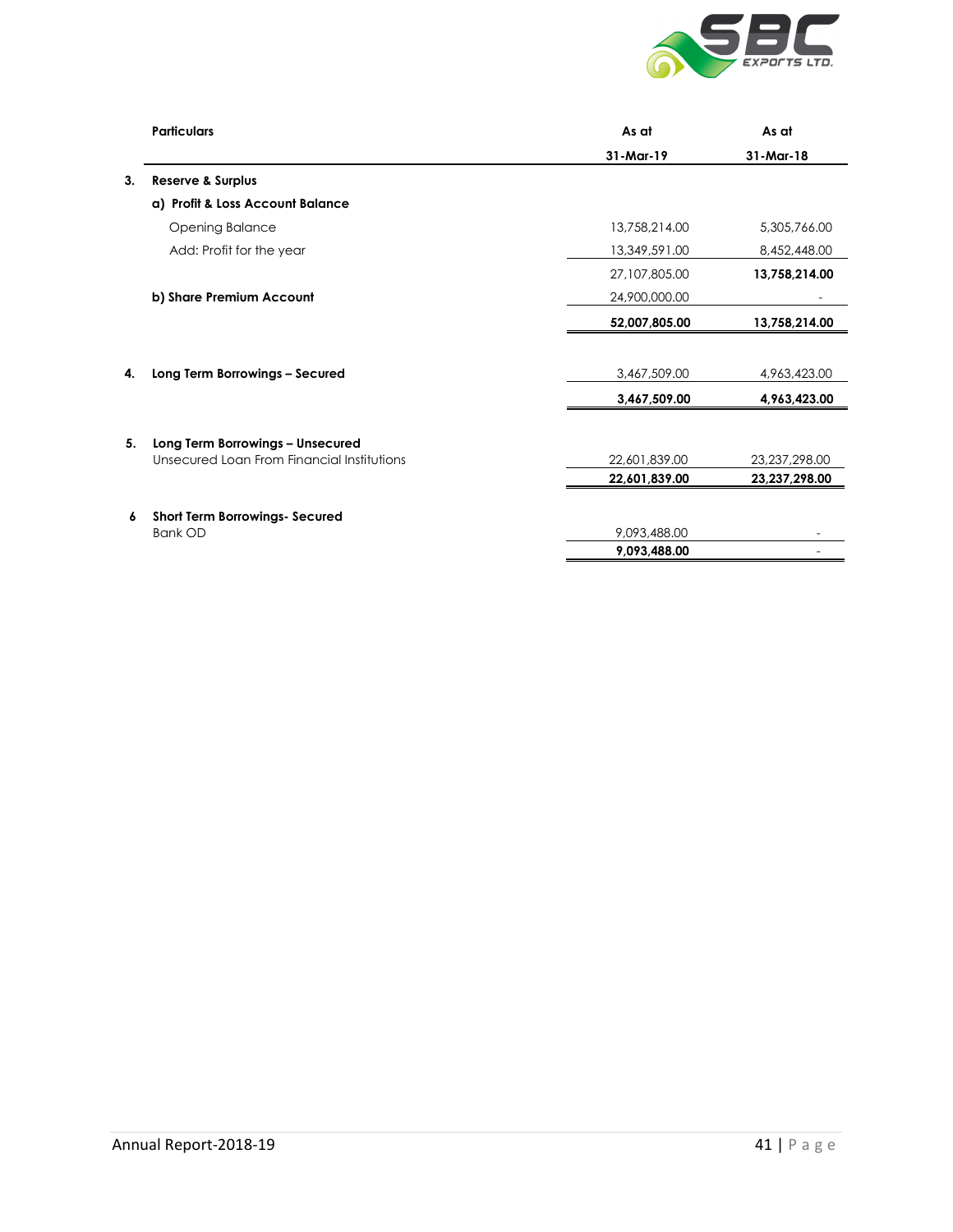

|     | <b>Particulars</b>                                                                   | As at          | As at            |
|-----|--------------------------------------------------------------------------------------|----------------|------------------|
|     |                                                                                      | 31-Mar-19      | 31-Mar-18        |
| 7   | <b>TRADE PAYABLE</b>                                                                 |                |                  |
|     | a) Sundry Creditors                                                                  | 175,581,163.00 | 139, 134, 917.00 |
|     |                                                                                      | 175,581,163.00 | 139,134,917.00   |
| 8   | <b>OTHER CURRENT LIABLITIES</b>                                                      |                |                  |
|     | a) Salary Payable                                                                    | 3,919,261.00   | 2,064,258.00     |
|     | b) Auditors Remuneration Payable                                                     | 225,000.00     | 250,000.00       |
|     | c) Rent Payable                                                                      | 100,904.00     | 263,834.00       |
|     | d) TDS Payable                                                                       | 1,296,291.00   |                  |
|     | f) Credit Card Payable                                                               | 23,359.00      |                  |
|     | e) Current Maturity of Long Term Debt                                                | 18,014,687.00  |                  |
|     |                                                                                      | 23,579,502.00  | 2,578,092.00     |
|     |                                                                                      |                |                  |
| 9   | <b>SHORT TERM PROVISIONS</b><br>a) Provision for Income tax Liability                | 5,443,378.00   | 4,425,377.00     |
|     | b) Others                                                                            |                | 801,949.00       |
|     |                                                                                      | 5,443,378.00   | 5,227,326.00     |
| 11  | <b>Deferred Tax Liabilities/(Assets)</b>                                             |                |                  |
|     | a) Deferred Income Tax Assets                                                        | 901, 929.00    | 642,873.00       |
|     |                                                                                      | 901,929.00     | 642,873.00       |
| 12. | <b>Non Current Investment</b>                                                        |                |                  |
|     |                                                                                      |                |                  |
|     | Investment in Equity Shares (Indian Companies)                                       | 100,000.00     |                  |
|     |                                                                                      | 100,000.00     |                  |
| 13. | Inventories<br>(As per inventories taken, valued and certified by the<br>management) |                |                  |
|     | - Stock in Trade (Valued at lower of cost or realisable value)                       | 79,785,280.00  | 74,862,019.00    |
|     |                                                                                      | 79,785,280.00  | 74,862,019.00    |
|     |                                                                                      |                |                  |
|     | <b>Trade Receivables</b>                                                             |                |                  |
|     |                                                                                      |                |                  |
|     | a) Secured<br>b) Unsecured (Considered good)                                         |                |                  |
|     | - Outstanding for period Less than six months                                        | 58,139,256.00  | 71,919,829.00    |
| 14. | - Outstanding for period more than six months                                        | 113,748,871.00 |                  |
|     | - Other Debts                                                                        |                | 2,480,698.00     |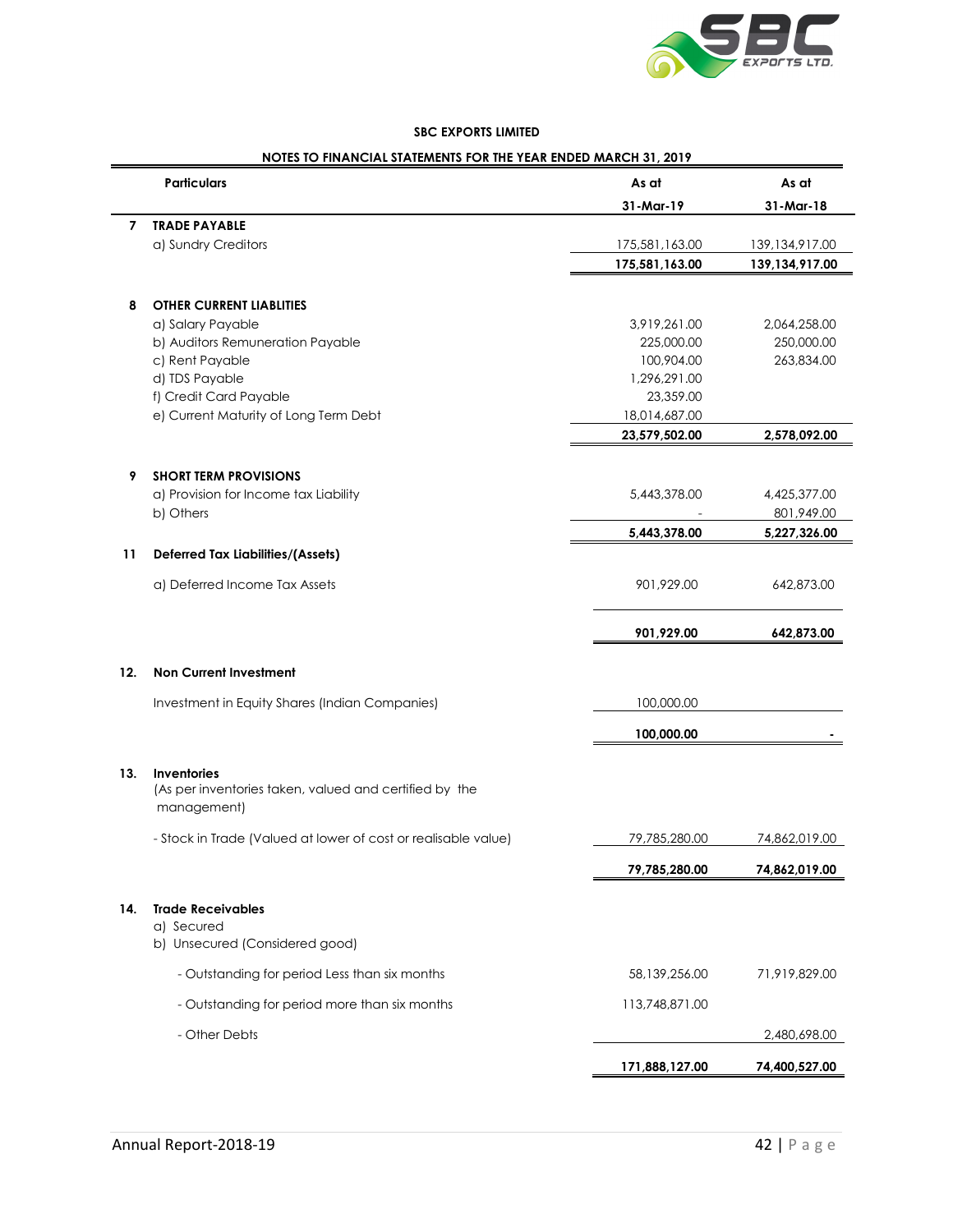

|     | NOTES TO FINANCIAL STATEMENTS FOR THE YEAR ENDED MARCH 31, 2019 |                |                  |  |  |  |  |
|-----|-----------------------------------------------------------------|----------------|------------------|--|--|--|--|
|     | <b>Particulars</b>                                              | As at          | As at            |  |  |  |  |
|     |                                                                 | 31-Mar-19      | 31-Mar-18        |  |  |  |  |
| 15. | <b>Cash &amp; Cash Equivalents</b>                              |                |                  |  |  |  |  |
|     | a) Cash on hand (As Certified by the Management)                | 90,509.00      | 218,996.00       |  |  |  |  |
|     | b) Balance With the Scheduled Bank in current accounts:         | 12,640,899.00  | 10,565,911.00    |  |  |  |  |
|     | c) Travel Card                                                  |                | 1,986,789.00     |  |  |  |  |
|     |                                                                 | 12,731,408.00  | 12,771,696.00    |  |  |  |  |
| 16. | <b>Short Term Loans &amp; Advances</b>                          |                |                  |  |  |  |  |
|     | a) Loan & Advances                                              | 47,897,671.00  | 6,939,752.00     |  |  |  |  |
|     | b) Tds Receivable                                               | 6,587,294.00   | 8,833,464.00     |  |  |  |  |
|     |                                                                 | 54,484,965.00  | 15,773,216.00    |  |  |  |  |
| 17. | <b>Other Current Assets</b>                                     |                |                  |  |  |  |  |
|     | a) Accurued Interest                                            | 117,243.00     |                  |  |  |  |  |
|     | b) Deposits                                                     | 10,696,254.00  |                  |  |  |  |  |
|     | c) GST Receivables                                              | 2,210,662.00   |                  |  |  |  |  |
|     |                                                                 | 13,024,159.00  |                  |  |  |  |  |
| 18. | <b>Revenue From Operations</b>                                  |                |                  |  |  |  |  |
|     | Sales                                                           | 424,758,453.00 | 387,538,930.00   |  |  |  |  |
|     | Services                                                        | 375,251,910.00 | 252,406,539.00   |  |  |  |  |
|     |                                                                 | 800,010,363.00 | 639,945,469.00   |  |  |  |  |
| 19. | Other Income                                                    |                |                  |  |  |  |  |
|     | Commission                                                      |                | 12,372.00        |  |  |  |  |
|     | Discount recd                                                   | 150,150.00     | 74,374.00        |  |  |  |  |
|     | Interest Received                                               | 3,975,976.00   | 2,063,605.00     |  |  |  |  |
|     | Misc Income                                                     | 11,337.00      |                  |  |  |  |  |
|     |                                                                 | 4,137,463.00   | 2,150,351.00     |  |  |  |  |
| 20. | <b>Purchase Of Stock</b>                                        |                |                  |  |  |  |  |
|     | Purchase of Trading Items                                       | 373,966,842.00 | 393,366,199.00   |  |  |  |  |
|     | Purchase of Services                                            | 324,606,752.00 | 246, 154, 997.00 |  |  |  |  |
|     | Purchase of Packaging Materials                                 | 15,748,965.00  |                  |  |  |  |  |
|     | Consumables                                                     | 1,121,151.00   |                  |  |  |  |  |
|     |                                                                 | 715,443,710.00 | 639,521,196.00   |  |  |  |  |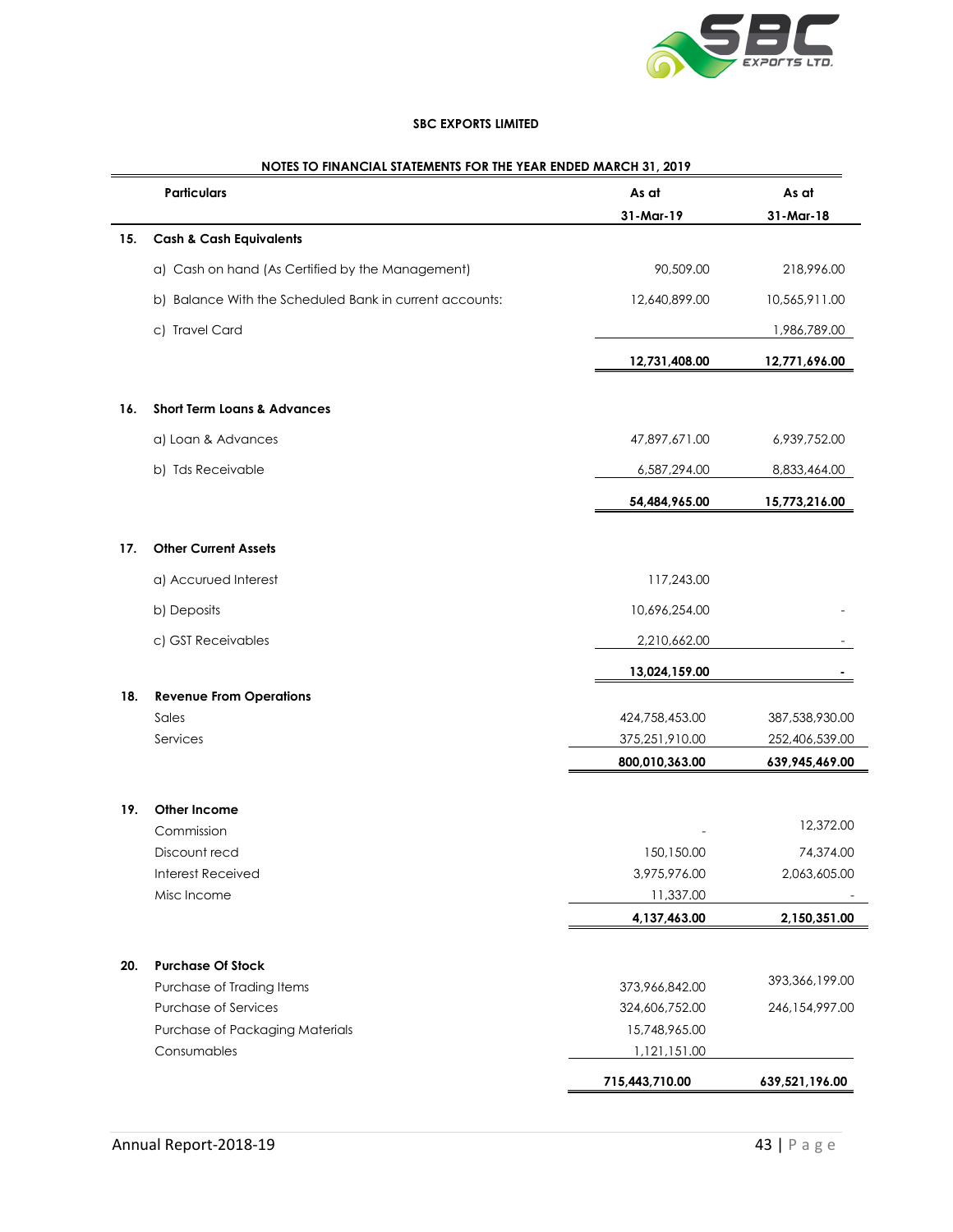

|     | <b>Particulars</b>               | As at          | As at             |  |
|-----|----------------------------------|----------------|-------------------|--|
|     |                                  | 31-Mar-19      | 31-Mar-18         |  |
|     |                                  |                |                   |  |
| 21. | <b>Changes In Inventory</b>      |                |                   |  |
|     | Opening Stock of Finished Goods  | 74,862,019.00  | 33,317,904.00     |  |
|     | Closing Stock of Finished Goods  | 79,785,280.00  | 74,862,019.00     |  |
|     |                                  | (4,923,261.00) | (41, 544, 115.00) |  |
| 22. | <b>Employee Benefit Expenses</b> |                |                   |  |
|     | Director's Remuneration          | 3,211,622.00   | 2,988,000.00      |  |
|     | Salaries including Bonus         | 30,613,720.00  | 13,034,303.00     |  |
|     | <b>Staff Welfare</b>             | 434,176.00     | 605,883.00        |  |
|     | Conveyance                       | 1,017,509.00   | 277,743.00        |  |
|     |                                  | 35,277,027.00  | 16,905,929.00     |  |
| 23. | <b>Financial Costs</b>           |                |                   |  |
|     | <b>Bank Charges</b>              | 207,099.00     | 226,920.00        |  |
|     | <b>Interest Paid</b>             | 6,682,046.00   | 3,559,918.00      |  |
|     |                                  | 6,889,145.00   | 3,786,838.00      |  |

# **NOTES TO FINANCIAL STATEMENTS FOR THE YEAR ENDED MARCH 31, 2019**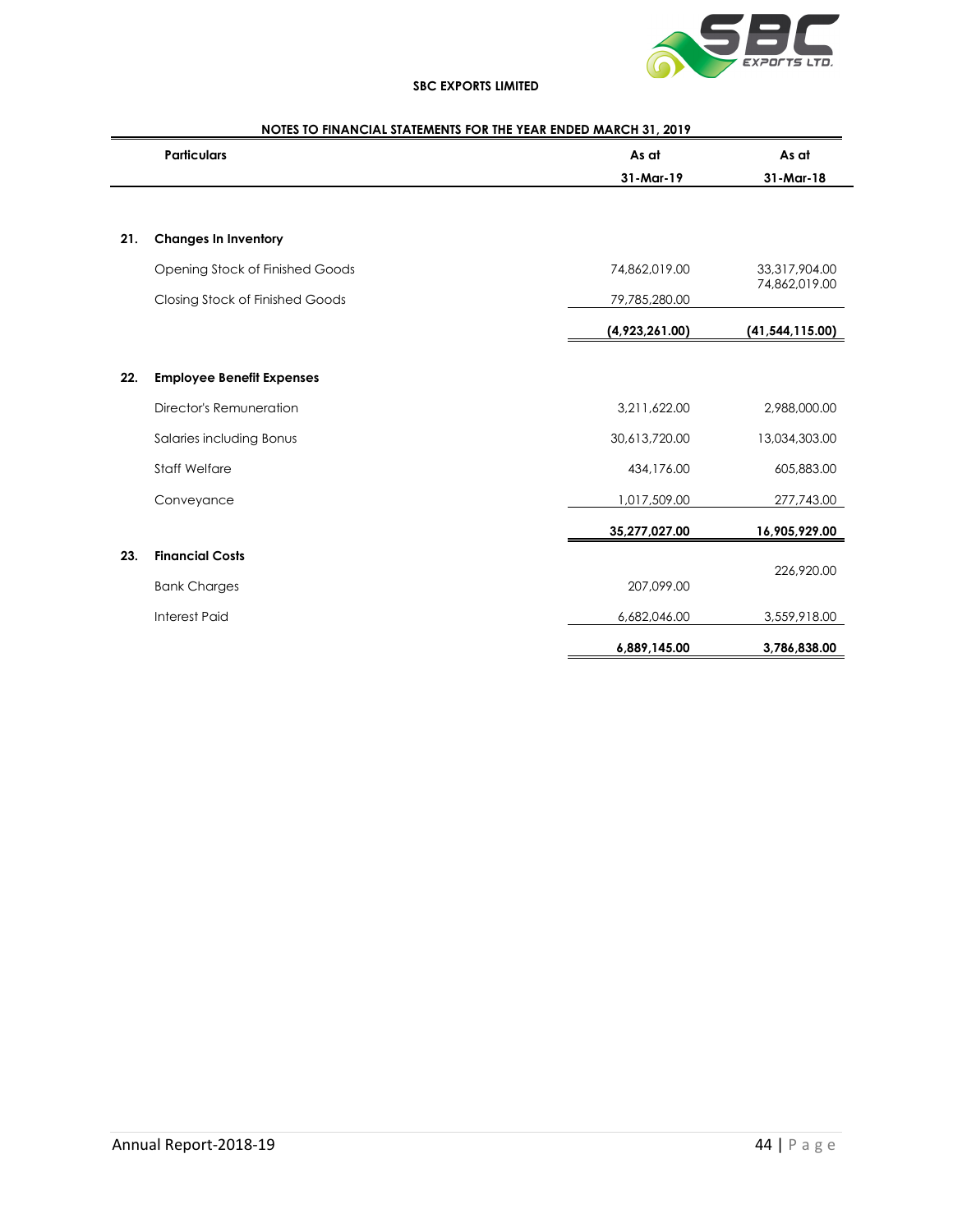

# **NOTES TO FINANCIAL STATEMENTS FOR THE YEAR ENDED MARCH 31, 2019**

|     | <b>Particulars</b>                      | As at         | As at        |
|-----|-----------------------------------------|---------------|--------------|
|     |                                         | 31-Mar-19     | 31-Mar-18    |
|     |                                         |               |              |
| 24. | <b>Establishment And Other Expenses</b> |               |              |
|     | Auditors Remuneration                   | 250,000.00    | 250,000.00   |
|     | SBC paid                                |               | 64,067.00    |
|     | Loan Processing Charges                 | 414,857.00    | 625,322.00   |
|     | <b>Festival Expenses</b>                | 36,000.00     | 117,000.00   |
|     | Freight                                 | 1,619,533.00  | 6,000.00     |
|     | Power and fuel                          | 1,194,184.00  | 568,145.00   |
|     | Rent                                    | 5,880,468.00  | 1,799,472.00 |
|     | Printing & Stationary                   | 4,500.00      | 181,000.00   |
|     | Advertisement                           | 381,625.00    | 499,890.00   |
|     | Repair & Maintenance                    | 198,075.00    | 147,613.00   |
|     | Postage & courier                       | 140,273.00    | 78,070.00    |
|     | Software maintenance                    | 169,580.00    | 54,673.00    |
|     | <b>Finishing Expenses</b>               | 1.721.747.00  | 1,183,652.00 |
|     | Security expenses                       | 180,000.00    | 180,000.00   |
|     | <b>Telephone Expenses</b>               | 665,170.00    | 429,882.00   |
|     | Tour & Travelling Expenses              | 671,849.00    | 167,331.00   |
|     | Commission Paid on Sale                 | 1,158,750.00  | 12,000.00    |
|     | Legal & Professional Exp.               | 6,261,645.00  | 135,000.00   |
|     | Rebate & Discount                       | 93,075.00     | 98,621.00    |
|     | <b>Business Promotion</b>               | 501,412.00    | 972,998.00   |
|     | Office Expenses                         | 2,210,371.00  | 1,006,033.00 |
|     | Vehicles Running & Maintenance          | 803,187.00    | 24,530.00    |
|     | Job Work charges                        | 498,261.00    | 351,866.00   |
|     | Misc. Expenses                          | 188,691.00    | 124,483.00   |
|     | Sundry Balance W/o                      | 1,365,972.00  |              |
|     | <b>Insurance Expenses</b>               | 249,052.00    |              |
|     | <b>Marketing Expenses</b>               | 423,000.00    |              |
|     | ROC Expenses                            | 1,096,180.00  |              |
|     | Charity & Donation                      | 16,200.00     |              |
|     | <b>Online Trading Expenses</b>          | 429,302.00    |              |
|     | Interest Expenses                       | 357,974.00    |              |
|     |                                         | 29,180,933.00 | 9,077,648.00 |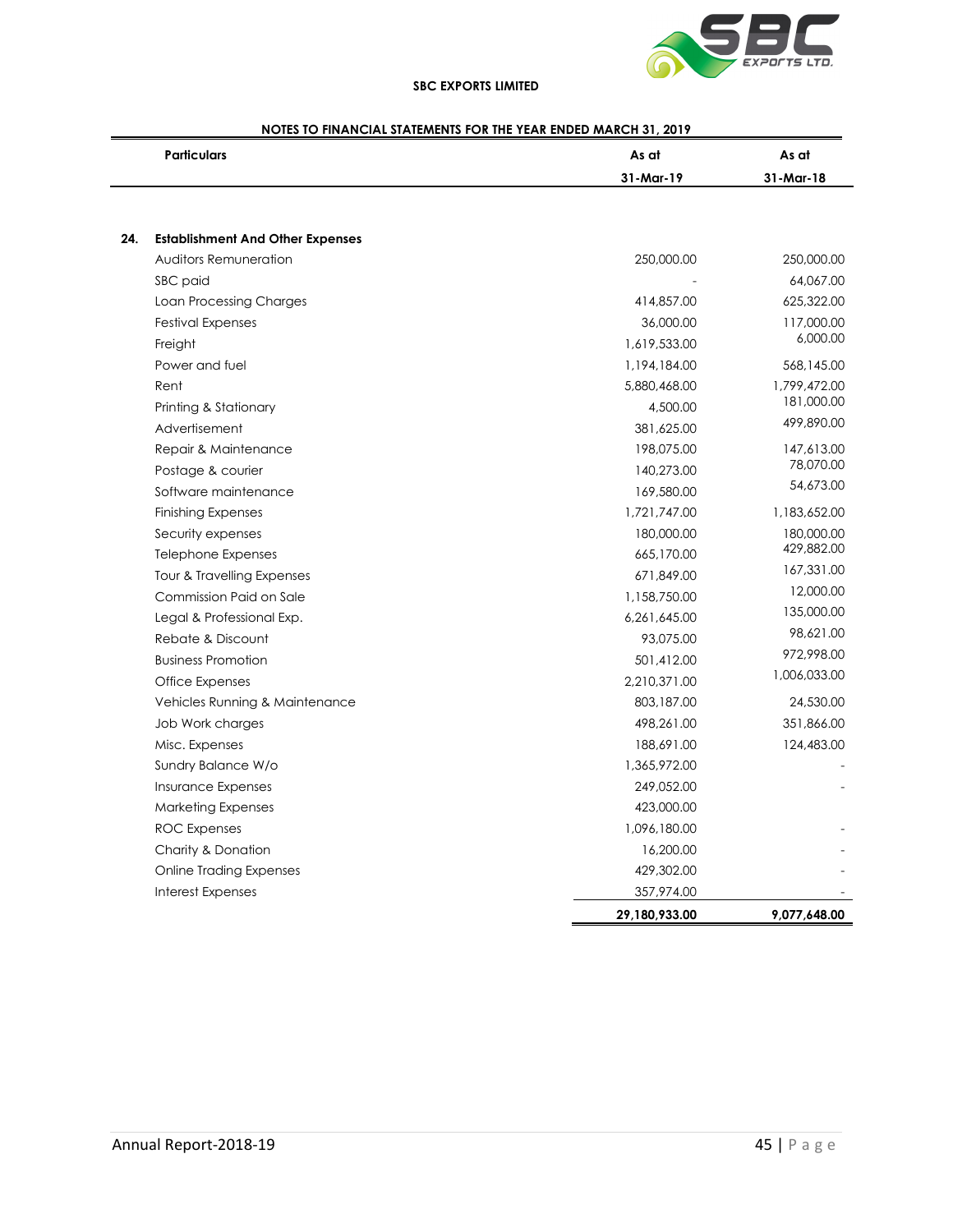

#### **NOTES TO FINANCIAL STATEMENTS FOR THE YEAR ENDED MARCH 31, 2019**

# **31-Mar-2019 31-Mar-2018 25.** Contingent Liabilities and Commitments (to the extent not provided for) NIL NIL

- **26.** There is no claim against the Company which can be acknowledged as debts.
- **27.** In the opinion of the board of directors, the "Current Assets, Loans & Advances" have a value on realization in the ordinary course of business at least equal to the amount at which they are stated in the Balance Sheet.
- **28.** The Board has certified that all the incomes accrued to the Company has been taken into consideration and belong entirely and exclusively to the business of the Company.
- **29.** Balances in the accounts of some of the parties are subject to confirmation from respective parties.

|     |                                          | 31-Mar-2019  | 31-Mar-2018  |
|-----|------------------------------------------|--------------|--------------|
| 30. | <b>Auditors Remuneration</b>             |              |              |
|     | Audit Fee                                | 250,000.00   | 250,000.00   |
| 31. | Remuneration to whole time<br>Directors: |              |              |
|     | Remuneration to Director                 | 3.211.622.00 | 2,988,000,00 |

**32.**  has accounted for Taxes on income to include the effect of timing differences in the tax expenses in the Profit & Loss In line with mandatory Accounting Standard 22 issued by the institute of Chartered Accountants of India, the Company Account and deferred tax assets/liability in the Balance sheet.

|                                                                                    | 31-Mar-2019  | 31-Mar-2018 |
|------------------------------------------------------------------------------------|--------------|-------------|
| The Deferred Tax Asset (Liability) has been created on account of following items. |              |             |
| Timing Difference in Depreciation                                                  | 1.032.505.00 | 672,606.00  |

**33.** Balance appearing under loans, sundry debtors and sundry creditors are subject to confirmation.

- **34.** There are no material prior period items , expect to the extent disclosed , included in Profit & Loss A/c required to be disclosed as per Accounting Standard -5 issued by the ICAI.
- **35.**  Accounting Standards -28 "Impairment Of Assets" issued by the ICAI. As on March 31, 2019. There was no event or Fixed Assets possessed by the company are treated as 'Corporate Assts ' and not 'Cash Generating Units' as defined by changes in circumstance which indicate any impairment in the assets.

**36.**  There are no Micro and Small Enterprises, to whom the company owes dues, which are outstanding for more than 45 days as at March 31, 2019. This information as required to disclosed under the Micro, Small and Medium Enterprises Development Act, 2006 has been determined to the extent such parties have identified on the basis of information available with company.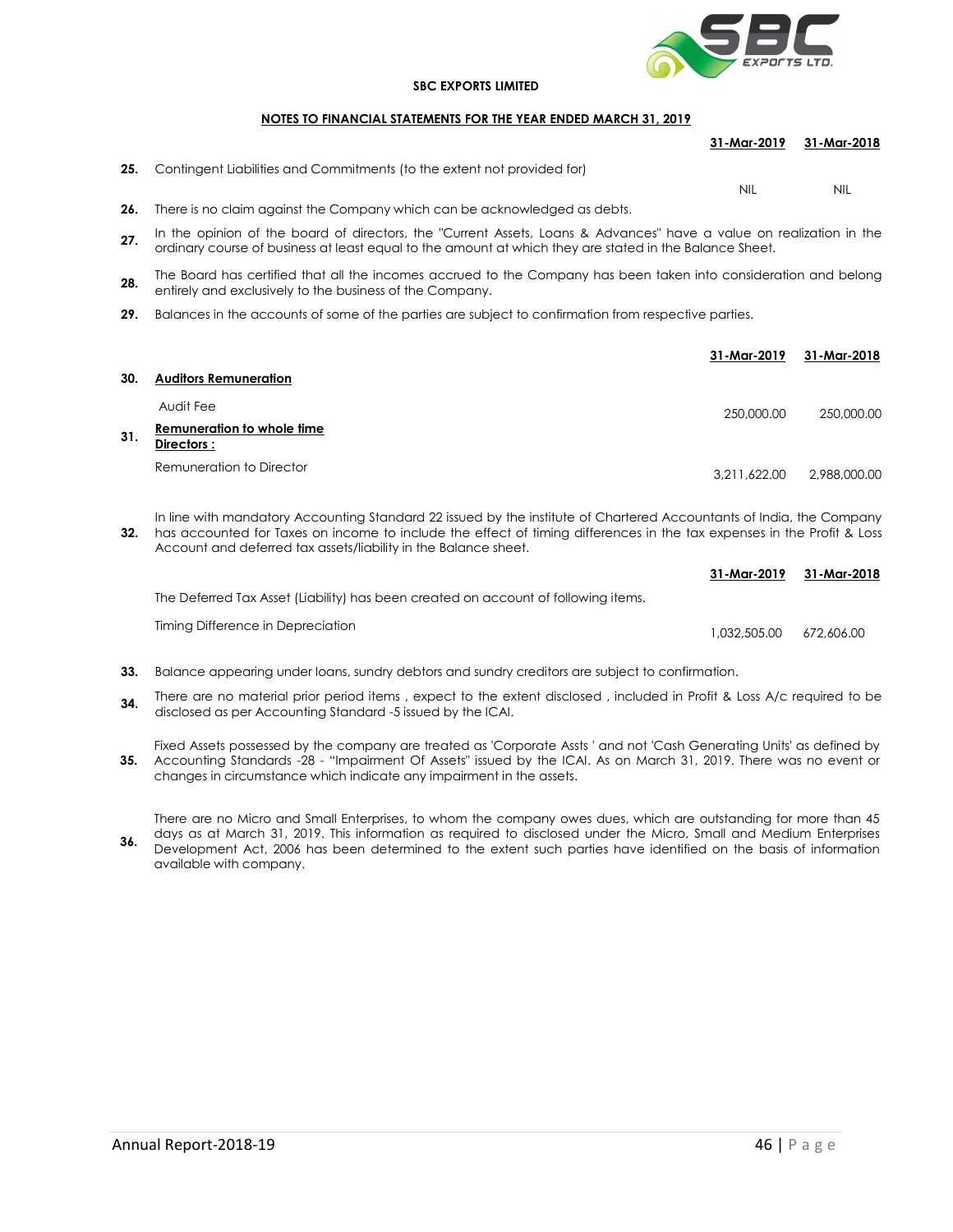

## **NOTES TO FINANCIAL STATEMENTS FOR THE YEAR ENDED MARCH 31, 2019**

|     |                                                                      | 31-Mar-2019 | 31-Mar-2018 |
|-----|----------------------------------------------------------------------|-------------|-------------|
| 37. | <b>Expenditure in Foreign Currency: (amount in Rs.)</b>              |             |             |
|     | Import of Trading Goods                                              | <b>NIL</b>  | <b>NIL</b>  |
|     | <b>Travelling Expenses</b>                                           | NIL         | <b>NIL</b>  |
| 38. | Earning per share                                                    |             |             |
|     | <b>Computation for Basis &amp; Diluted Earning per Share</b>         |             |             |
|     | Net Profit as per Profit & Loss Account                              | 13.349.591  | 84.52.448   |
|     | Weighted average number of equity shares outstanding during the year | 38,80,822   | 00.000.1    |
|     | Basis & Diluted Earnings per Share (in Rs.)                          | 3.44        | 84.52       |
|     |                                                                      |             |             |

**39. Disclosures in respect of Related Parties as defined in Accounting Standard (AS) 18, with whom transaction were carried out in the ordinary course of business during the year as given blow :** 

### **A. Related parties & their Relationship**

- **i. Directors, Key Management Persons & their relative** 
	- DEEPIKA GUPTA
	- DHEERENDRA KUMAR GUPTA
	- AKSHAT GUPTA
	- VINOD KUMAR
	- MANUPRIYA MISHRA
	- AMIT JAISWAL
	- MANISH GUPTA
- **ii. Other related parties where common control exists and with whom company had transaction during the year.**

**B. Transactions made during the year 2018-2019** 

## **Amount in Rs.**

| <b>Detail Of Transaction</b>     | <b>Associates</b> | <b>KMPI &amp; Relatives</b> | <b>Associates</b> | <b>KMP &amp; Relatives</b> |
|----------------------------------|-------------------|-----------------------------|-------------------|----------------------------|
|                                  | 2018-19           | 2018-19                     | 2017-18           | 2017-18                    |
| Equity Contribution              | 10,000,000.00     | 89,900,000.00               |                   |                            |
| Loans Taken                      |                   |                             |                   |                            |
| Loans Repaid                     |                   |                             |                   |                            |
| Loans & advances Given           |                   |                             |                   |                            |
| Director Remuneration            |                   | 3,211,622.00                |                   | 2,988,000.00               |
| Assets Sold                      |                   |                             |                   |                            |
| Interest received on Loans given |                   |                             |                   |                            |
| interest paid on Loans           |                   |                             |                   |                            |
| Rent Paid                        |                   |                             |                   |                            |
| Purchase of Stock In Trade       |                   |                             |                   |                            |
|                                  |                   |                             |                   |                            |

NIL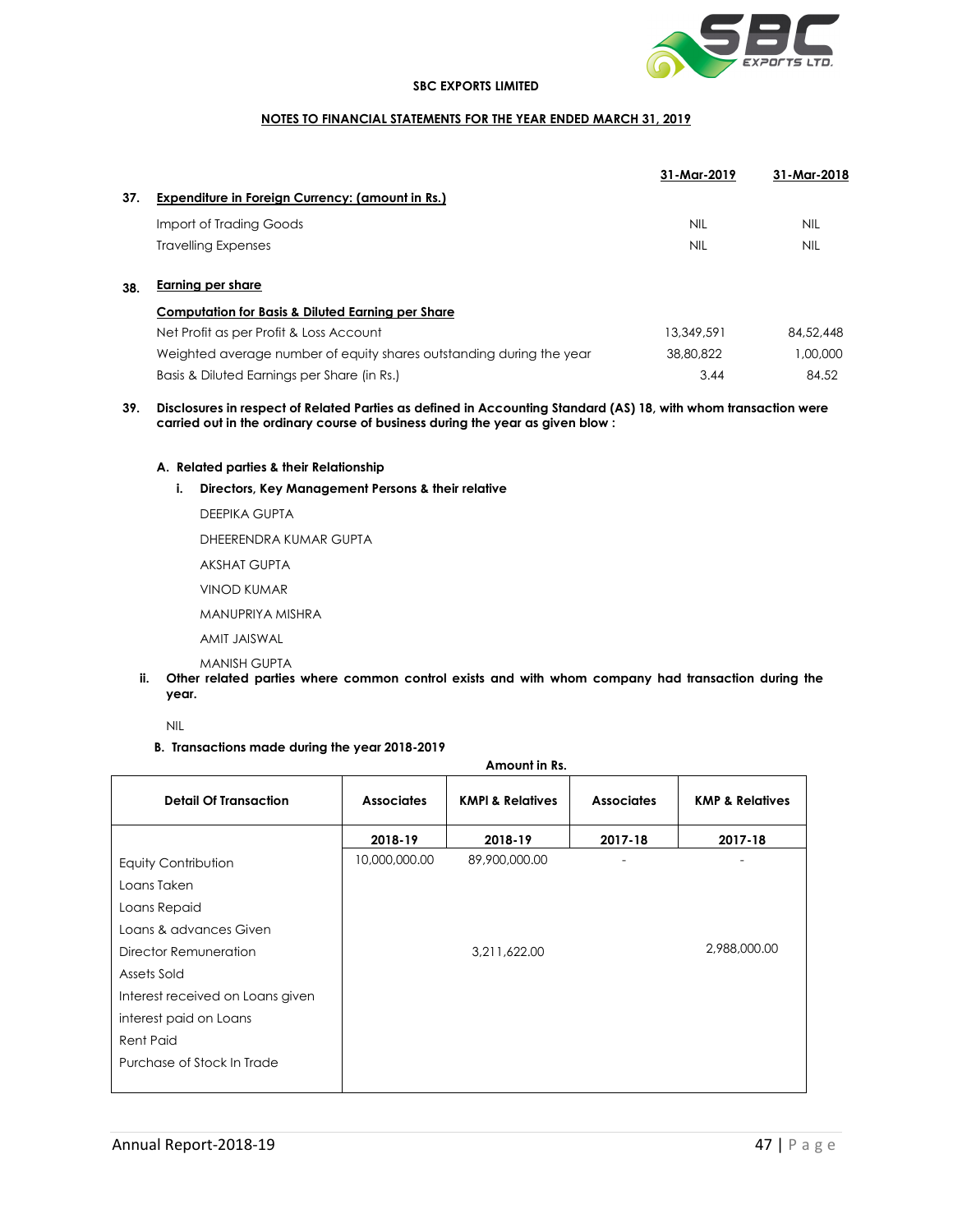

#### **NOTES TO FINANCIAL STATEMENTS FOR THE YEAR ENDED MARCH 31, 2019**

**40.** Previous year figures have been re-grouped/ re-arranged wherever necessary to conform to current year presentation in terms of revised schedule VI issued by Ministry of Corporate Affairs.

**For R N K A & Co. For SBC EXPORTS LIMITED Chartered Accountants** 

Place: New Delhi

**CA. RAJESH KUMAR DHEERENDRA KUMAR GUPTA DEEPIKA GUPTA PARTNER** Director Director **Director** Director **Director M No. 506726 DIN 03321016 DIN 03319765** 

Date : 25/09/2019 **HARIOM SHARMA MUKESH BHATT** 

**Company Secretary Chief Financial Officer**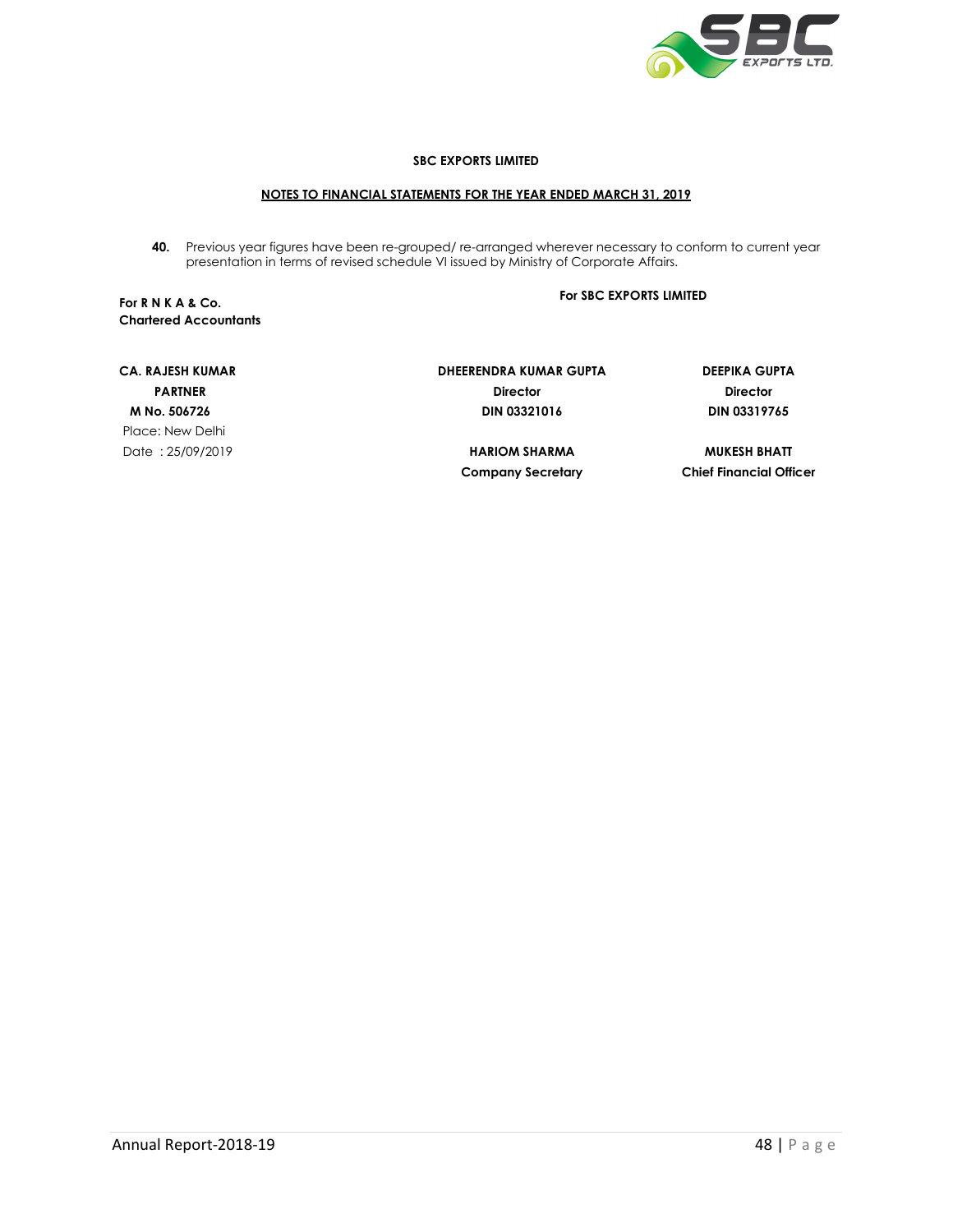

## **NOTES- 10**

# **FIXED ASSETS SCHEDULE AS PER COMPANIES ACT,2013 FOR ENDED ON 31.03.2019**

|                                   |                           | <b>GROSS BLOCK</b>                     |                                    |              |                           | <b>DEPRECIATION</b> |              |                                | <b>NET BLOCK</b>               |
|-----------------------------------|---------------------------|----------------------------------------|------------------------------------|--------------|---------------------------|---------------------|--------------|--------------------------------|--------------------------------|
| <b>PARTICULARS</b>                | Opening<br><b>Balance</b> | <b>Additions</b><br>During the<br>year | <b>Dispose</b><br>off/Delet<br>ion | <b>TOTAL</b> | Opening<br><b>Balance</b> | During<br>the Year  | <b>TOTAL</b> | <b>WDV AS ON</b><br>31/03/2019 | <b>WDV AS ON</b><br>31/03/2018 |
| <b>COMPUTERS</b>                  | .776.156                  | 992,693                                | $\qquad \qquad \blacksquare$       | 2,768,849    | 1,583,301                 | 454,193             | 2.037.494    | 731.355                        | 192.855                        |
| <b>FURNITURE</b>                  | 1,679,665                 | 205,400                                | $\overline{\phantom{0}}$           | .885.065     | 726,222                   | 266,054             | 992,276      | 892.789                        | 953,443                        |
| PLANT &<br><b>MACHINERY</b>       | 4,418,053                 | 5,905,297                              |                                    | 10,323,350   | 1,690,927                 | 1,114,554           | 2,805,481    | 7.517.869                      | 2,727,126                      |
| CAR                               | 6,635,800                 | 2,102,205                              |                                    | 8,738,005    | 82,282                    | ,386,692            | .468.974     | 7,269,031                      | 6,553,518                      |
| <b>OFFICE</b><br><b>EQUIPMENT</b> | 2.016.347                 | 273,881                                |                                    | 2.290.228    | 994,350                   | 524,866             | .519.216     | 771.012                        | 1,021,997                      |
| Land(Plot)                        |                           | 17.676.760                             |                                    | 17,676,760   |                           |                     |              | 17,676,760                     |                                |
| <b>TOTAL</b>                      | 16,526,021                | 27,156,236                             | $\blacksquare$                     | 43,682,257   | 5,077,082                 | 3,746,359           | 8,823,441    | 34,858,816                     | 11,448,939                     |

**For R N K A & CO. For SBC EXPORTS LIMITED CHARTERED ACCOUNTANTS**

| <b>CA. RAJESH KUMAR</b> | <b>DHEERENDRA KUMAR</b><br><b>GUPTA</b> | <b>DEEPIKA GUPTA</b>           |  |
|-------------------------|-----------------------------------------|--------------------------------|--|
| <b>PARTNER</b>          | <b>DIRECTOR</b>                         | <b>DIRECTOR</b>                |  |
| M. No: 506726           | DIN 03321016                            | DIN 03319765                   |  |
| Date: 25/09/2019        |                                         |                                |  |
| Place: Delhi            | <b>HARIOM SHARMA</b>                    | <b>MUKESH BHATT</b>            |  |
|                         | <b>Company Secretary</b>                | <b>Chief Financial Officer</b> |  |